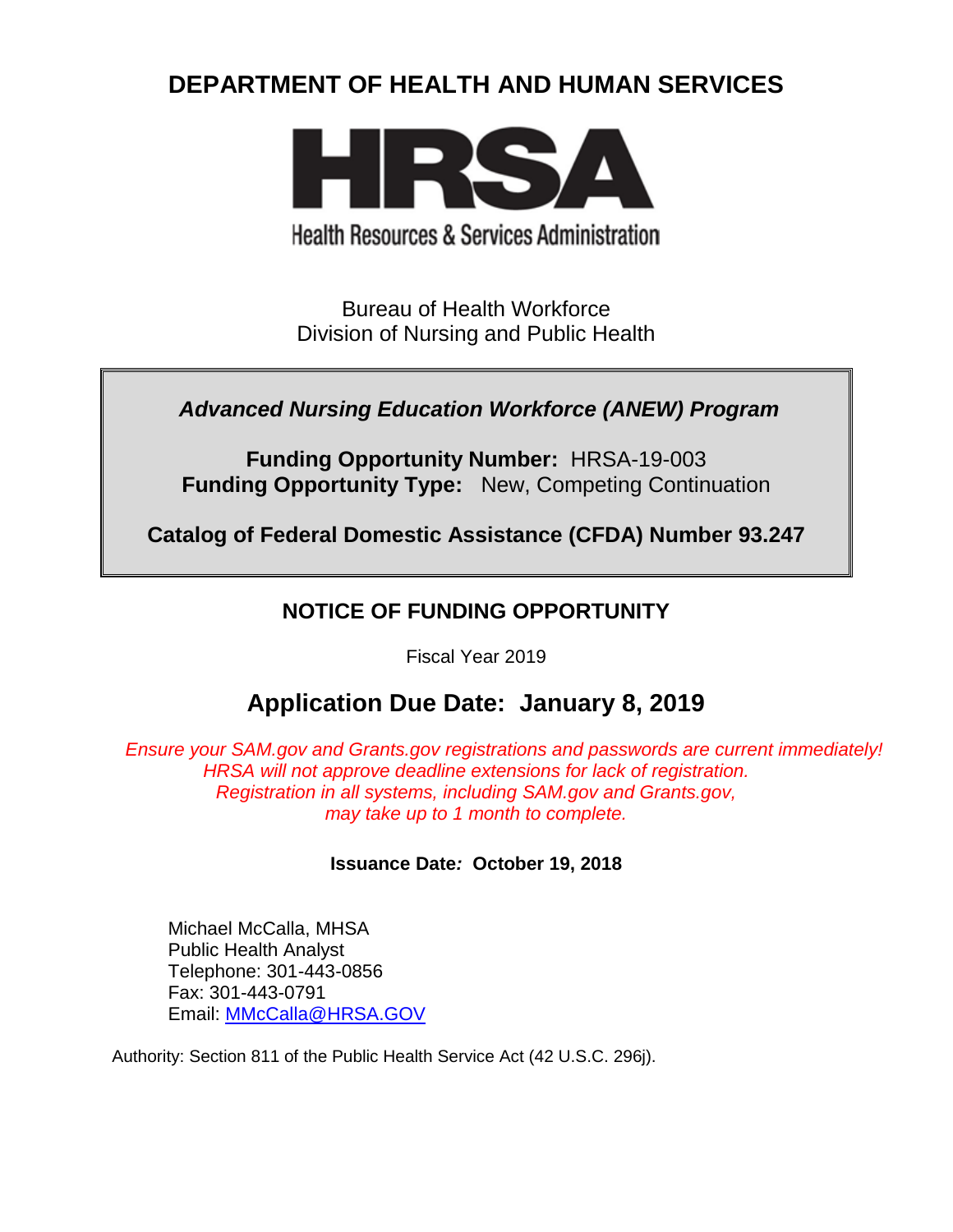# **EXECUTIVE SUMMARY**

The Health Resources and Services Administration (HRSA) is accepting applications for the fiscal year (FY) 2019 Advanced Nursing Education Workforce (ANEW) Program. The purpose of this program is to support innovative academic-practice partnerships to prepare primary care advanced practice registered nursing students through academic and clinical training for practice with a focus on rural and underserved populations. The partnerships support traineeships as well as academic-practice program infrastructure for schools of nursing and their practice partners to deliver longitudinal primary care clinical training experiences with rural and/or underserved populations for selected advanced practice nurse practitioner (NP), clinical nurse specialist (CNS), and nursemidwifery students in primary care programs. The partnerships will also help link program graduates to the [HRSA Health Workforce Connector](https://connector.hrsa.gov/connector/) and other existing support resources so they can find employment in rural and underserved community-based settings.

| <b>Funding Opportunity Title:</b>           | Advanced Nursing Education Workforce                                                                                                                                                                                                                                                                                                                  |
|---------------------------------------------|-------------------------------------------------------------------------------------------------------------------------------------------------------------------------------------------------------------------------------------------------------------------------------------------------------------------------------------------------------|
|                                             | (ANEW) Program                                                                                                                                                                                                                                                                                                                                        |
| <b>Funding Opportunity Number:</b>          | <b>HRSA-19-003</b>                                                                                                                                                                                                                                                                                                                                    |
| Due Date for Applications:                  | January 8, 2019                                                                                                                                                                                                                                                                                                                                       |
| <b>Anticipated Total Annual Available</b>   | \$37,250,000                                                                                                                                                                                                                                                                                                                                          |
| FY2019 Funding:                             |                                                                                                                                                                                                                                                                                                                                                       |
| <b>Estimated Number and Type of Awards:</b> | Up to 53 awards                                                                                                                                                                                                                                                                                                                                       |
| <b>Estimated Award Amount:</b>              | Up to \$700,000 per year (includes up to                                                                                                                                                                                                                                                                                                              |
|                                             | \$350,000 per year for traineeship funds)                                                                                                                                                                                                                                                                                                             |
|                                             | subject to availability of funds.                                                                                                                                                                                                                                                                                                                     |
| <b>Cost Sharing/Match Required:</b>         | <b>No</b>                                                                                                                                                                                                                                                                                                                                             |
| Period of Performance:                      | July 1, 2019 through June 30, 2023                                                                                                                                                                                                                                                                                                                    |
|                                             | (4 years)                                                                                                                                                                                                                                                                                                                                             |
| Eligible Applicants:                        | Eligible applicants are schools of nursing,<br>nursing centers, academic health centers,<br>state or local governments, HRSA<br>supported health centers and other<br>private or public nonprofit entities<br>determined appropriate by the Secretary.<br>For profit entities are not eligible under<br>this Notice of Funding Opportunity<br>(NOFO). |
|                                             | See <b>Section III-1</b> of this notice of funding<br>opportunity (NOFO) for complete<br>eligibility information.                                                                                                                                                                                                                                     |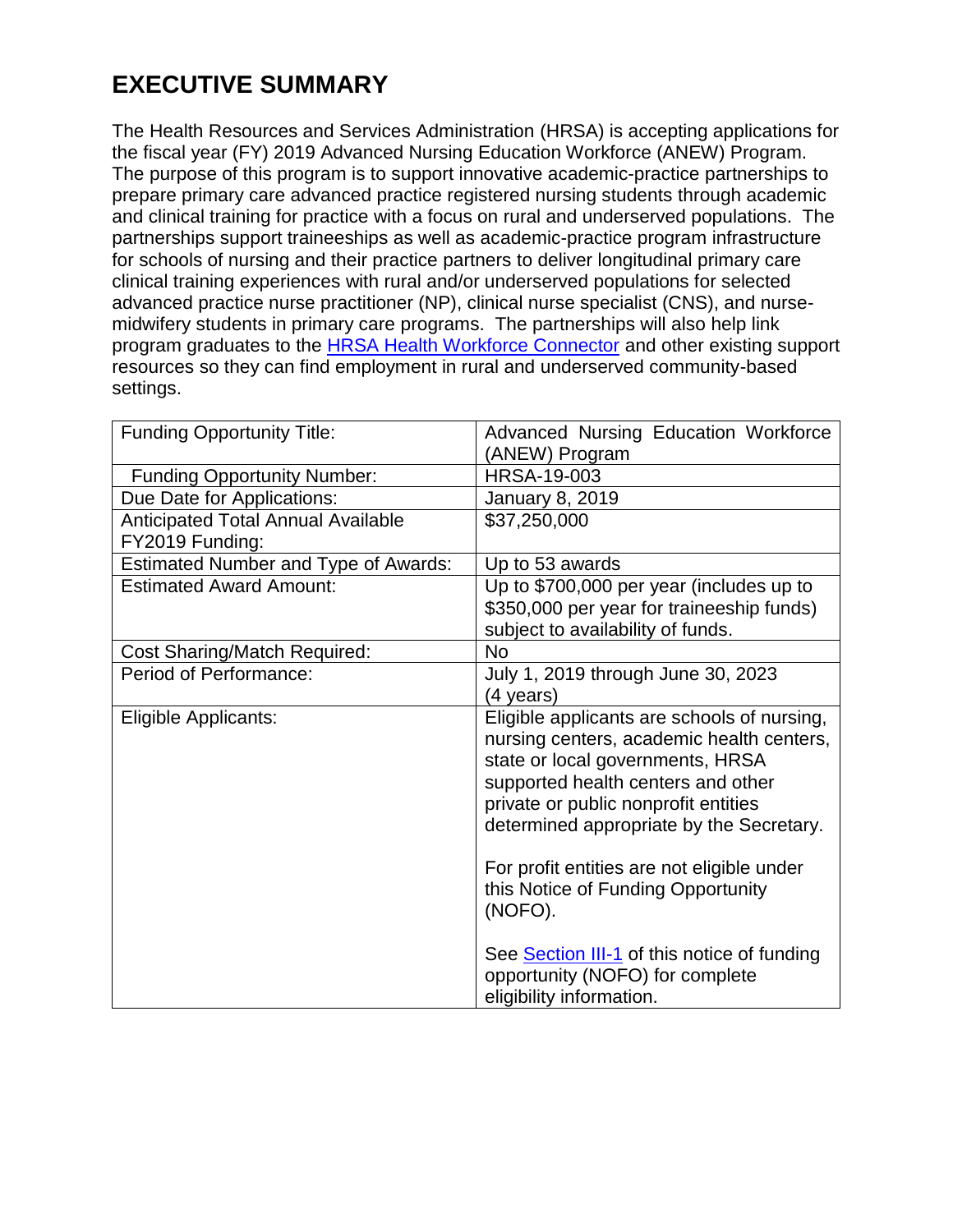# **Application Guide**

You (the applicant organization/agency) are responsible for reading and complying with the instructions included in HRSA's *SF-424 [R&R Application Guide,](http://www.hrsa.gov/grants/apply/applicationguide/sf424rrguidev2.pdf)* available online at [http://www.hrsa.gov/grants/apply/applicationguide/sf424rrguidev2.pdf,](http://www.hrsa.gov/grants/apply/applicationguide/sf424rrguidev2.pdf) except where instructed in this NOFO to do otherwise.

### **Technical Assistance**

HRSA will hold a pre-application technical assistance (TA) webinar(s) for applicants seeking funding through this opportunity. The webinar(s) will provide an overview of pertinent information in the NOFO and an opportunity for applicants to ask questions. Visit the HRSA Bureau of Health Workforce's open opportunities website at <https://bhw.hrsa.gov/fundingopportunities/> to learn more about the resources available for this funding opportunity.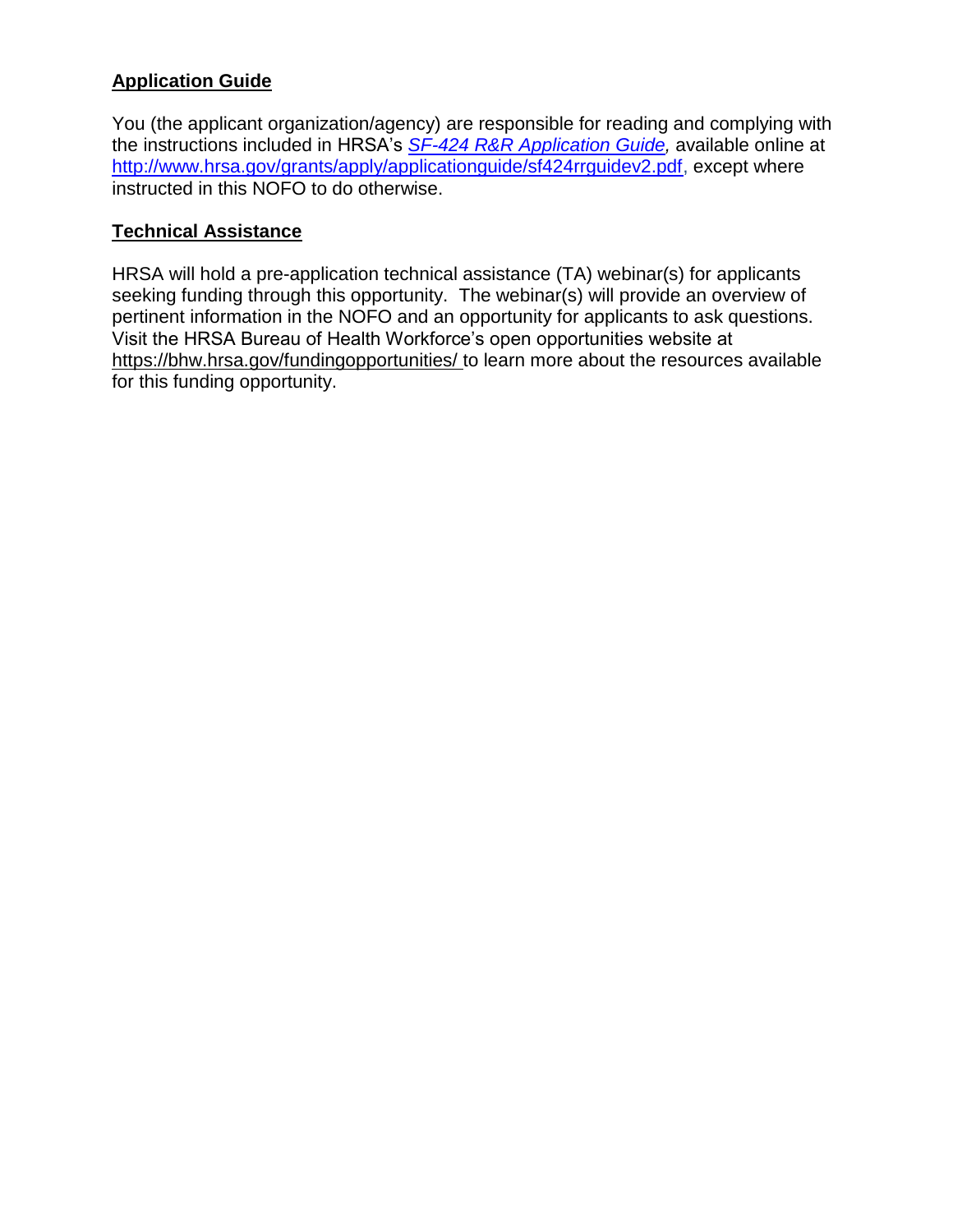# **TABLE OF CONTENTS**

| L.          |                                                                         |  |
|-------------|-------------------------------------------------------------------------|--|
|             |                                                                         |  |
| Ш.          |                                                                         |  |
|             |                                                                         |  |
| III.        |                                                                         |  |
|             |                                                                         |  |
| IV.         |                                                                         |  |
|             |                                                                         |  |
|             | i.                                                                      |  |
|             | ii.                                                                     |  |
|             | iii.                                                                    |  |
|             |                                                                         |  |
|             |                                                                         |  |
|             |                                                                         |  |
|             | 3. Dun and Bradstreet Data Universal Numbering System (DUNS) Number and |  |
|             |                                                                         |  |
|             |                                                                         |  |
|             |                                                                         |  |
| $V_{\cdot}$ |                                                                         |  |
|             |                                                                         |  |
|             |                                                                         |  |
|             |                                                                         |  |
|             |                                                                         |  |
| VI.         |                                                                         |  |
|             |                                                                         |  |
|             |                                                                         |  |
| VII.        |                                                                         |  |
| VIII.       |                                                                         |  |
| IX.         |                                                                         |  |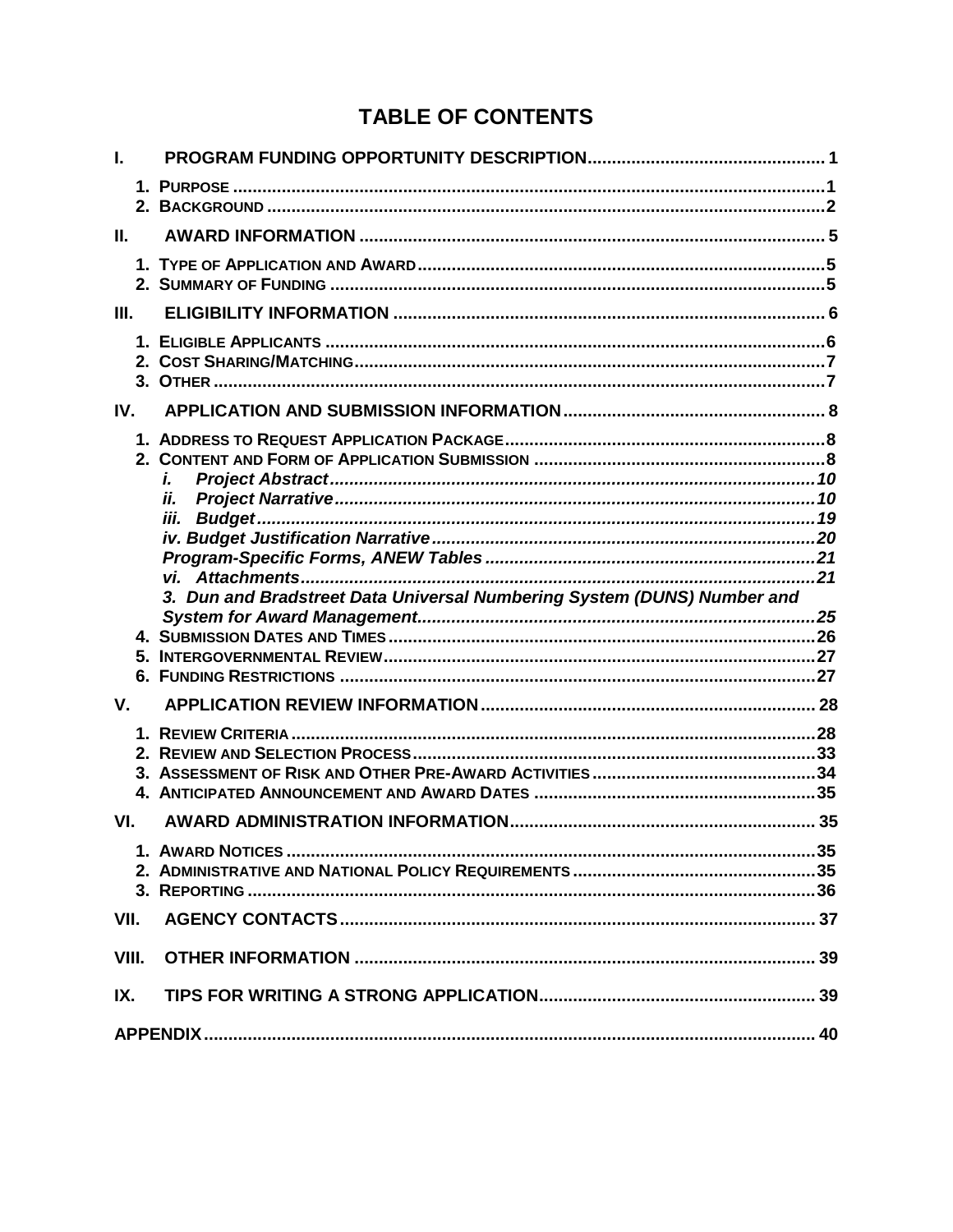# <span id="page-4-0"></span>**I. Program Funding Opportunity Description**

# <span id="page-4-1"></span>**1. Purpose**

This notice announces the opportunity to apply for funding under the Advanced Nursing Education Workforce (ANEW) Program.

## Program Purpose

The ANEW program supports academic clinical partnerships to educate and graduate primary care Nurse Practitioners (NP), clinical nurse specialists (CNS) and nurse midwives (NM) who are academically and clinically prepared for the unique challenges of transitioning from nursing school to practice in rural and underserved communities, thereby increasing access to needed primary medical care for these populations.

# Program Goals

Awardees must develop and deliver longitudinal clinical training experiences to primary care Advanced Practice Registered Nursing (APRN) students (NP, CNS, and NM). This includes supporting traineeship in rural and underserved community-based settings.

A longitudinal clinical training experience is a long term (e.g., 3-6 months) clinical experience with a clinical partner, focusing on the care of rural and/or underserved populations, for nursing students enrolled in accredited primary care NP, primary care CNS, and/or nurse-midwife programs.

# Program Objectives

- 1. Establish or enhance at least one innovative academic clinical partnership between one or more schools of nursing and one or more clinical practice partners.
- 2. Organize and implement longitudinal immersive clinical training experiences for Advanced Practice Registered Nursing students in community-based settings, including providing support to students through traineeships.
- 3. Recruit, train, develop, support, and evaluate preceptors as program partners to enhance community-based clinical and didactic nursing education
- 4. Connect NP, CNS and NM graduates with existing resources so they can find employment in rural and underserved areas.
- 5. Have the ability to follow-up on graduates' career outcomes after graduation to determine retention in nursing practice and in rural/underserved communities for a period of at least 1 year post-graduation.

# **Statutory Funding Preference**

The ANEW program provides a funding preference for qualified applicants, authorized by Section 805 of the Public Health Service Act, for projects that will substantially benefit rural or underserved populations, or help meet public health nursing needs in state or local health departments.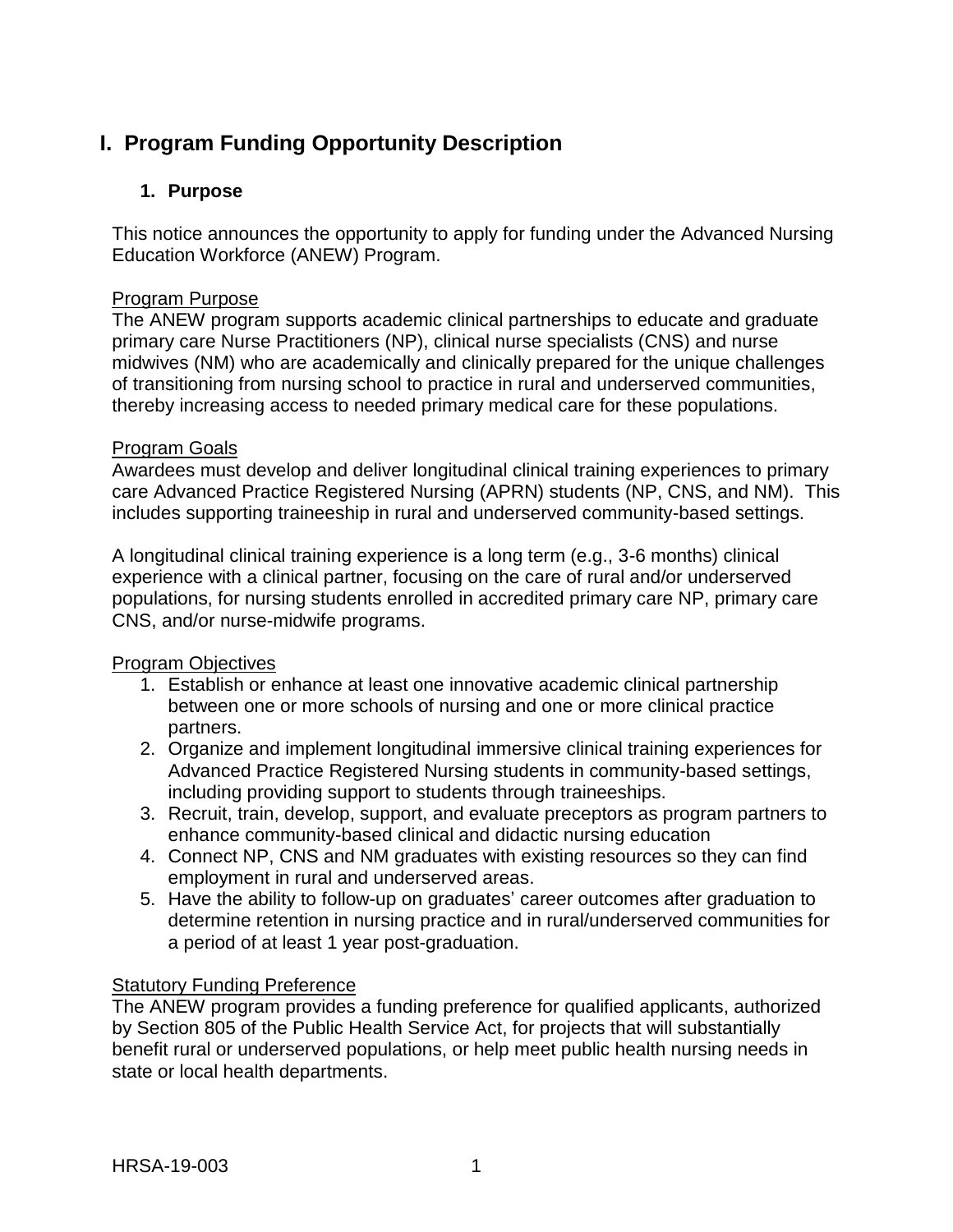## Program Priorities

Applicants are encouraged to select and address one of the priorities below which include HHS's and HRSA's priority for combatting the opioid crisis and value based care as well as other HRSA priorities.

- *Combatting the opioid crisis\*/Mental Health*
- *Value-based care delivery and quality improvement initiatives*
- *Transforming the workforce –targeting the need*
- *Telehealth*
- *Childhood obesity*
- *Maternal Mortality*

\* If your application discusses opioids as a priority, please consider that HRSA has a number of investments targeting opioid use disorder and substance use disorder across its Bureaus and Offices that applicants may be able to leverage. For information on HRSA-supported resources, technical assistance, and training, visit [https://www.hrsa.gov/opioids.](https://www.hrsa.gov/opioids)

#### **2. Background**

<span id="page-5-0"></span>The ANEW Program is authorized by Section 811 of the Public Health Service Act (42 U.S.C. 296j).

The demand for primary care services has increased largely due to both a growing and aging population. HRSA's National Center for Health Workforce Analysis projects the demand for primary care physicians will increase to 239,460 full time employees by the year 2025. This projected demand in primary care services is expected to result in a supply shortage of 23,640 primary care physicians.<sup>1</sup> Advanced practice nurses will likely take on expanded roles to help meet this need for primary care services.

<span id="page-5-1"></span>Access to primary care providers, like doctors and nurses, is especially challenging in rural and underserved areas. Yet, these areas often face significant health challenges and health disparities.<sup>2</sup> Many factors contribute to the maldistribution of APRNs in rural and underserved areas, including limited didactic and clinical training on the health needs of rural and underserved populations, limited training to identify and develop quality preceptors, and limited collaboration between academia and clinical sites.

Additionally, schools report difficulty developing new partnerships with clinical sites, with the greatest challenges in securing primary care preceptors and sites.<sup>[2](#page-5-1)</sup> Effective

 $\overline{a}$ <sup>1</sup> U.S. Department of Health and Human Services, Health Resources and Services Administration, National Center for Health Workforce Analysis. 2016. National and Regional Projections of Supply and Demand for Primary Care Practitioners: 2013-2025. Rockville, Maryland.

<sup>2</sup> Bolin, J. N., Bellamy, G. R., Ferdinand, A. O., Voong, A. M., Kasha, B. A., Schulze, A. and Held user, J. W. (2015), Rural Healthy People 2020: New Decade, Same Challenges. The Journal of Rural Health, 31: 326–333. doi:10.1111/jrh.12116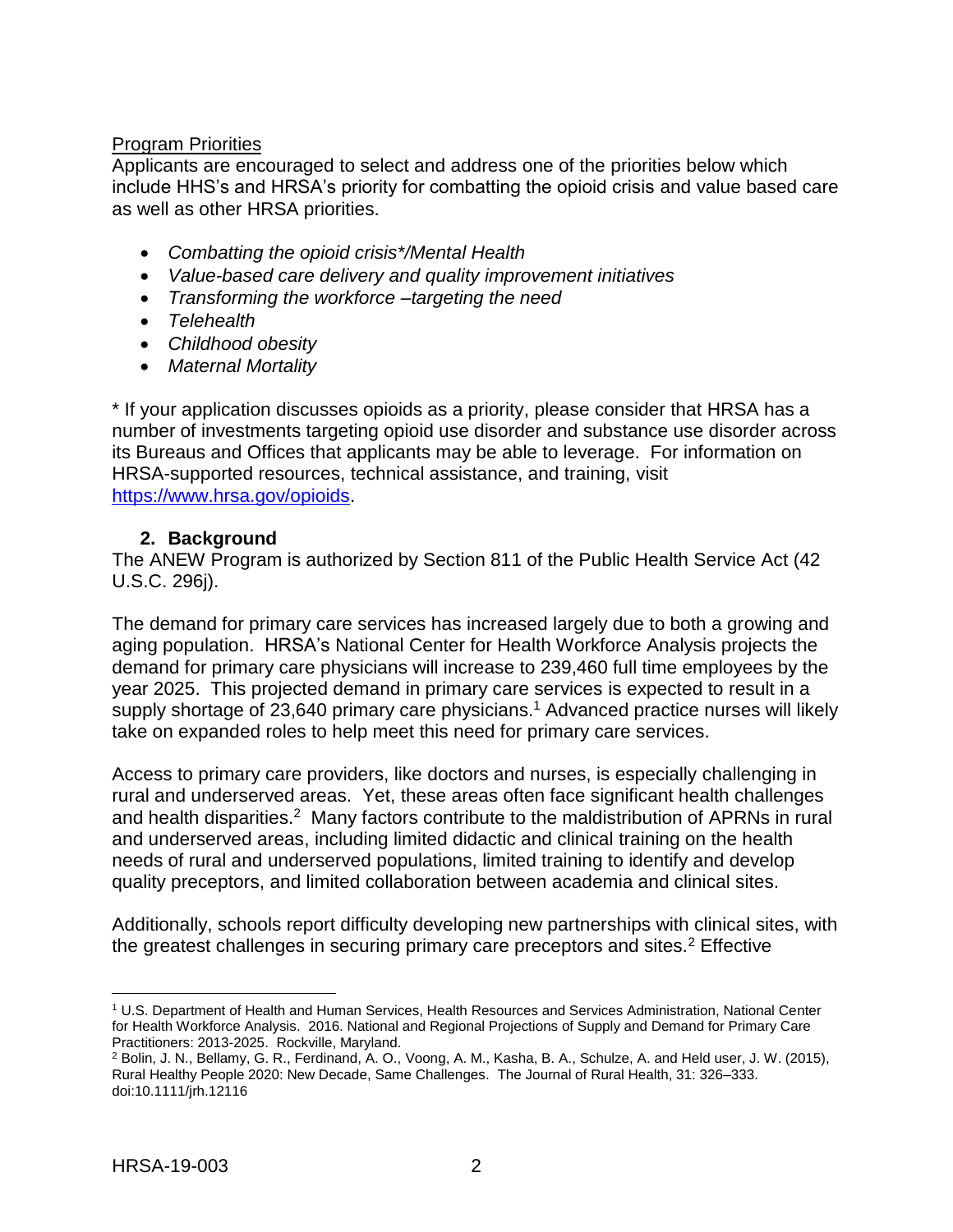partnerships are mutually beneficial relationships where both the nursing school and the clinical partner(s) collaborate to ensure strong clinical experiences for the students.<sup>3</sup>

The ANEW program creates a pipeline from APRN student clinical experiences in rural and/or underserved areas to post-graduation employment in those same settings. Research has shown that providing nursing students with longitudinal primary care clinical training experiences in rural and/or underserved areas can align their intentions for professional practice with their clinical experiences.<sup>4</sup> With this training, the nursing students get experience with critical health issues in their communities and in the critical technology used in current practice. As a result, clinical practice facilities are more apt to hire these graduates who are familiar with their practice culture and processes.<sup>5</sup>

### **Program Definitions**

A glossary containing general definitions for terms used throughout the Bureau of Health Workforce NOFOs is located at the [Health Workforce Glossary.](https://bhw.hrsa.gov/grants/resourcecenter/glossary) In addition, the following definitions apply to the ANEW Program for Fiscal Year 2019:

**Accreditation of health care facilities –** a process of review that healthcare organizations participate in to demonstrate the ability to meet predetermined criteria and standards of accreditation established by a professional accrediting agency. Accreditation represents agencies as credible and reputable organizations dedicated to ongoing and continuous compliance with the highest standard of quality [\(http://www.achc.org/getting-started/what-is-accreditation\)](http://www.achc.org/getting-started/what-is-accreditation).

**Advanced Education Nurses** – Individuals trained in advanced degree programs including individuals trained in combined Registered Nurse (RN) /Master's degree programs, post-nursing master's certificate programs, or, in the case of nurse midwives, in certificate programs in existence on November 13, 1998, as enacted by Pub.L. 105- 392, Title I, § 123(4) in the Health Professions Education Partnerships Act of 1998, to serve as nurse practitioners, clinical nurse specialists, nurse midwives, nurse anesthetists, nurse educators, nurse administrators, or public health nurses, or in other nurse specialties determined by the Secretary to require advanced education.

**Advanced Education Nursing Program** – a program of study in a collegiate school of nursing or other eligible entity which leads to a master's and/or doctoral degree and which prepares nurses to serve as nurse practitioners, clinical nurse specialists, nursemidwives, nurse anesthetists, nurse educators, nurse administrators, or public health nurses, or in other nurse specialties determined by the Secretary to require advanced education.

<sup>4</sup> Collins C., Challenges of Recruitment and Retention in Rural Areas. N C Med J. 2016 Mar-Apr;77(2):99-101.

 $\overline{a}$ 

<sup>4</sup> Bowman, C., Wyte-Lake, t., Pearson, M.L., Dougherty, M.B., and Needleman, J. The critical elements of effective academic-practice partnerships: a framework derived from the Department of Veterans Affairs Nursing Academy. BMC Nursing, 2014; 13(1): 1-31. Accessed on August 2, 2016 from http://www.biomedcentral.com/1472-6955/13/36.

<sup>5</sup> Developing the Advanced Practice Recruitment Strategy at an Academic Medical Center: The APRN Pipeline. Authors: Brillant, Maria T.; Glassman, Kimberly S.; Press, Robert, Nurse Leader (NURSE LEADER), Apr2015; 13(2): 39-49.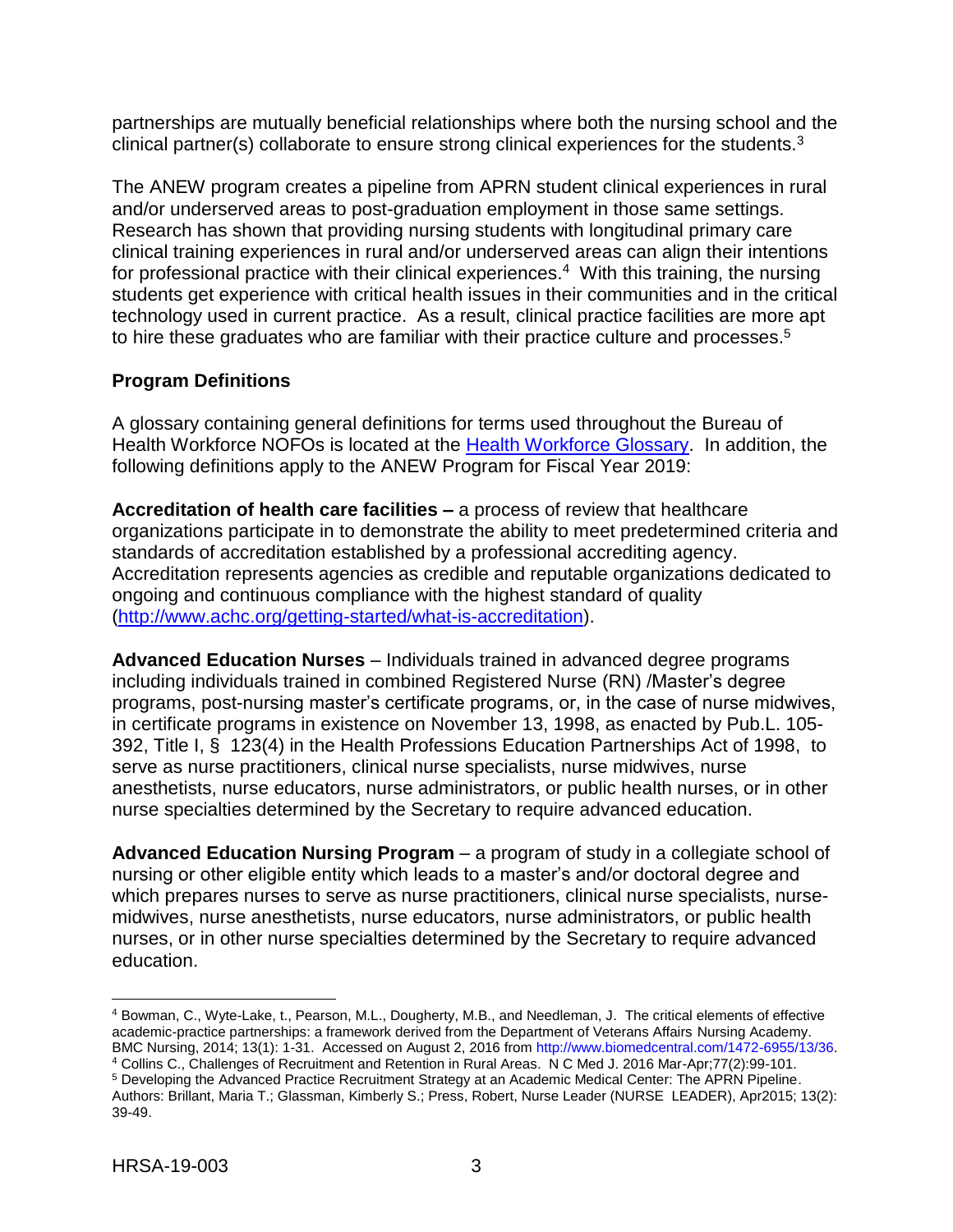**Advanced Practice Registered Nurse (APRN)** – defined as nurse practitioner, clinical nurse specialist and nurse anesthetist, and certified nurse midwifery disciplines that provide direct patient care as a family nurse practitioner, adult-gerontology primary care nurse practitioner, pediatric primary care nurse practitioner, psychiatric mental health nurse practitioner, neonatal nurse practitioner, women's health care nurse practitioner, nurse midwife, or nurse anesthetist, and advanced public/community health nursing providers.

**Approval (for substantive change)** – a specific body, committee, Board, or Commission at the faculty, department, school, university, or state levels has formally voted in agreement for the initiation of or a substantive change in the program. This must be documented by evidence such as copies of meeting minutes, letter from the Faculty Senate, letter from the Board of Regents, letter from the State Finance Board, and/or letter from the State Board of Nursing. Each University/College has a unique process for gaining approval to start new programs, especially new masters and doctoral programs. Examples of steps in the approval process are the following: nursing faculty curriculum committee, Faculty Senate, Board of Regents of the University, State Finance Board for Higher Education, State Board of Nursing.

**Certification** – a process by which an agency or organization validates, based upon predetermined standards, an individual nurse's qualifications and knowledge for practice in a defined clinical area of nursing.

**Clinical Nurse Specialist** – a specific area of advanced clinical nursing theory and practice addressed through formal instruction to prepare advanced education nurses. Clinical nursing specialties prepare the nurse to provide direct patient/client nursing care to individuals or to population groups. A nurse completing a course of study in a clinical nursing specialty is expected to be eligible for a national certification(s) or state certification(s), when available, following graduation or required experience.

**Collegiate School of Nursing** – a department, division, or other administrative unit in a college or university which provides primarily or exclusively a program of education in professional nursing and related subjects leading to the degree of bachelor of arts, bachelor of science, bachelor of nursing, or to an equivalent degree, or to a graduate degree in nursing, or to an equivalent degree, and including advanced training related to such program of education provided by such school, but only if such program, or such unit, college or university is accredited.

**Combined RN/Master's Degree Program** – a program of instruction that when completed results in a master's degree in nursing and licensure as an RN at or prior to the time of graduation.

**Doctoral Program in Nursing** – a program of instruction beyond the baccalaureate and master's degrees in nursing (e.g., PhD, DNS, DSN, DNSc, DNP). Doctoral programs in nursing fall into two principal types: research-focused and practice-focused.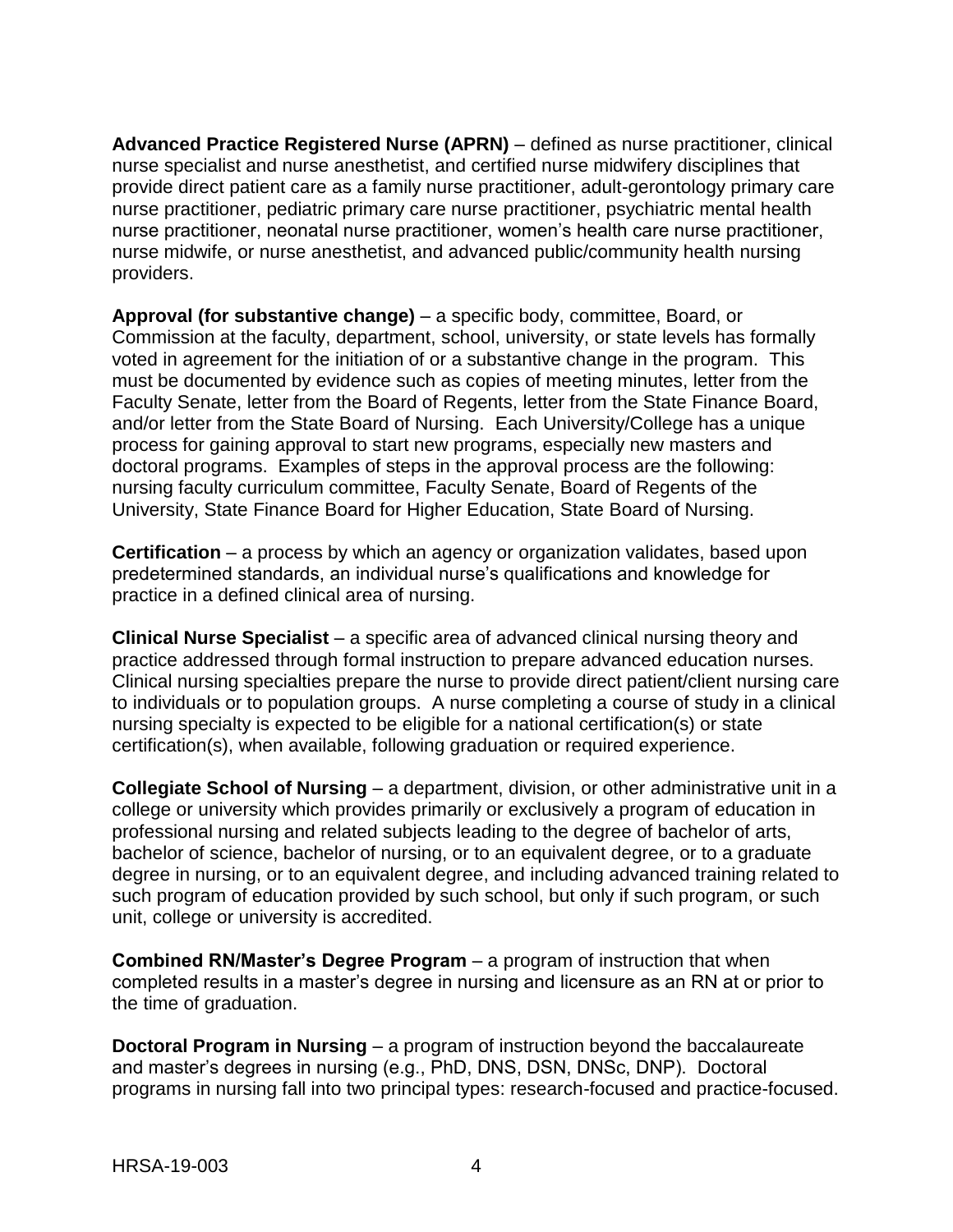**Faculty Paid Release Time** – Release time is administratively authorized time spent away from the employee's normal job responsibilities to participate in University sponsored or sanctioned programs without loss of pay and without charge to paid time off (PTO) leave. Release time is considered work time; therefore, such time is counted when computing overtime.

**Full-time Educational Program** – an educational program that provides for a full-time program of study as defined by the institution. Students progressing through the program are able to enroll on a full-time basis to complete the program in a timely manner. Students in such a program may be part-time or full-time.

**Nurse-Midwife** – an RN educated in the two disciplines of nursing and midwifery that has successfully completed a nurse-midwifery education program accredited by Accreditation Commission on Midwifery Education (ACME) of the American College of Nurse- Midwives.

**Nurse Practitioner** – an RN who has successfully completed a nurse practitioner program, as defined below, who can deliver primary and acute care services but may have a primary focus on either primary or acute care in a variety of settings, such as homes, ambulatory care facilities, long-term care facilities, and acute care facilities, using independent and interdependent decision making with direct accountability for clinical judgment.

**Program** – a combination of identified courses and other educational or training experiences at a specified academic level, the sum of which provides the required competencies to practice.

**School of Nursing** – a collegiate, associate degree, or diploma school of nursing, as further defined in Section 801(2) of the PHS Act.

# <span id="page-8-0"></span>**II. Award Information**

## <span id="page-8-1"></span>**1. Type of Application and Award**

Types of applications sought: New, Competing Continuation.

HRSA will provide funding in the form of a grant.

## <span id="page-8-2"></span>**2. Summary of Funding**

HRSA expects approximately \$37,250,000 to be available annually to fund approximately 53 recipients. You may apply for a ceiling amount of up to \$700,000 total cost (includes both direct and indirect) per year, of which up to \$350,000 may be used for student traineeships. In order to be eligible for an award, applicants must request both traineeships and academic-practice program infrastructure funds. HRSA award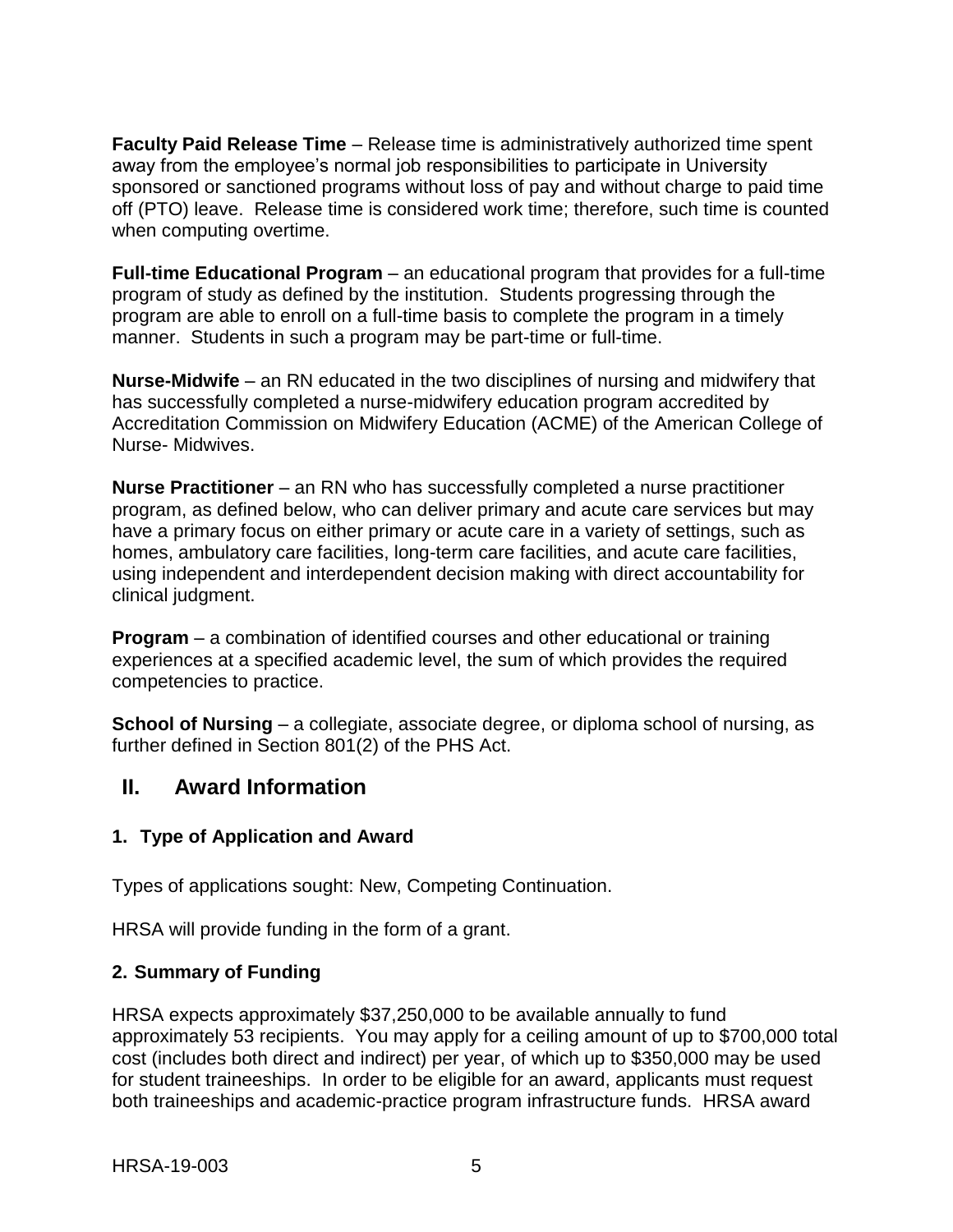recipients may make traineeship awards of up to \$22,000 per year per full-time student and \$11,000 per year per part-time student. Further funding details are located in the Budget section. The period of performance is July 1, 2019 through June 30, 2023 (4 years). Funding beyond the first year is subject to the availability of appropriated funds for ANEW in subsequent fiscal years, satisfactory recipient performance, and a decision that continued funding is in the best interest of the Federal Government.

All HRSA awards are subject to the Uniform Administrative Requirements, Cost Principles and Audit Requirements at [45 CFR part 75.](http://www.ecfr.gov/cgi-bin/retrieveECFR?gp=1&SID=4d52364ec83fab994c665943dadf9cf7&ty=HTML&h=L&r=PART&n=pt45.1.75)

Indirect costs under training awards to applicants other than State, local or Indian tribal governments will be budgeted and reimbursed at 8 percent of modified total direct costs rather than on the basis of a negotiated rate agreement, and are not subject to upward or downward adjustment. Direct cost amounts for equipment, tuition and fees, and subawards and subcontracts in excess of \$25,000 are excluded from the direct cost base for purposes of this calculation.

# <span id="page-9-1"></span><span id="page-9-0"></span>**III. Eligibility Information**

# **1. Eligible Applicants**

Eligible applicants include accredited schools of nursing, nursing centers, academic health centers, state or local governments, HRSA supported health centers, and other private or public nonprofit entities determined appropriate by the Secretary. See PHS Act Section 801(1) for definitions of these types of entities. Domestic faith-based and community-based organizations, tribes, and tribal organizations are also eligible to apply, if otherwise eligible.

In addition to the 50 states, only the District of Columbia, Guam, the Commonwealth of Puerto Rico, the Northern Mariana Islands, American Samoa, the U.S. Virgin Islands, the Federated States of Micronesia, the Republic of the Marshall Islands, and the Republic of Palau may apply.

Individuals and for-profit entities are not eligible applicants under this NOFO.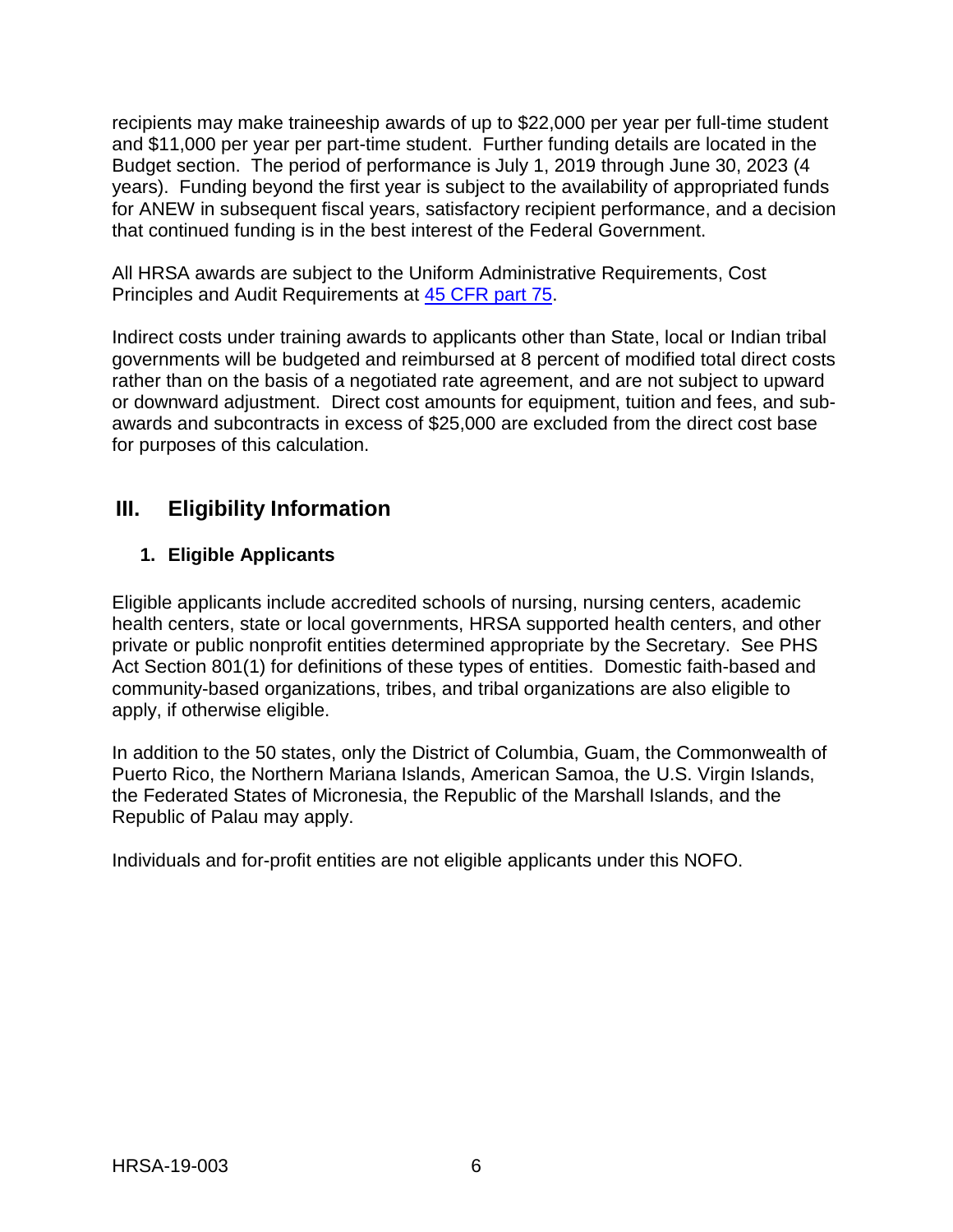## **Eligible Students**

To be eligible for ANEW traineeship support, the student/trainee must meet all of the following requirements:

- Be a licensed RN;
- Be enrolled full- or part-time in an advanced nursing education program to become certified as primary care NP, primary care CNS, or nurse-midwife;
- Be eligible to work in the United States*;*
- Be a citizen of the United States, a foreign national having in his/her possession a visa permitting permanent residence in the United States, or a non-citizen national. Individuals on temporary or student visas are not eligible to receive ANEW support*.*
- Maintain the predetermined academic standards of the recipient institution.

### <span id="page-10-0"></span>**2. Cost Sharing/Matching**

Cost sharing/matching is not required for this program.

#### <span id="page-10-1"></span>**3. Other**

#### **Ceiling Amount**

HRSA will consider any application that exceeds the ceiling amount of \$700,000 annually to be non-responsive and will not consider it for funding under this notice.

#### **Deadline**

HRSA will consider any application that fails to satisfy the deadline requirements referenced in *Section IV.4* non-responsive and will not consider it for funding under this notice.

#### **Maintenance of Effort (MoE)**

The recipient must agree to maintain non-federal funding for award activities at a level that is not less than expenditures for such activities during the fiscal year prior to receiving the award, as required by Section 803(b) of the Public Health Service Act. Complete the MOE information and submit as Attachment 5.

#### **Multiple Applications**

Multiple applications from an organization are allowable. Eligible applicants can submit only one application per campus or clinical facility; multiple applications from a single campus or clinical facility are not allowable. A campus is defined as a division of a university that has its own grounds, buildings (e.g., school of nursing) and faculty. A clinical facility is defined as a healthcare facility, whether part of a system or not, which has its own grounds containing its own leadership (chief nursing officer, chief medical officer, chief executive officer, etc.). Independent organizations are those entities that have unique DUNS numbers.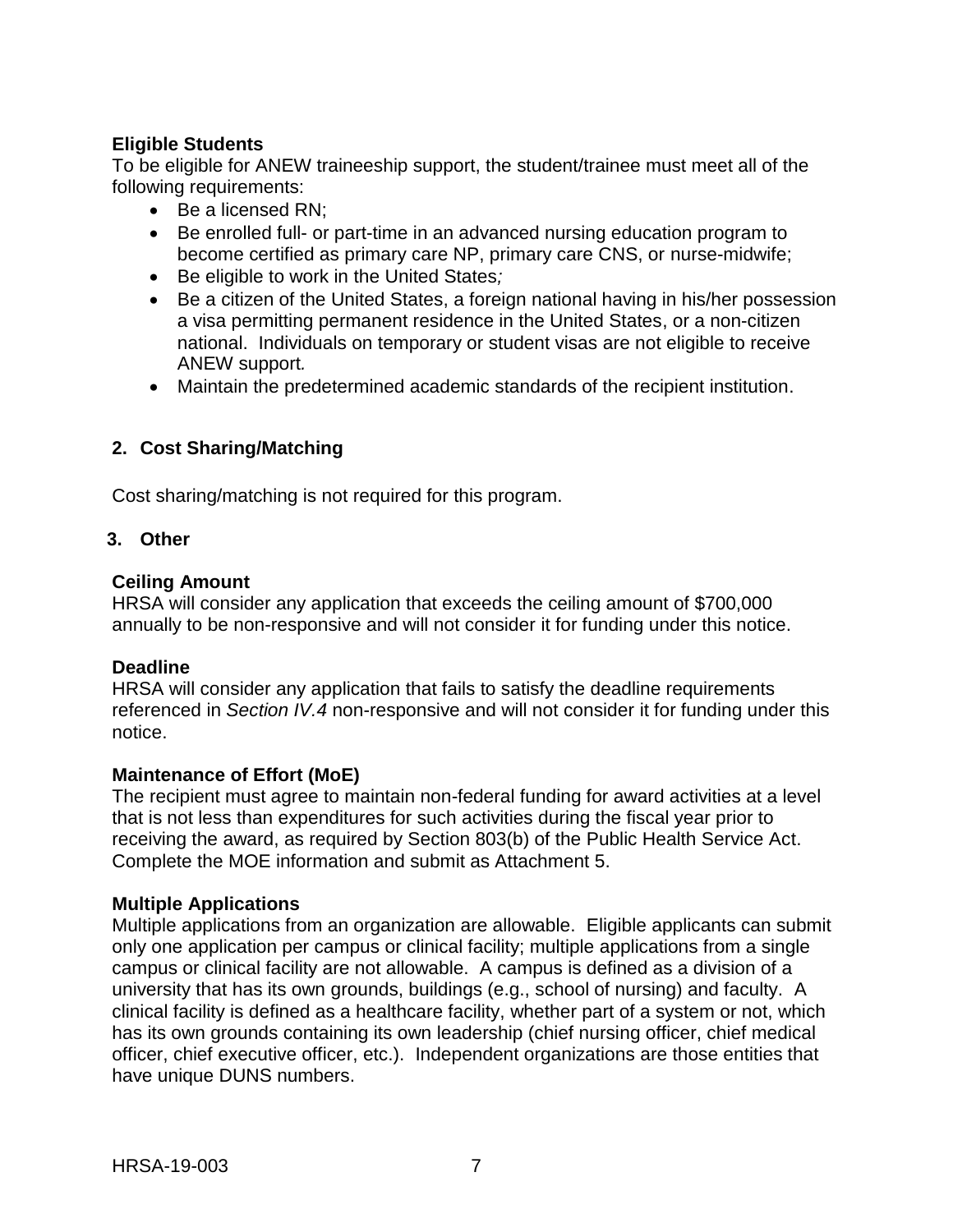If for any reason (including submitting to the wrong funding opportunity number or making corrections/updates), an application is submitted more than once prior to the application due date, HRSA will only accept your **last** validated electronic submission, under the correct funding opportunity number, prior to the Grants.gov application due date as the final and only acceptable application.

Failure to include all required documents as part of the application may result in an application being considered incomplete or non-responsive. **Applications received without the appropriate tables will be deemed non-responsive to the NOFO and will not be considered for funding under this notice.**

# <span id="page-11-0"></span>**IV. Application and Submission Information**

# <span id="page-11-1"></span>**1. Address to Request Application Package**

HRSA *requires* you to apply electronically. HRSA encourages you to apply through [Grants.gov](https://www.grants.gov/) using the SF-424 Research and Related (R&R) workspace application package associated with this NOFO following the directions provided at [https://www.grants.gov/applicants/apply-for-grants.html.](https://www.grants.gov/applicants/apply-for-grants.html)

If you're reading this notice of funding opportunity (NOFO) (also known as "Instructions" on Grants.gov) and reviewing or preparing the workspace application package, you will automatically be notified in the event HRSA changes and/or republishes the NOFO on Grants.gov before its closing date. Responding to an earlier version of a modified notice may result in a less competitive or ineligible application. *Please note, you are ultimately responsible for reviewing the [For Applicants](https://www.grants.gov/web/grants/applicants.html) page for all information relevant to desired opportunities.*

# <span id="page-11-2"></span>**2. Content and Form of Application Submission**

Section 4 of HRSA's *SF-424 R&R [Application Guide](http://www.hrsa.gov/grants/apply/applicationguide/sf424rrguidev2.pdf)* provides instructions for the budget, budget justification, staffing plan and personnel requirements, assurances, certifications, and abstract. You must submit the information outlined in the *[SF-424](http://www.hrsa.gov/grants/apply/applicationguide/sf424rrguidev2.pdf) R&R [Application Guide](http://www.hrsa.gov/grants/apply/applicationguide/sf424rrguidev2.pdf)* in addition to the program specific information below. You are responsible for reading and complying with the instructions included in HRSA's *[SF-424](http://www.hrsa.gov/grants/apply/applicationguide/sf424rrguidev2.pdf) R&R [Application Guide](http://www.hrsa.gov/grants/apply/applicationguide/sf424rrguidev2.pdf)* except where instructed in the NOFO to do otherwise. You must submit the application in the English language and in terms of U.S. dollars (45 CFR § 75.111(a)).

See Section 8.5 of the *SF-424 R&R [Application Guide](http://www.hrsa.gov/grants/apply/applicationguide/sf424rrguidev2.pdf)* for the Application Completeness Checklist.

# **Application Page Limit**

The total size of all uploaded files may not exceed the equivalent of **60 pages** when printed by HRSA. The page limit includes the abstract, project and budget narratives,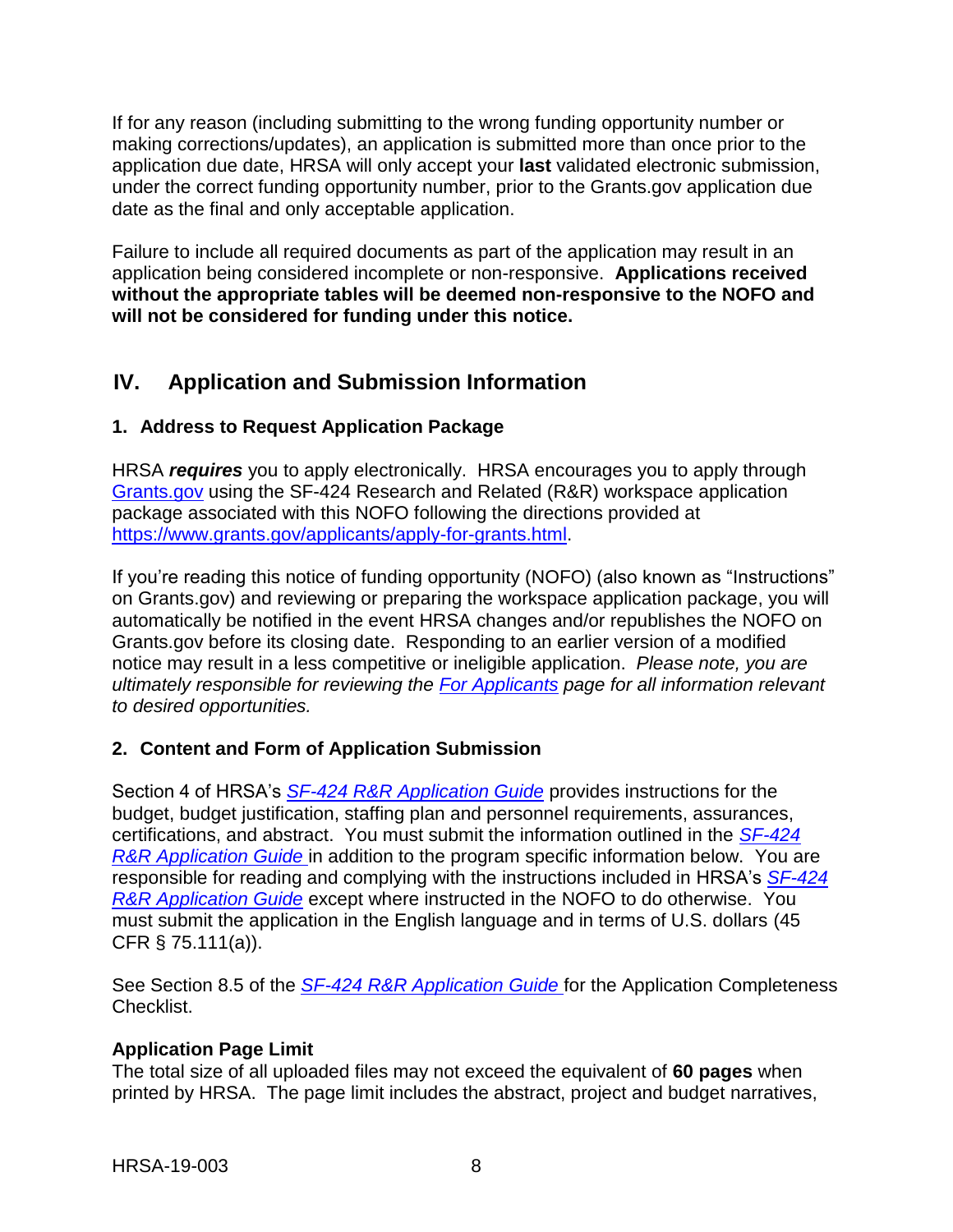attachments including biographical sketches (biosketches), and letters of commitment and support required in HRSA's *SF-424 R&R [Application Guide](http://www.hrsa.gov/grants/apply/applicationguide/sf424rrguidev2.pdf)* and this NOFO. Standard OMB-approved forms that are included in the workspace application package do NOT count in the page limit. Biographical Sketches **do** count in the page limit. Indirect Cost Rate Agreement and proof of non-profit status (if applicable) do not count in the page limit. **We strongly urge you to take appropriate measures to ensure your application does not exceed the specified page limit.**

#### **Applications must be complete, within the specified page limit, and validated by Grants.gov under the correct funding opportunity number prior to the deadline to be considered under this notice.**

## **Debarment, Suspension, Ineligibility, and Voluntary Exclusion Certification**

- 1) The prospective recipient certifies, by submission of this proposal, that neither it nor its principals is presently debarred, suspended, proposed for debarment, declared ineligible, or voluntarily excluded from participation in this transaction by any federal department or agency.
- 2) Failure to make required disclosures can result in any of the remedies described in 45 CFR § 75.371, including suspension or debarment. (See also 2 CFR parts 180 and 376, and 31 U.S.C. 3321).
- 3) Where the prospective recipient is unable to attest to any of the statements in this certification, an explanation shall be included in Attachment 9 Other Relevant Documents.

See Section 4.1 viii of HRSA's *SF-424 R&R [Application Guide](http://www.hrsa.gov/grants/apply/applicationguide/sf424rrguidev2.pdf)* for additional information on all certifications.

# **Program-Specific Instructions**

#### **Program Requirements**

In addition to application requirements and instructions in Section 4 of HRSA's *[SF-424](http://www.hrsa.gov/grants/apply/applicationguide/sf424rrguidev2.pdf) R&R [Application Guide](http://www.hrsa.gov/grants/apply/applicationguide/sf424rrguidev2.pdf)* (including the budget, budget justification, staffing plan and personnel requirements, assurances, certifications, and abstract), include the following:

- Establish or enhance at least one academic-practice partnership between at least one school of nursing and at least one community-based primary care practice site in a rural and/or underserved settings, and include an ongoing feedback mechanism. A signed Memorandum of Understanding (MOU) must outline aspects of the partnership agreement;
- Recruit, train, develop, support, and evaluate preceptors as program partners to enhance community-based clinical and didactic nursing education;
- Demonstrate successful recruitment and retention of a culturally competent student body that reflects the community being served and demonstrates a commitment to working with rural and or underserved populations;
- Provide longitudinal, immersive, community-based clinical training experiences (e.g., 3-6 months) with rural and/or underserved populations for nursing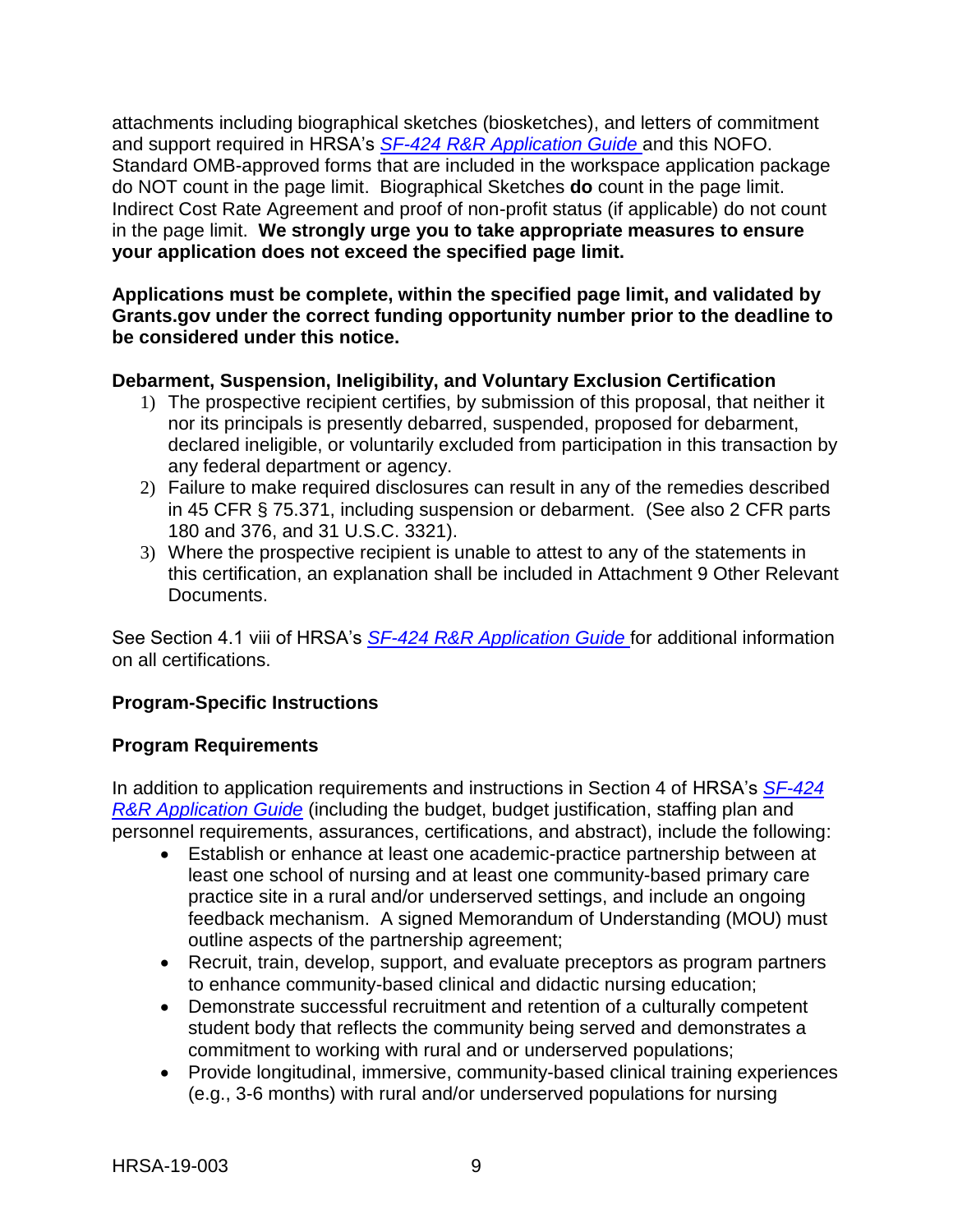students enrolled in accredited primary care NP, primary care CNS, and/or nurse-midwifery programs, preferably in settings that incorporate interdisciplinary team based clinical practice training models;

- Provide trainings on telehealth, and other health care technology (e.g., health informatics) that assures graduates are exposed to successful training models which may be used in the community health centers and other employment sites post-graduation.
- Provide traineeship funds to nursing students enrolled in an accredited eligible nursing programs.
- Connect program graduates with the [HRSA Health Workforce Connector](https://connector.hrsa.gov/connector/) and other existing employment support resources so they can obtain primary care employment with rural and/or underserved populations, preferably community based clinical settings; and
- Follow-up with graduates to collect post-graduation employment demographics for at least 1 year after graduation. As a best practice, awardees should also encourage nursing students to apply for a National Provider Identifier (NPI) number and collect the NPI numbers of nursing students who receive traineeship funds.

# <span id="page-13-0"></span>*i. Project Abstract*

See Section 4.1.ix of HRSA's *SF-424 R&R [Application Guide.](http://www.hrsa.gov/grants/apply/applicationguide/sf424rrguidev2.pdf)*

The Abstract must include:

- A brief overview of the project as a whole;
- Specific, measurable objectives that the project will accomplish;
- The clinical priorities that the project will address, if applicable; and
- How the proposed project will be accomplished, i.e., the "who, what, when, where, why and how" of the project.

## <span id="page-13-1"></span>*ii. Project Narrative*

This section provides a comprehensive framework and description of all aspects of the proposed project. It should be succinct, self-explanatory, consistent with forms and attachments, and well organized so that reviewers can understand the proposed project.

Successful applications will contain the information below. Please use the following section headers for the narrative:

# *PURPOSE AND NEED -- Corresponds to Section V's Review Criterion #1*

Briefly describe the purpose of the proposed project. Outline the needs of the training program or institution. You must describe and document the targeted discipline and its training needs. You should include a discussion of the target population served by this segment of the health workforce, as well as the socio-cultural determinants of health and health disparities impacting the population or communities served and/or unmet.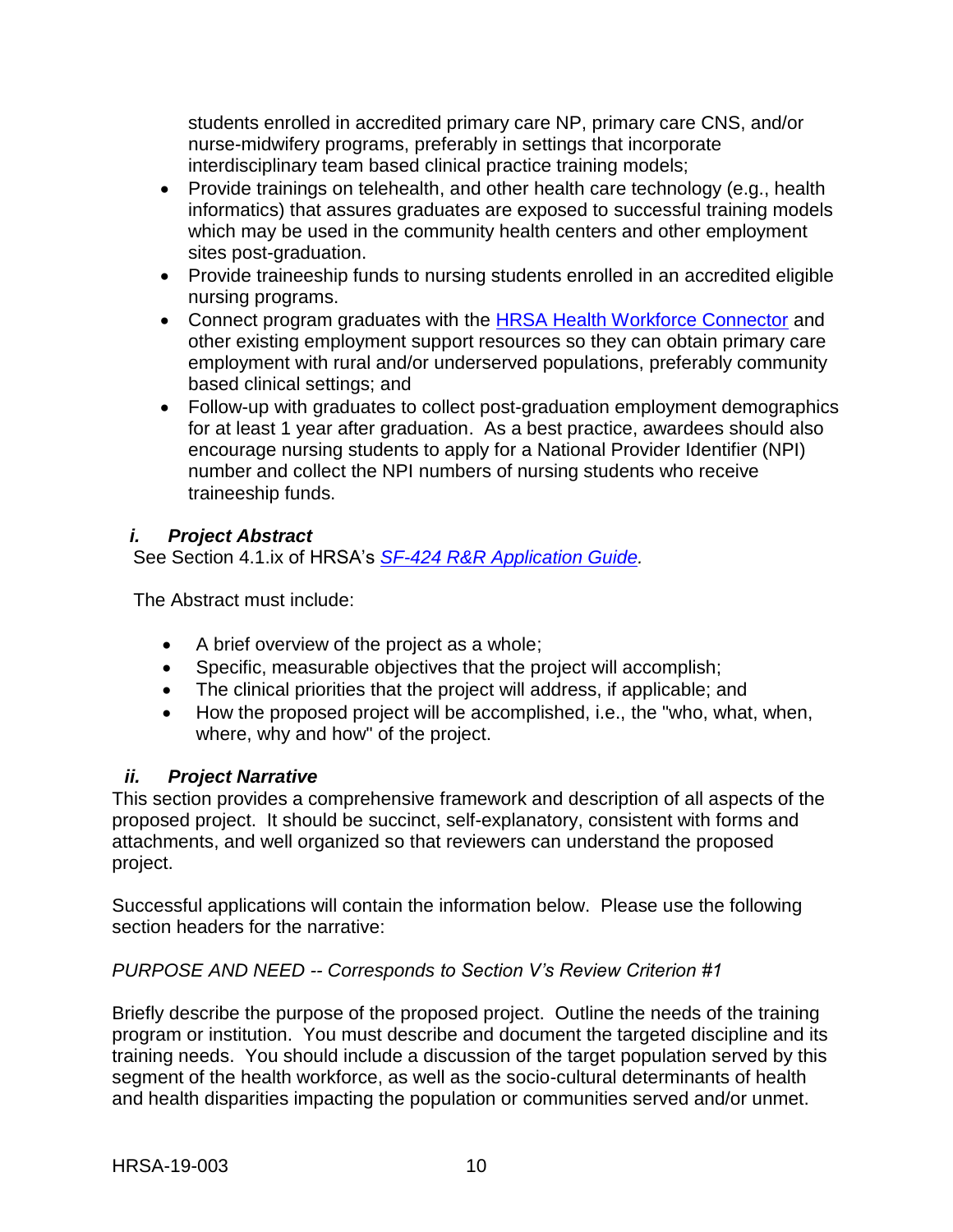Use and cite demographic data whenever possible to support the information provided. This section will help reviewers understand the organization that would receive funding for training, as well as the needs of the communities that trainees would ultimately serve.

- You must:
	- Describe the need for primary care NPs, primary care CNSs, and nursemidwives in the benefiting community.
	- Discuss any relevant barriers or gaps in the benefiting community that your proposed project intends to address.
	- Describe the community that will benefit from the increased distribution of primary care NPs, primary care CNSs, and nurse-midwives, to include the demographics of the population, the health status of the community, health literacy level, social determinants of health, rural and/or underserved status, and other elements in support of your proposal.
- *RESPONSE TO PROGRAM PURPOSE -- This section includes three sub-sections — (a) Work Plan; (b) Methodology/Approach; and (c) Resolution of Challenges—all of which correspond to Section V's Review Criteria #2 (a), (b), and (c).*
- *(a) WORK PLAN -- Corresponds to Section V's Review Criterion #2 (a).*

You must provide a detailed work plan that demonstrates your experience implementing a project of the proposed scope (a sample work plan can be found here: [http://bhw.hrsa.gov/grants/technicalassistance/workplantemplate.docx.](http://bhw.hrsa.gov/grants/technicalassistance/workplantemplate.docx)). You must:

- Describe the activities or steps you will use to achieve each of the objectives proposed during the entire period of performance identified in the Methodology section.
- Describe the timeframes, deliverables, and key partners required during the award period of performance to address each of the needs described in the Purpose and Need section.
- Explain how the work plan is appropriate for the program design and how the targets fit into the overall timeline of award implementation.
- Identify meaningful support and collaboration with key stakeholders in planning, designing, and implementing all activities, including development of the application and, further, the extent to which these contributors reflect the communities served.
- Include formal mechanisms for feedback and evaluation, specifically related to preceptor-student progress, between the clinical practice sites and the academic institution through frequent communication to inform program development and curricular enhancements utilizing Rapid Cycle Quality Improvement (RCQI) methods. Describe how the partnerships will communicate and coordinate project planning, progress, evaluations, and resolutions.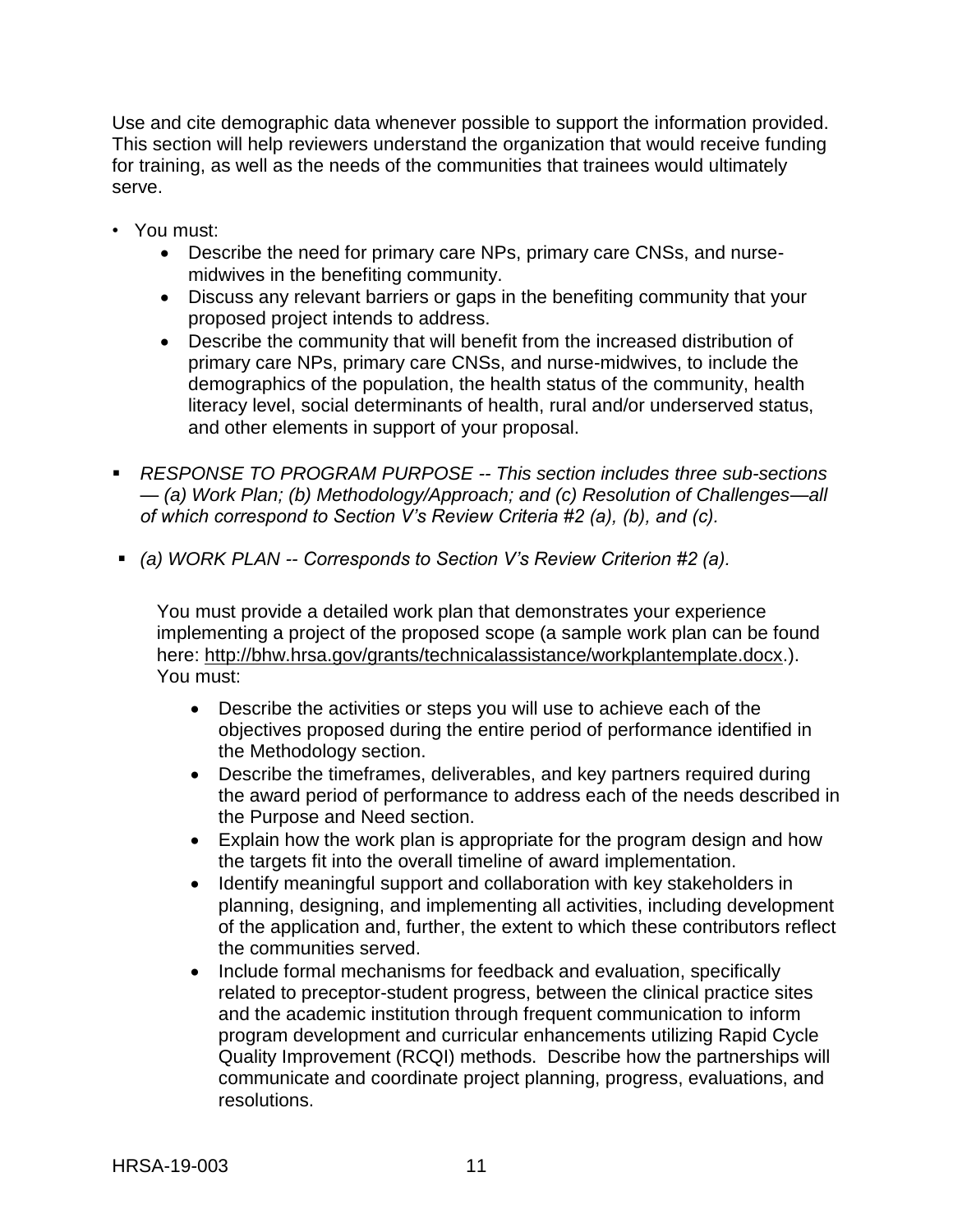*(b) METHODOLOGY/APPROACH -- Corresponds to Section V's Review Criterion #2 (b).*

You must describe your objectives and proposed activities, and provide evidence for how they link to the project purpose and stated needs. Propose methods that you will use to address the stated needs and meet each of the previously described program requirements and expectations in this NOFO. As appropriate, include development of effective tools and strategies for ongoing staff training, outreach, collaborations, clear communication, and information sharing/dissemination with efforts to involve patients, families, and communities, if applicable. If applicable, include a plan to disseminate reports, products, and/or project outputs so project information is provided to key target audiences. Explain why your project is innovative and provide the context for why it is innovative.

Specifically, applicants must describe the following:

- Discuss how the proposed project activities will strengthen the applicant's ability to increase the distribution of primary care NPs, primary care CNSs, and nurse-midwives in rural and/or underserved settings.
- Describe how training in telehealth and other health care technology (e.g., health informatics) assures graduates are exposed to successful health information technology models which may be used in community organizations, such as community health centers and other employment sites, post-graduation to support the provision of health care in the target community.
- The academic-practice partnership between a school of nursing and one or more primary care practice site(s) in rural and/or underserved settings.
- Mechanisms to identify, recruit, train, develop, support, evaluate, and compensate preceptors using evidence-based methods to enhance clinical and didactic nursing education.
- A detailed plan to provide longitudinal clinical training experiences that prepares students for transition to practice with rural and underserved populations.
- A description of how care for rural and/or underserved populations is incorporated throughout the curriculum and the training experiences.
- Details of how the project will provide traineeship funds to primary care NPs, CNS, and Nurse Midwives, including a disbursement plan for provision of traineeship support to students who are placed into longitudinal primary care clinical experiences in rural and/or underserved settings.
- A description of the feedback cycle (via flowchart or otherwise) illustrating communication and collaboration plans, checks, and balances between the school of nursing and clinical practice site(s), including the preceptor development component.
- Plans to recruit student participants that reflect the population served.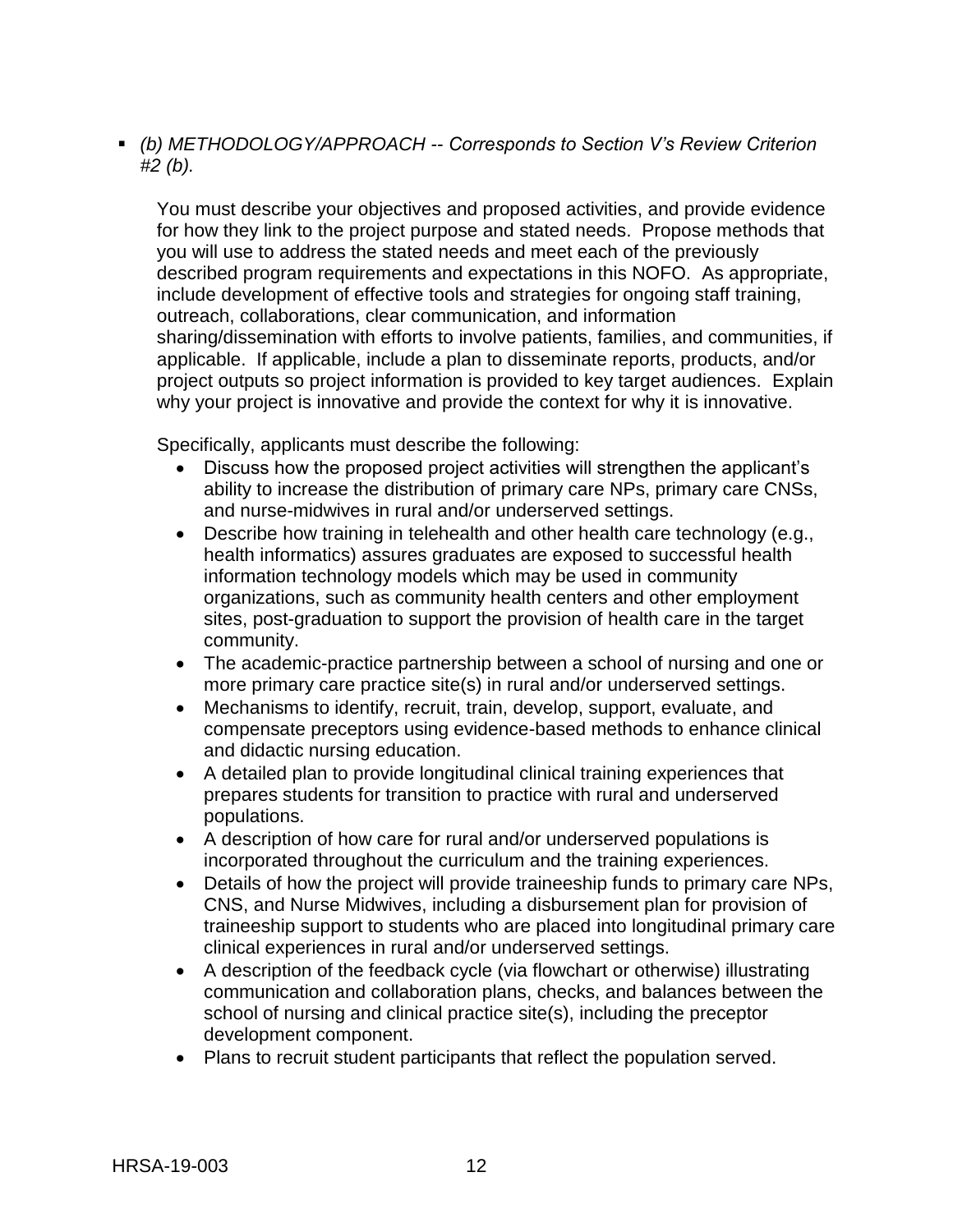- Mechanisms for recruiting and supporting primary care NP, primary care CNS, and nurse midwife students in both their clinical experiences and postgraduation employment.
- Plans to improve training and practice by supporting modern health care practice technology tools including distance education and meaningful use of electronic health records.
- How the applicant will use existing resources such as the **HRSA Health** [Workforce Connector](https://connector.hrsa.gov/connector/) that can be provided to students who are graduating to help them find jobs in rural and/or underserved settings.

You must submit a logic model for designing and managing the project. A logic model is a one-page diagram that presents the conceptual framework for a proposed project and explains the links among program elements to achieve the relevant outcomes. While there are many versions of logic models, for the purposes of this notice the logic model should summarize the connections between the:

- Goals of the project (e.g., objectives, reasons for proposing the intervention, if applicable);
- Assumptions (e.g., beliefs about how the program will work and support resources. Base assumptions on research, best practices, and experience);
- Inputs (e.g., organizational profile, collaborative partners, key staff, budget, other resources);
- Target population (e.g., the individuals to be served);
- Activities (e.g., approach, listing key intervention, if applicable);
- Outputs (i.e., the direct products or deliverables of program activities); and
- Outcomes (i.e., the results of a program, typically describing a change in people or systems).

Refer to Section VIII of this NOFO for further information.

 *(c) RESOLUTION OF CHALLENGES -- Corresponds to Section V's Review Criterion #2 (c)* 

Applicants must discuss the following:

- Plans to ensure that clinical placements and experiences support curricular and APRN competencies.
- Plans to ensure the quality of clinical placements and experiences.
- Plans for resolving challenges with preceptors and with academic-practice partnerships to ensure all students receive quality guidance.
- Barriers to obtaining a culturally competent student/faculty population that reflects the community served.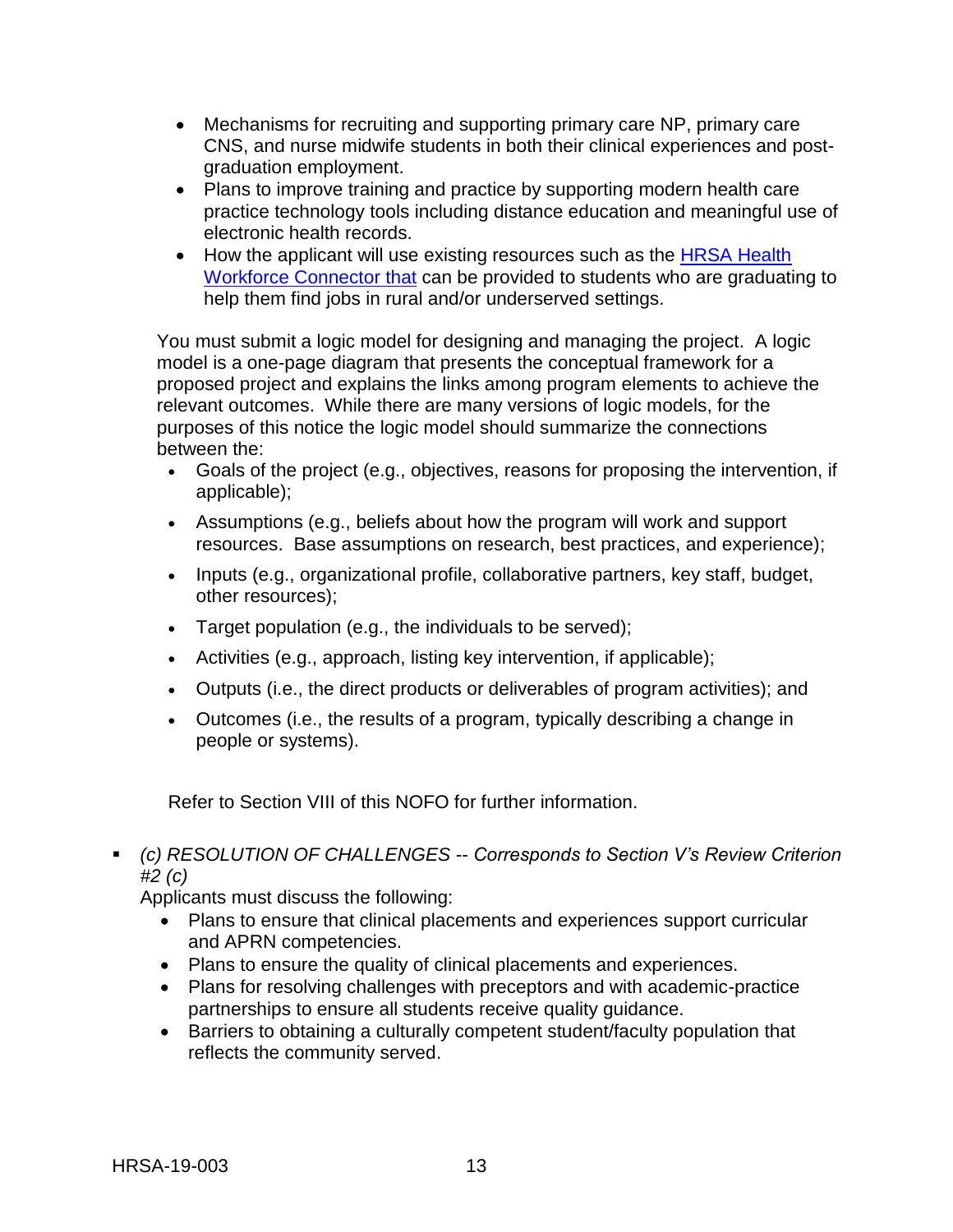- Barriers in the service area; challenges to implementing the work plan; or obstacles for implementing the program performance evaluation plan and the solutions to resolve these challenges.
- *IMPACT -- This section includes two sub-sections— (a) Evaluation and Technical Support Capacity; and (b) Project Sustainability—both of which correspond to Section V's Review Criteria #3 (a) and (b).*HRSA provides funding to awardees in expectation that the awardee will both meet the goals of the program and provide written documentation explaining how their strategies succeeded or failed so that the field benefits and advances
- *(a) EVALUATION AND TECHNICAL SUPPORT CAPACITY -- Corresponds to Section V's Review Criterion #3 (a)*

You must describe the plan for program performance evaluation that will contribute to continuous quality improvement. The program performance evaluation must monitor ongoing processes and progress toward meeting goals and objectives of the project. Include descriptions of the inputs (e.g., key evaluation staff and organizational support, collaborative partners, budget, and other resources); key processes; variables to be measured; expected outcomes of the funded activities; and a description of how all key evaluative measures will be reported. In the Attachments section (IV. 2. v., Attachment 1), you must attach a complete staffing plan and job descriptions for key personnel. Bio sketches of Key Personnel should be uploaded in the SF-424 R&R Senior/Key Person Profile form. You must demonstrate evidence that the evaluative measures selected will be able to assess: 1) the extent to which the program objectives have been met, and 2) the extent to which these can be attributed to the project.

You must also:

- Describe the systems and processes that will support your organization's collection of HRSA's performance measurement requirements for this program. At the following link, you will find the required data forms for this program: [http://bhw.hrsa.gov/grants/reporting/index.html.](http://bhw.hrsa.gov/grants/reporting/index.html)
- Describe the data collection strategy to collect, manage, analyze and track data (e.g., assigned skilled staff, data management software) to measure process and impact/outcomes, and explain how the data will be used to inform program development and service delivery in a way that allows for accurate and timely reporting of performance outcomes.
- Describe current experience, skills, and knowledge, including individuals on staff, materials published, and previous work of a similar nature.
- Describe any potential obstacles for implementing the program performance evaluation and meeting HRSA's performance measurement requirements and your plan to address those obstacles. The evaluation and reporting plan also should indicate the feasibility and effectiveness of plans for dissemination of project results, the extent to which project results may be national in scope, and the degree to which the project activities are replicable.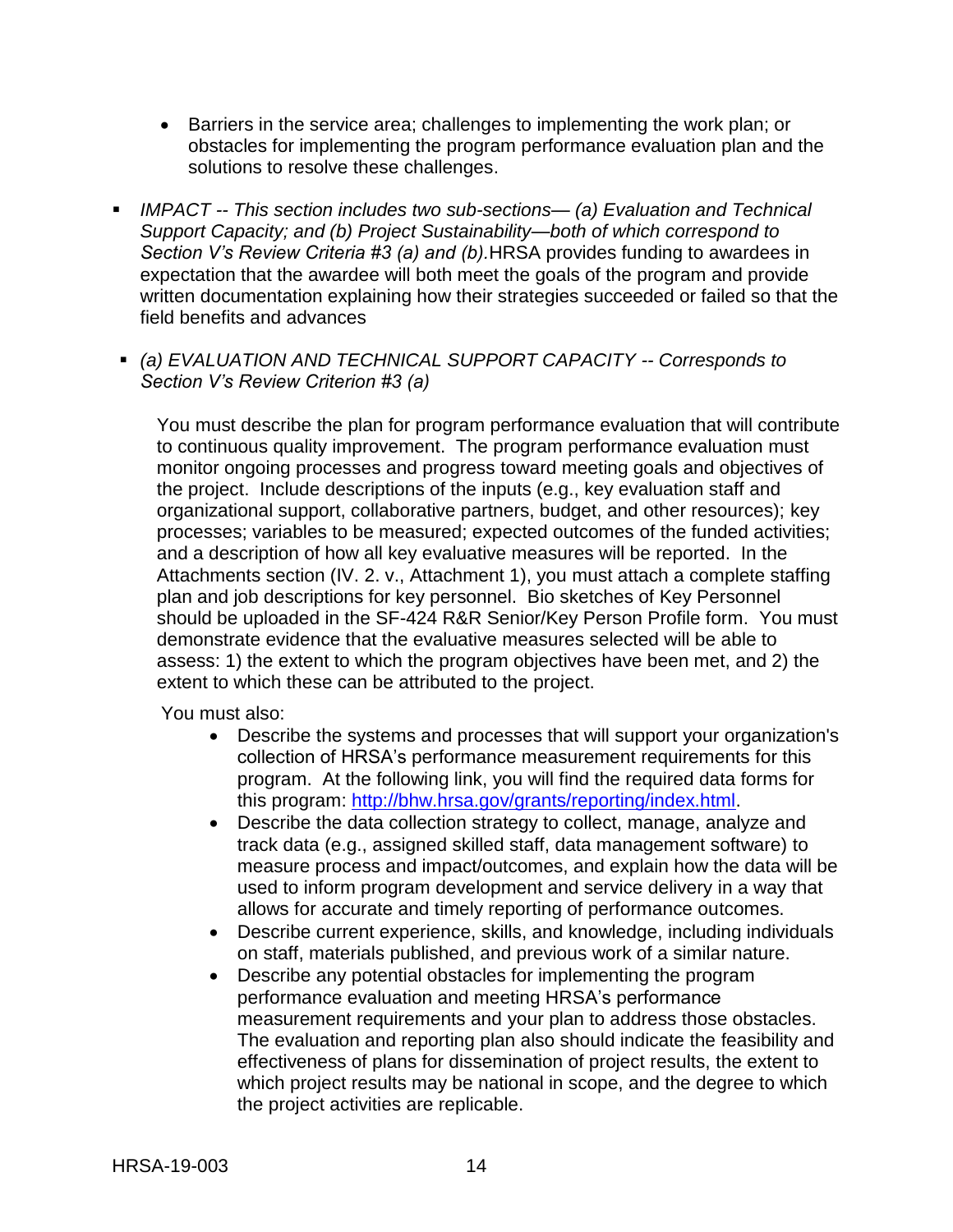Describe your process to follow-up with students after graduation for up to 1 year, such as by collecting students' National Provider Identifiers (NPI). (Note: Students who receive traineeship funds as a result of this award are encouraged to apply for an NPI for the purpose of collecting post-graduation employment demographics. HRSA anticipates being able to gather NPI data as part of regular performance reporting.).

You must include a plan for RCQI for the continuous monitoring of ongoing project processes, outcomes of implemented activities, and progress toward meeting goals and objectives and the implementation of necessary adjustments to planned activities to effect course corrections. Additional information on RCQI is available at the following website: [http://www.healthworkforceta.org/resources/rapid-cycle](http://www.healthworkforceta.org/resources/rapid-cycle-quality-improvement-resource-guide/)[quality-improvement-resource-guide/](http://www.healthworkforceta.org/resources/rapid-cycle-quality-improvement-resource-guide/)

**Performance Evaluation Plan:** You must describe your plan for a Program Performance Evaluation. This plan should monitor ongoing processes and progress toward meeting award goals and objectives. The Evaluation Plan should include descriptions of the inputs from your logic model (e.g., evaluation of key staff, organizational support, collaborative partners, budget, and other resources), key processes, variables to be measured; expected outcomes of the funded activities; and a description of how all key evaluative measures will be reported. Key staff should be included in **Attachment 3**.

The Evaluation Plan must demonstrate evidence that the evaluative measures selected will be able to assess:

- The extent to which program objectives have been met;
- That these accomplishments can be attributed to the activities of the proposed project; and
- Dissemination strategies for project outcome and/or outputs.

**Performance Reporting Plan:** All award recipients are required to collect and report the counts of individuals who have been directly and indirectly impacted by the award including, but not limited to: counts of currently enrolled individuals or participants, graduates/completers, and attrition; the gender, age, race, and ethnicity of all individuals; the disadvantaged background status of all individuals (using the low income guidelines found at:

[https://www.healthcare.gov/glossary/federal-poverty-level-fpl/\)](https://www.healthcare.gov/glossary/federal-poverty-level-fpl/) and the rural residential background of all individuals.

Award recipients are required to track the number and profession/discipline of individuals who have participated in HRSA-sponsored curriculum, clinical or experiential training, faculty development, and/or continuing education as part of the award.

Award recipients are also required to provide additional information about individuals who receive direct financial support from this award, including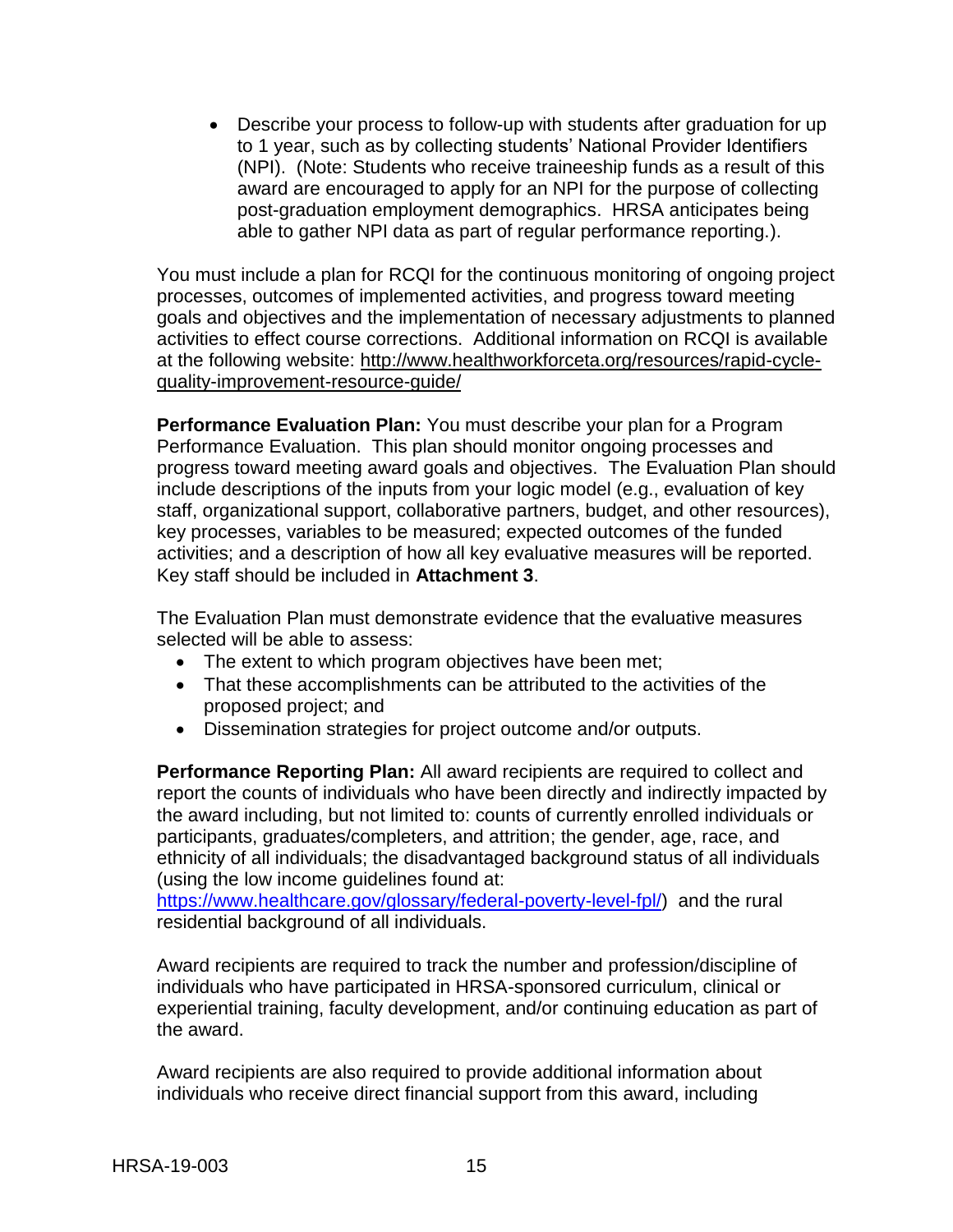individual-level funding and training data, and data for graduates on their intentions to practice in rural and/or underserved areas. You will also be required to report information about their actual practice setting(s) for a 1 year period starting the day after graduation. This information is collected through the HRSA Performance Measurement System.

You must describe your capacity to collect and report data including, but not limited to, the following on an annual basis:

- The number and types of clinical sites (e.g., FQHCs, rural health clinics) and settings (e.g., HPSAs, rural, underserved, etc.);
- The impact of your activities on the HHS/HRSA priorities that were outlined in Purpose and Need;
- How mental health and substance use disorder treatment is taught and evaluated;
- Students who live or practice in rural and underserved areas;
- Community based longitudinal tracking;
- Telehealth activities;
- The number and characteristics of preceptors;
- The number and characteristics of students (e.g., from disadvantaged backgrounds);
- The number and percentage of graduates that work/practice in rural/underserved areas;
- Training program characteristics;
- The education level of the training program;
- Characteristics of faculty development programs and activities;
- Characteristics of curriculum development;
- Characteristics of continuing education activities; and
- Characteristics of preceptors.

You must describe any potential obstacles for the following and how those obstacles will be overcome:

- Implementing the program performance evaluation;
- Meeting HRSA's performance measurement requirements; and
- Participating in a HRSA-driven program evaluation
- *(b) PROJECT SUSTAINABILITY -- Corresponds to Section V's Review Criterion #3 (b)*

You must provide a clear plan for project sustainability after the period of federal funding ends, including a description of specific actions you will take to (a) highlight key elements of your award projects, e.g., training methods or strategies, which have been effective in improving practices; (b) obtain future sources of potential funding, as well as (c) provide a timetable for becoming self-sufficient. Recipients are expected to sustain key elements of their projects, e.g., strategies or services and interventions, which have been effective in improving practices and those that have led to improved outcomes for the target population. You must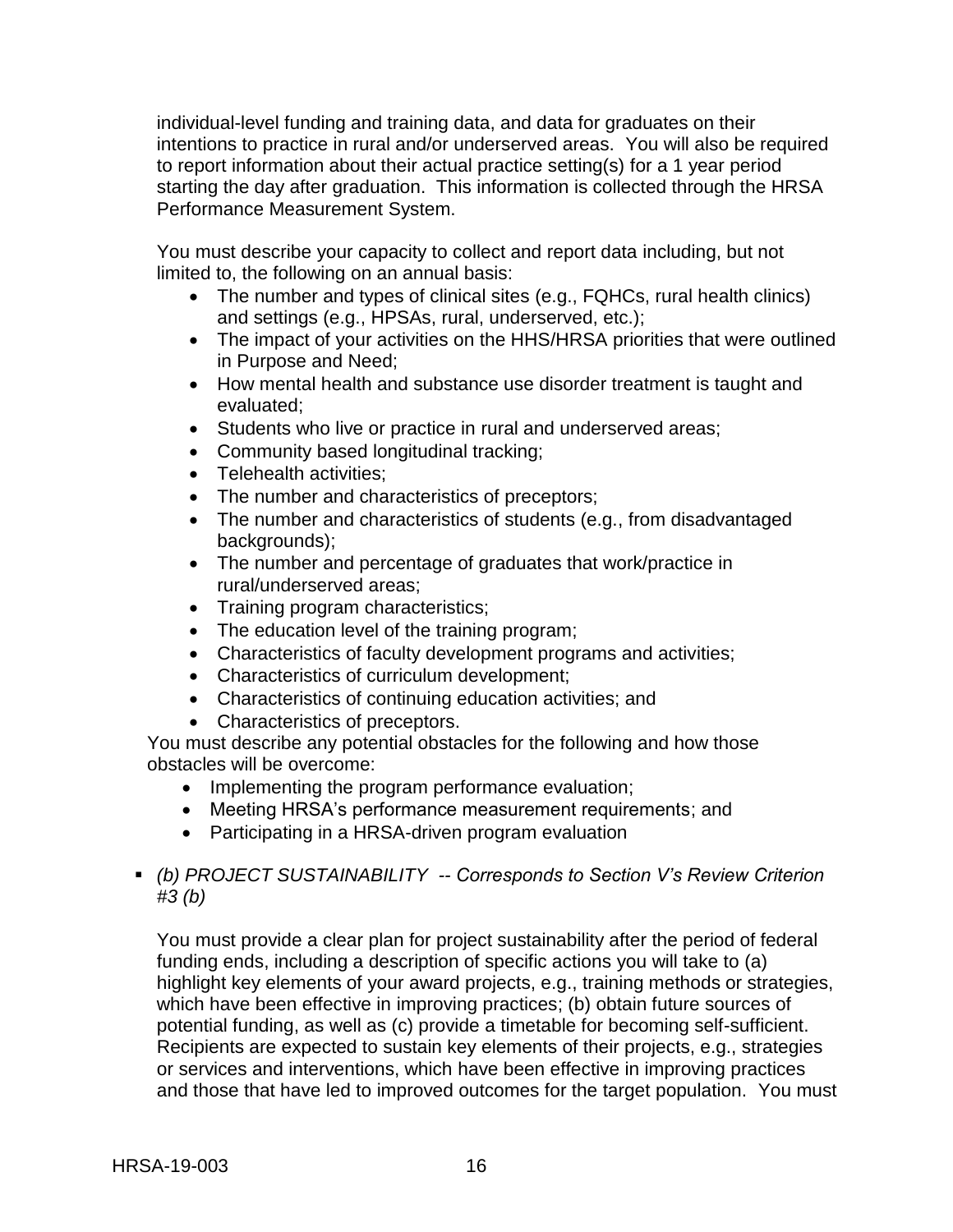discuss challenges that are likely to be encountered in sustaining the program and approaches that will be used to resolve such challenges.

**Dissemination Plan:** The Evaluation and Reporting Plan should indicate the feasibility and effectiveness of plans for dissemination of project results, the extent to which project results may be generalizable, and the degree to which the project activities are replicable. Dissemination plans should include academic-practice partners when possible, and may also include community based health centers such as HRSA supported Area Health Education Centers (AHECs) which enhance access to high quality, culturally competent health care through academiccommunity partnerships to improve the distribution, diversity, and supply of the primary care health professions workforce who serve in rural and underserved health care delivery sites.

- *ORGANIZATIONAL INFORMATION, RESOURCES AND CAPABILITIES -- Corresponds to Section V's Review Criterion #4*
	- Succinctly describe your capacity to effectively manage the programmatic, fiscal, and administrative aspects of the proposed project. Provide information on your organization's current mission and structure, including an organizational chart, relevant experience, and scope of current activities, and describe how these elements all contribute to the organization's ability to conduct the program requirements and meet program expectations. (A project organizational chart is requested in Section IV.2.v, Attachment 2.)
	- Discuss how the organization will follow the approved plan, as outlined in the application, properly account for the federal funds, and document all costs so as to avoid audit findings.
	- Describe how the unique needs of target populations of the communities served are routinely assessed and improved.
	- Consultant(s): In Attachment 3, provide the qualifications and nature/scope of the work to be provided by each consultant who has agreed to serve on the project. Include a biographical sketch (no more than 2 pages) for each consultant; upload in the SF-424 R&R Senior/Key Person Profile form. If consultant(s) are required but not yet identified, describe the vacant consultant position(s) by area of expertise and the scope of work, for at least the first project year, and provide a rationale for this need.
	- Community Support: Describe any community support or other resources involved in the proposed project, as applicable. Include significant letters of support via Attachment 4. Letters of support can be grouped and listed, with significant comments, if there is not space for the complete letter.
	- Linkages: Describe established and/or planned linkages with relevant educational and health care entities and inter-professional educational programs.
	- Provide a staffing plan and job descriptions for key faculty/staff must be included in Attachment 3 (Staffing Plan and Job Descriptions for Key Personnel). However, the biographical sketches must be uploaded in the SF-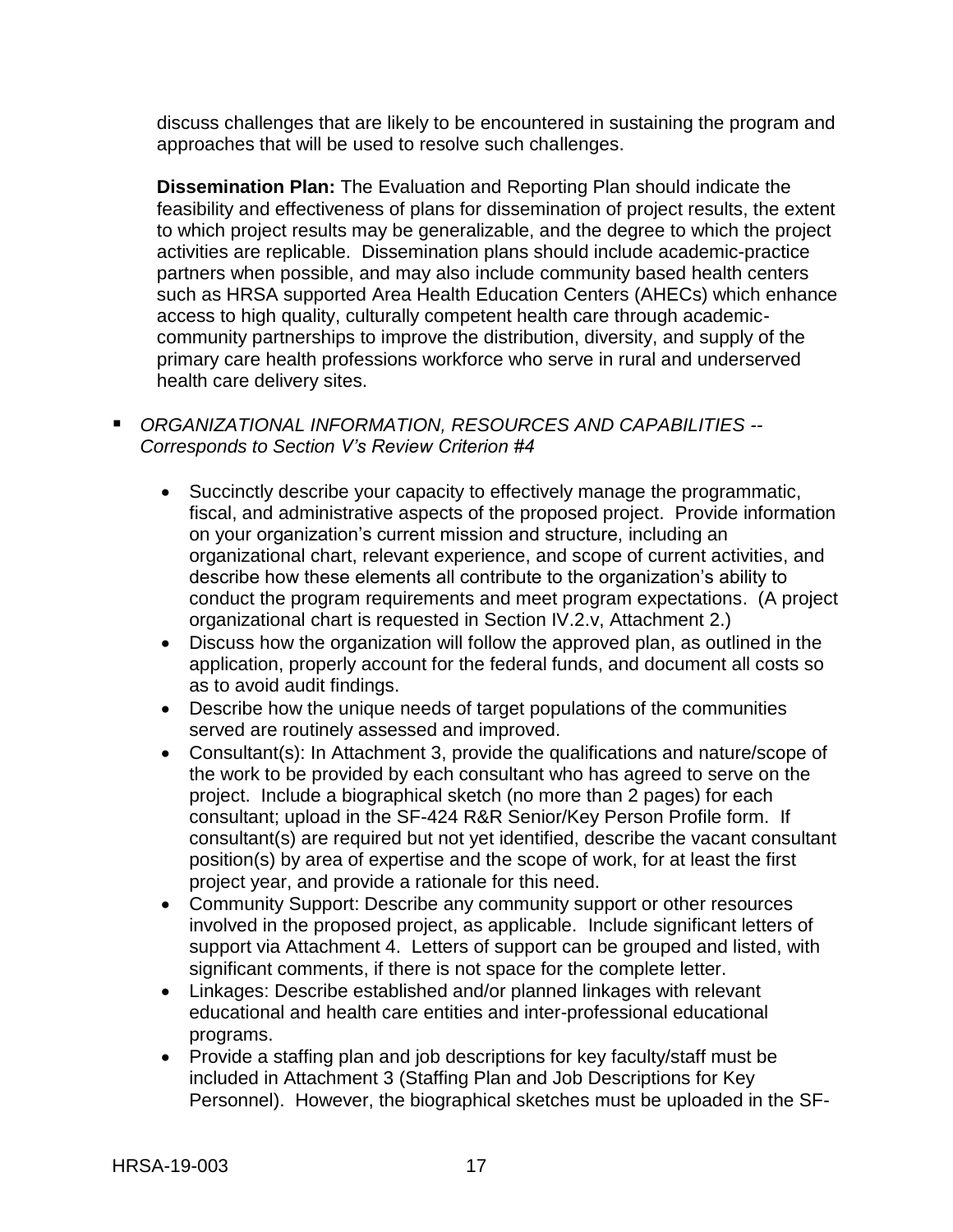424 RESEARCH & RELATED Senior/Key Person Profile form that can be accessed in the Application Package under "Mandatory." Include biographical sketches for persons occupying the key positions, not to exceed TWO pages in length each. In the event that a biographical sketch is included for an identified individual who is not yet hired, please include a letter of commitment from that person with the biographical sketch. When applicable, biographical sketches should include training, language fluency, and experience working with the various populations that are served by their programs.

Biographical sketches, not exceeding two pages per person, should include the following information:

- Senior/key personnel name
- Position Title
- Education/Training beginning with baccalaureate or other initial professional education, such as nursing, including postdoctoral training and residency training if applicable:
	- o Institution and location
	- o Degree (if applicable)
	- o Date of degree (MM/YY)
	- o Field of study
- *Section A (required)* **Personal Statement.** Briefly describe why the individual's experience and qualifications make him/her particularly well-suited for his/her role (e.g., Project Director/Principal Investigator PD/PI) in the project that is the subject of the award.
- Section B (*required*) **Positions and Honors.** List in chronological order previous positions, concluding with the present position. List any honors. Include present membership on any federal advisory committee.
- Section C *(optional)* **Peer-reviewed publications or manuscripts in press (in chronological order).** You are encouraged to limit the list of selected peerreviewed publications or manuscripts in press to no more than 15. Do not include manuscripts submitted or in preparation. The individual may choose to include selected publications based on date, importance to the field, and/or relevance to the proposed research. Citations that are publicly available in a free, online format may include URLs along with the full reference (note that copies of publicly available publications are not acceptable as appendix material).
- Section D (*optional)* **Other Support.** List both selected ongoing and completed (during the last 3 years) projects (federal or non-federal support). Begin with any projects relevant to the project proposed in this application. Briefly indicate the overall goals of the projects and responsibilities of the Senior/Key Person identified in the Biographical Sketch.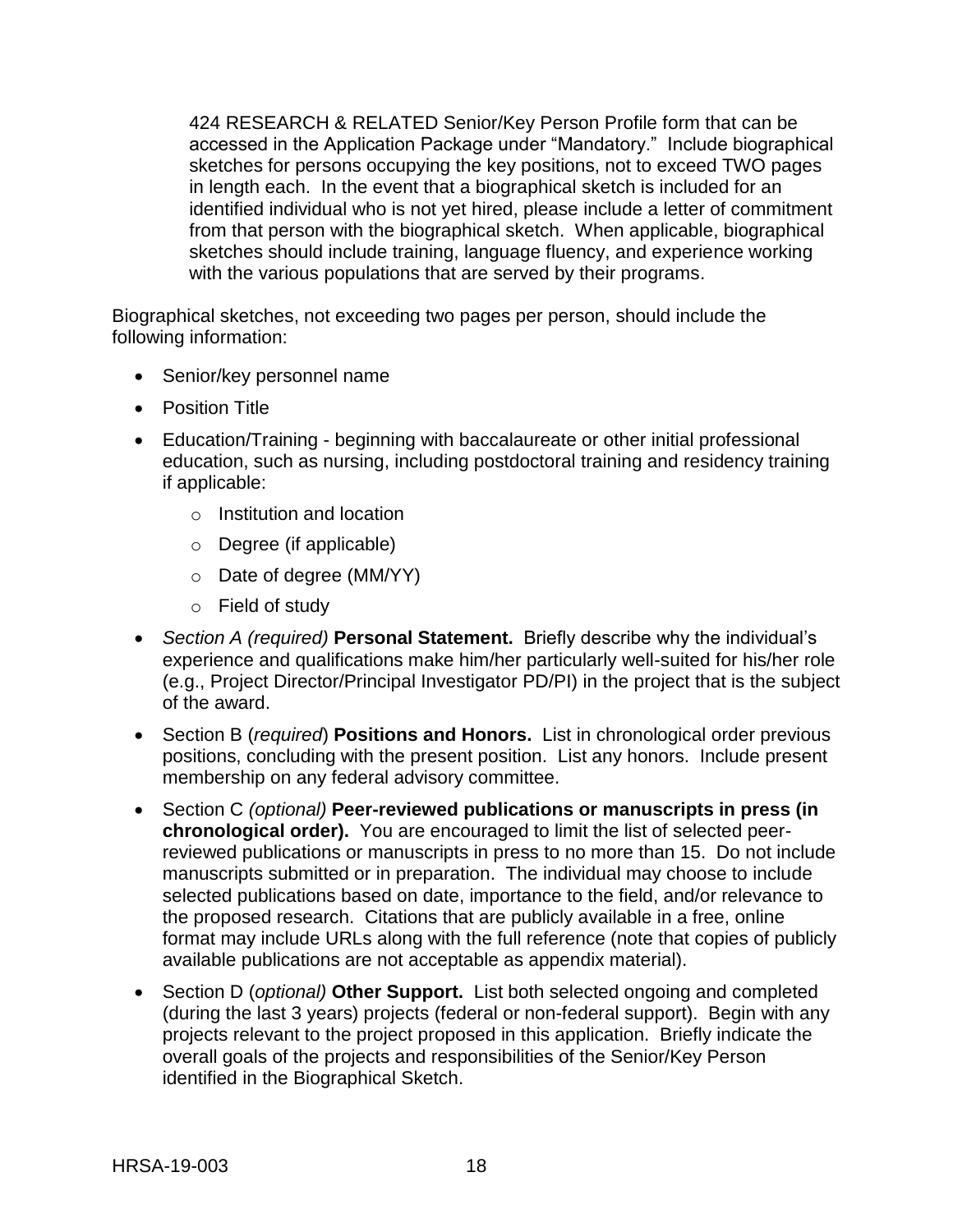# **NARRATIVE GUIDANCE**

To ensure that you fully address the review criteria, this table provides a crosswalk between the narrative language and where each section falls within the review criteria.

| <b>Narrative Section</b>           | <b>Review Criteria</b>                           |
|------------------------------------|--------------------------------------------------|
| <b>Purpose and Need</b>            | (1) Purpose and Need                             |
| Response to Program Purpose:       | (2) Response to Program Purpose                  |
| (a) Work Plan                      | (a) Work Plan                                    |
| (b) Methodology/Approach           | (b) Methodology/Approach                         |
| (c) Resolution of Challenges       | (c) Resolution of Challenges                     |
| Impact:                            | (3) Impact:                                      |
| (a) Evaluation and Technical       | (a) Evaluation and Technical Support             |
| <b>Support Capacity</b>            | Capacity                                         |
| (b) Project Sustainability         | (b) Project Sustainability                       |
| Organizational Information,        | (4) Organizational Information, Resources        |
| <b>Resources and Capabilities</b>  | and Capabilities                                 |
| <b>Budget and Budget Narrative</b> | (5) Support Requested – the budget section       |
| (below)                            | should include sufficient justification to allow |
|                                    | reviewers to determine the reasonableness        |
|                                    | of the support requested.                        |

## <span id="page-22-0"></span>*iii. Budget*

See Section 4.1.iv of HRSA's *SF-424 R&R [Application Guide.](http://www.hrsa.gov/grants/apply/applicationguide/sf424rrguidev2.pdf)* Please note: the directions offered in the *SF-424 R&R [Application Guide](http://www.hrsa.gov/grants/apply/applicationguide/sf424rrguidev2.pdf)* may differ from those offered by Grants.gov. Follow the instructions included the *R&R Application Guide* and the additional budget instructions provided below. A budget that follows the *R&R Application Guide* will ensure that, if HRSA selects the application for funding, you will have a well-organized plan, and by carefully following the approved plan can avoid audit issues during the implementation phase.

**Reminder:** The Total Project or Program Costs are the total allowable costs (inclusive of direct **and** indirect costs) incurred by the recipient to carry out a HRSAsupported project or activity. Total project or program costs include costs charged to the award and costs borne by the recipient to satisfy a matching or cost-sharing requirement, as applicable.

#### **Limitations on indirect cost rates**

Indirect costs under training awards to applicants other than State, local or Indian tribal governments will be budgeted and reimbursed at 8 percent of modified total direct costs rather than on the basis of a negotiated rate agreement, and are not subject to upward or downward adjustment. Direct cost amounts for tuition and fees in excess of \$25,000 are excluded from the direct cost base for purposes of this calculation.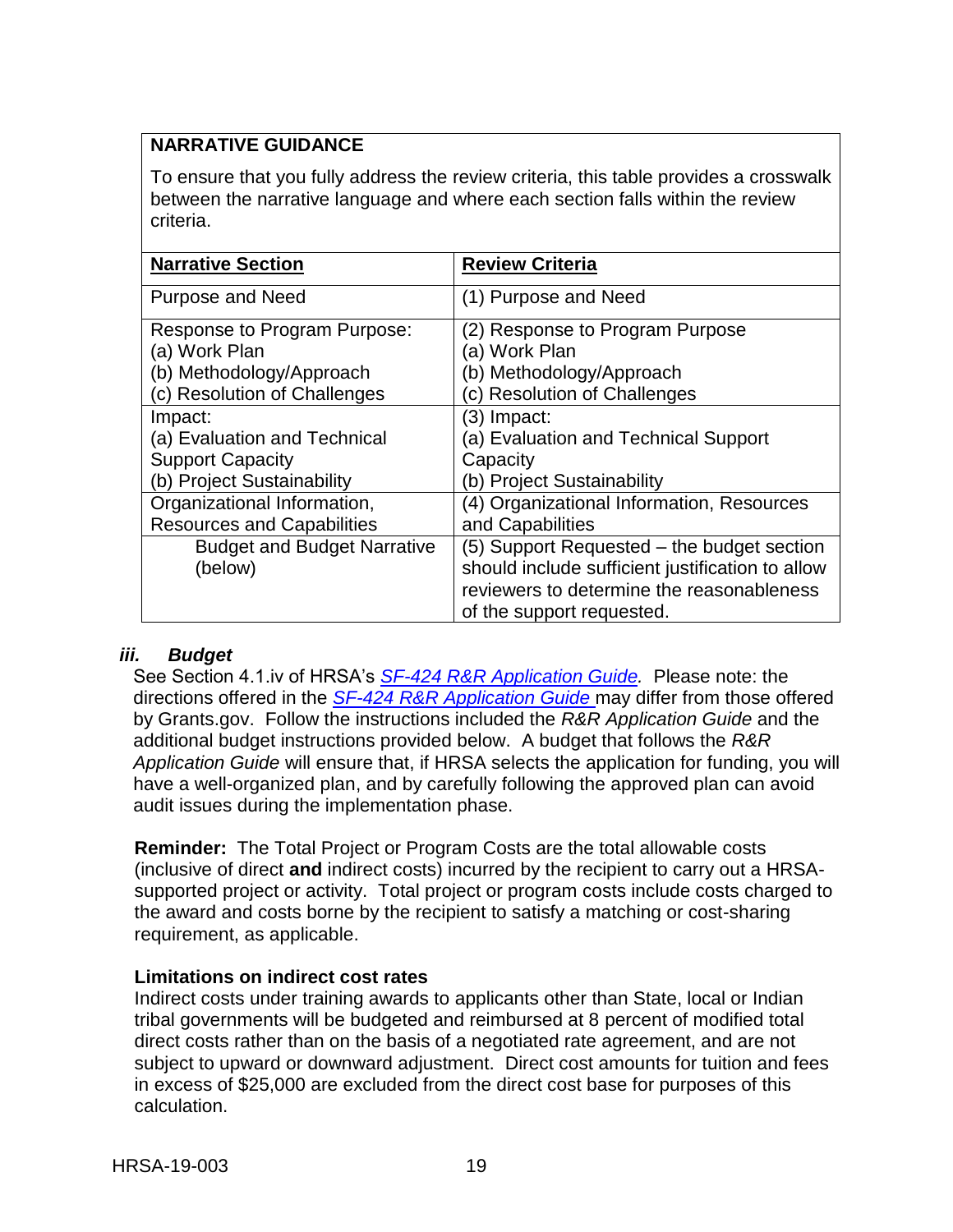The Department of Defense and Labor, Health and Human Services, and Education Appropriations Act, 2019 and Continuing Appropriations Act, 2019 (P.L. 115-245), Division B, § 202 states, "None of the funds appropriated in this title shall be used to pay the salary of an individual, through a grant or other extramural mechanism, at a rate in excess of Executive Level II." See Section 4.1.iv Budget – Salary Limitation of HRSA's *SF-424 [Application Guide](http://www.hrsa.gov/grants/apply/applicationguide/sf424guide.pdf)* for additional information. Note that these or other salary limitations may apply in the following FY, as required by law.

ANEW has a maximum annual budget of \$700,000 per awardee per year. **Traineeship funding shall not exceed \$350,000 per year.** These funds include traineeship funding and academic-practice program infrastructure funding. Applicants shall address all program requirements when allocating funds to program activities. Applicants shall reference Section VI.6. Funding Restrictions to ensure appropriateness of proposed budget.

#### <span id="page-23-0"></span>*iv. Budget Justification Narrative*

See Section 4.1.v. of HRSA's *SF-424 R&R [Application Guide.](http://www.hrsa.gov/grants/apply/applicationguide/sf424rrguidev2.pdf)* In addition, the ANEW program requires the following:

*Participant/Trainee Support Costs*: For applicants with participant/trainee support costs, list tuition/fees/health insurance, stipends, travel, subsistence, other, and the number of participants/trainees. Ensure that your budget breakdown separates these trainee costs, and includes a separate sub-total entitled "total Participant/Trainee Support Costs" which includes the summation of all trainee costs.

*Consultant Services:* If you are using consultant services, list the total costs for all consultant services. In the budget justification, identify each consultant, the services he/she will perform, the total number of days, travel costs, and the total estimated costs.

Subawards/Consortium/Contractual Costs: As applicable, provide a clear explanation as to the purpose of each sub-award/contract, how the costs were estimated, and the specific contract deliverables. Applicants are responsible for ensuring that their organization or institution has in place an established and adequate procurement system with fully developed written procedures for awarding and monitoring all contracts and sub-awards. Reminder: recipients must notify potential sub-recipients that entities receiving sub-awards must be registered in SAM and provide the recipient with their DUNS number.

Upload the Budget Justification Narrative for the entire period of performance. The budget justification must clearly describe the traineeship award support for each proposed student trainee. The budget justification narrative must be consistent with the amounts requested on the SF-424 R&R Budget Forms for Line Item E (Participant/Trainee Support Costs) and Line Item H (Indirect Costs for all budget periods). Justify each budget item; (see below).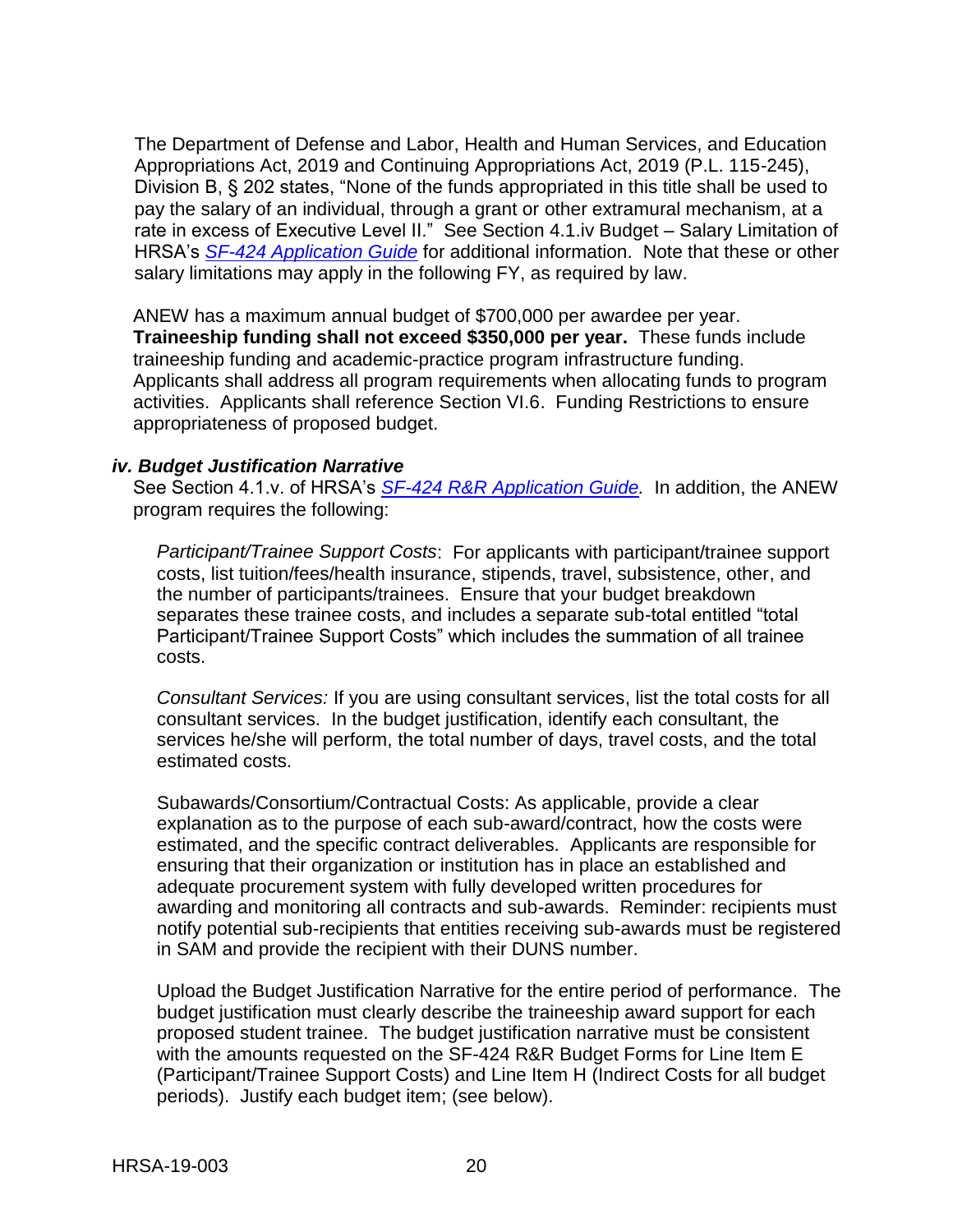A **Disbursement Plan** must be included in the budget justification narrative at the time of application. The Disbursement Plan refers to awards to be made to students using traineeship funds from the ANEW award. The plan should include a schedule of disbursement for student awards for the year of the period of performance. The schedule should document the following:

- The frequency of disbursement (e.g., annually at the start of the academic year or by semester at the start of each semester). Identification of a plan to establish a Point of Contact within the applicant organization for student enrollee questions about disbursement; and to provide student trainees with necessary information about trainee support, for example, direct deposit or tax questions.
- For each student enrollee for which support is being requested please list the traineeship amount itemized by tuition and fees, stipends (i.e. reasonable living expenses) and textbooks/eBooks. Also, list the student's nursing specialty.

Ensure that the total traineeship award amounts per full-time student do not exceed \$22,000 and traineeship total awards per part-time student do not exceed \$11,000.

For example, Student A (full time in family NP program) is allotted to receive:

| <b>Tuition and Fees</b>           | \$10,250.00 |
|-----------------------------------|-------------|
| <b>Reasonable Living Expenses</b> | \$10,250.00 |
| Textbooks/e-books                 | \$1,500.00  |
| Total                             | \$22,000.00 |

Please note: The total number of trainees for which support is being requested must be consistently reported in the Budget (SF-424 R&R Budget Forms for Line Item E), Budget Justification, and the traineeship data must be reported in Table 2. The total number of trainees must be the same in all three sections.

#### <span id="page-24-0"></span>*Program-Specific Forms, ANEW Tables*

As part of the application submitted through Grants.gov, applicants must also complete and electronically submit the ANEW Program-Specific Data Forms (ANEW Tables) as Attachment 8; refer to the attachment for more specific information. The ANEW Tables are essential in determining the funding preference.

#### <span id="page-24-1"></span>*vi.Attachments*

Please provide the following items in the order specified below to complete the content of the application. **Unless otherwise noted, attachments count toward the application page limit.** Indirect cost rate agreements and proof of non-profit status (if applicable) will not count toward the page limit. You must clearly label **each attachment.**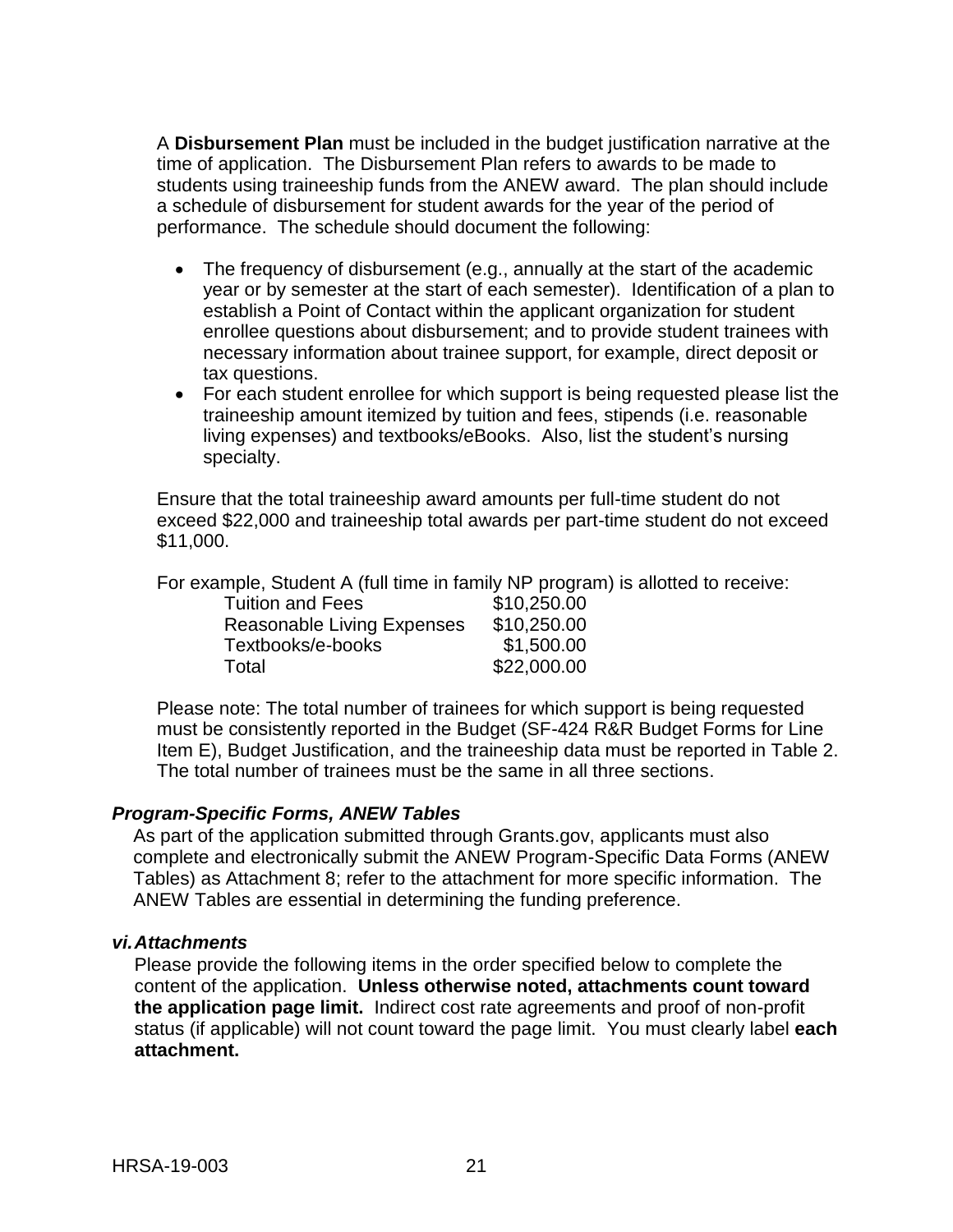*Attachment 1: Accreditation Documentation and Approvals Documentation – Required*

### **All nursing programs that are associated with the project must be accredited for the purpose of nursing education.**

Schools of nursing affiliated with the proposed project that provide formal degree programs must be accredited by a national nurse education accrediting agency or state approval agency recognized by the Secretary of the U.S. Department of Education for the purposes of nursing education. These agencies include Commission on Collegiate Nursing Education or the Accreditation Commission for Education in Nursing. For nurse-midwifery programs, accreditation from Accreditation Commission on Midwifery Education of the American College of Nurse-Midwives is required. Applicants must submit an official letter of accreditation as proof of accreditation from the accrediting agency specifically stating that accreditation has been granted and the period of time covered by the accreditation.

### **Substantive Change Notification**

Accredited nursing programs that modify (for example, a change to a BSN-DNP program) or add a nursing specialty that require substantive change notification to the national nursing accrediting body, must include documentation of such approval of the change from the accrediting agency.

#### **Newly Established Programs of Nursing Accreditation**

A new program of nursing that, by reason of an insufficient period of operation, is not, at the time of the submission of an application, eligible for accreditation by such a recognized body or bodies or state agency, shall be deemed accredited for the purposes of this title if the Secretary of Education finds, after consultation with the appropriate recognized state approval or accrediting body or bodies, that there is **reasonable assurance** that the program will meet the accreditation standards of such body or bodies prior to the beginning of the academic year following the normal graduation date of students of the first entering class in such a program. The Letter of **Reasonable Assurance** from the U.S. Department of Education must be submitted with the application.

## **Healthcare Facility Accreditation**

To ensure that health care facilities are organizations dedicated to ongoing and continuous compliance with the highest standard of quality requires accreditation. Non- profit health care facilities responding to this NOFO must provide documentation of accreditation by either a national or state accrediting agency, such as from such as the Joint Commission or Accreditation Association for Ambulatory Health Care, other federal or state approval. This information must be clearly documented, to include the period of time covered by the accreditation.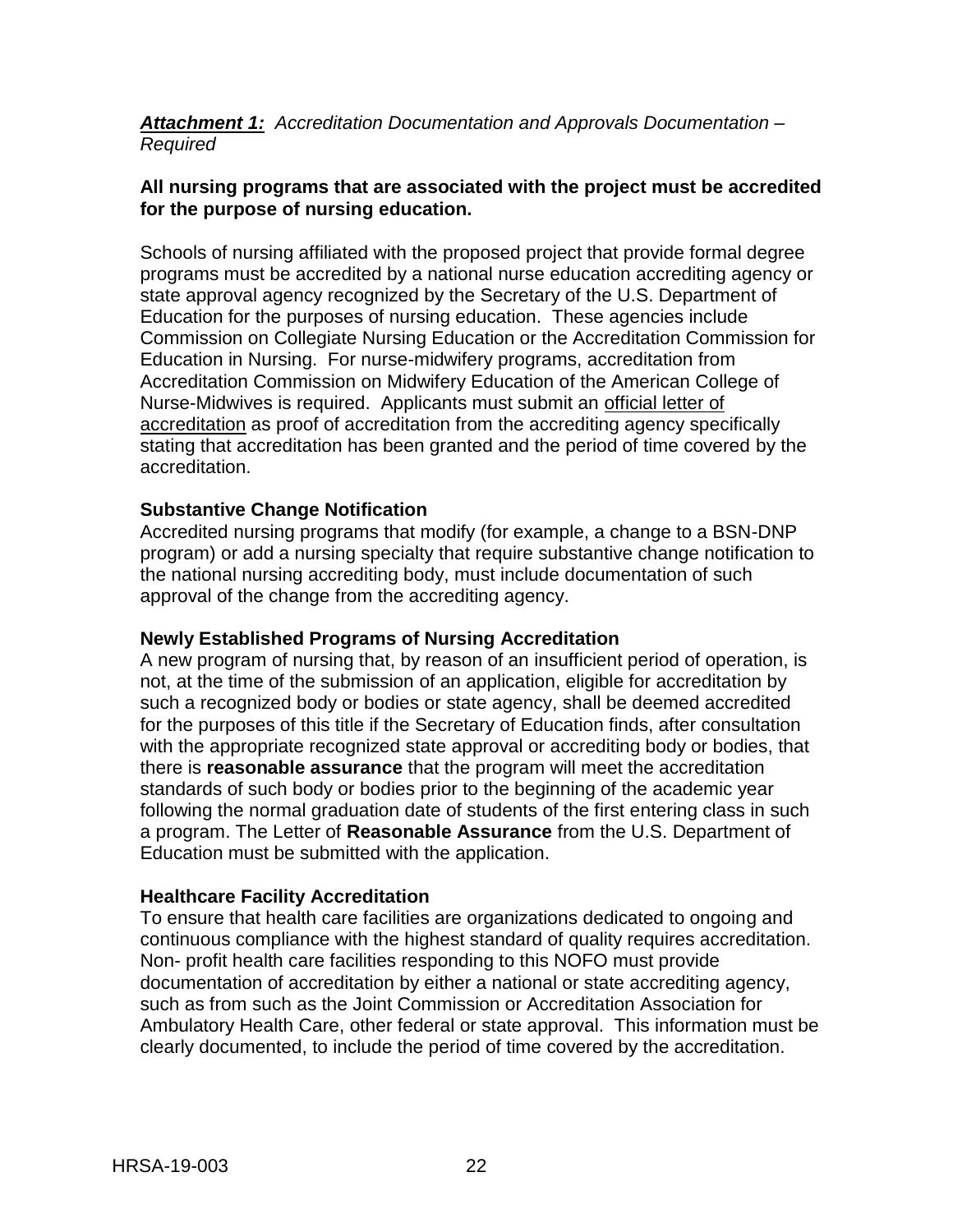#### **Other Entities Accreditation**

Other entities responding to this NOFO are encouraged to provide documentation of accreditation, by a national, regional, or state accrediting agency or body.

**Approval of New PhD programs and/or New Programs –** As applicable. Applicants must provide documentation of all approvals (as defined in the Section I.2 Program Definitions in this NOFO) needed to enroll students into a new master's or doctoral program. This includes approval from the State Board of Nursing, as appropriate. This must be documented by evidence such as copies of meeting minutes, letter from the Faculty Senate, letter from the Board of Regents, letter from the State Finance Board, and/or letter from the State Board of Nursing as appropriate for the school.

*Attachment 2: Organizational Chart, Memoranda of Understanding, Letters of Agreement, and/or Description(s) of New/Expanded Academic-Practice Partnerships (project specific) – Required*

Provide evidence of your formal academic-practice partnership. Include an organizational chart demonstrating the roles, responsibilities, and functions of each member of the partnership. This chart should include community stakeholders, providers, preceptors, faculty, and students and describe communication pathways to help inform the development of curriculum, training, and evaluation methodology. Applicants will provide this information as a flowchart detailing partnerships/feedback loop and how it informs curricula, training, and methodology. Agreed upon timeframes for regularly scheduled planning and evaluation meetings must be included. The memoranda of understanding and the letters of agreement must be dated and signed by all parties involved and must not be dated earlier than three (3) months prior to the close of this NOFO.

*Attachment 3: Staffing Plan and Job Descriptions for Key Personnel. (i.e., Consultant Information and other staff personnel) - Required, if applicable*

Provide the qualifications and nature/scope of the work to be provided by each consultant slated to serve on the project.

#### *Attachment 4: Community and Administrative Support – As applicable*

Include here any other documents that are relevant to the application, including Letters of Support. Letters of Support **must** be signed and dated. All Letters of Support are part of the application and must conform to the page limit requirements described in the Content and Form of Application Submission section (see Section IV.2). Letters of Support pertinent to an application submitted after the deadline will not be forwarded to Objective Review.

A meaningful Letter of Support states what will be provided to the applicant if the application is funded (such as dollars, space, staff, equipment, and personnel,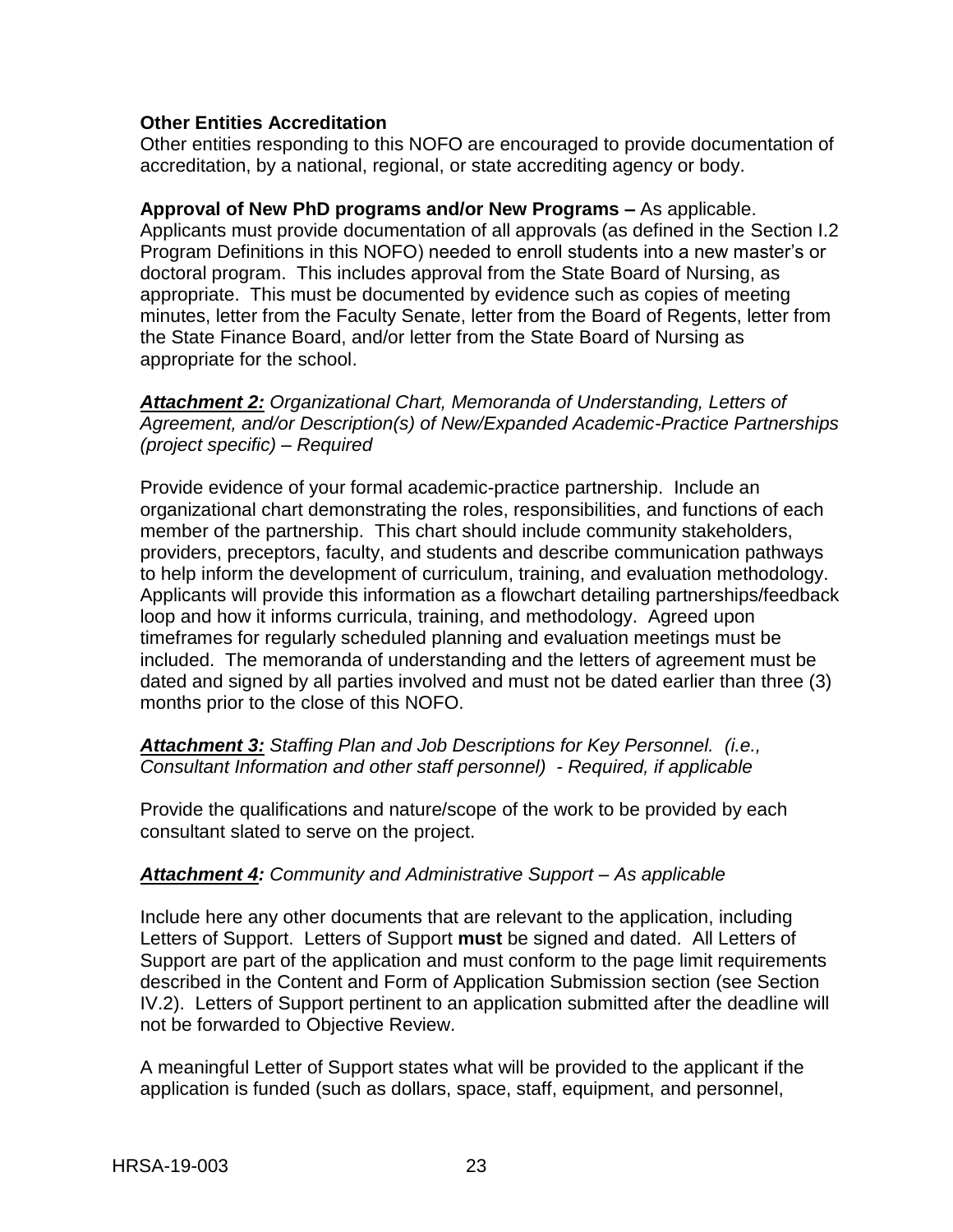placement of students for clinical learning experiences, preceptors, and employment for future graduates). Include relevant letters of agreement/support from the Dean of the School of Nursing, University Officials, Chief Nursing Officers, and Chief Executive Officers and relevant letters from key collaborating organizations, clinical sites, and consultants.

**Note:** Include only Letters of Support that specifically indicate a commitment to the project/program (in-kind services, dollars, staff, space, equipment, etc.) List all other support letters on one page.

# *Attachment 5: Maintenance of Effort Documentation – Required*

Applicants must provide a baseline aggregate expenditure for the prior fiscal year and an estimate for the next fiscal year using a chart similar to the one below. HRSA will enforce statutory MOE requirements through all available mechanisms.

| NON-FEDERAL EXPENDITURES                                                                                                                   |                                                                                                                                              |  |  |  |  |  |  |
|--------------------------------------------------------------------------------------------------------------------------------------------|----------------------------------------------------------------------------------------------------------------------------------------------|--|--|--|--|--|--|
| <b>FY 2018 (Actual)</b><br>Actual FY2018 non-federal funds,<br>including in-kind, expended for<br>activities proposed in this application. | FY 2019 (Estimated)<br>Estimated FY 2019 non-federal funds,<br>including in-kind, designated for<br>activities proposed in this application. |  |  |  |  |  |  |
| Amount: \$                                                                                                                                 | Amount: \$                                                                                                                                   |  |  |  |  |  |  |

*Attachment 6: Progress Report (Required for COMPETING CONTINUATIONS ONLY)*

The Progress Report should be a brief presentation of the accomplishments, in relation to the objectives of the program during the current period of performance. The report should include:

- (1) The period covered (dates).
- (2) Specific Objectives Briefly summarize the specific objectives of the project as actually funded.
- (3) Results- Describe the program activities conducted for each objective. Include both positive and negative results or technical problems that may be important.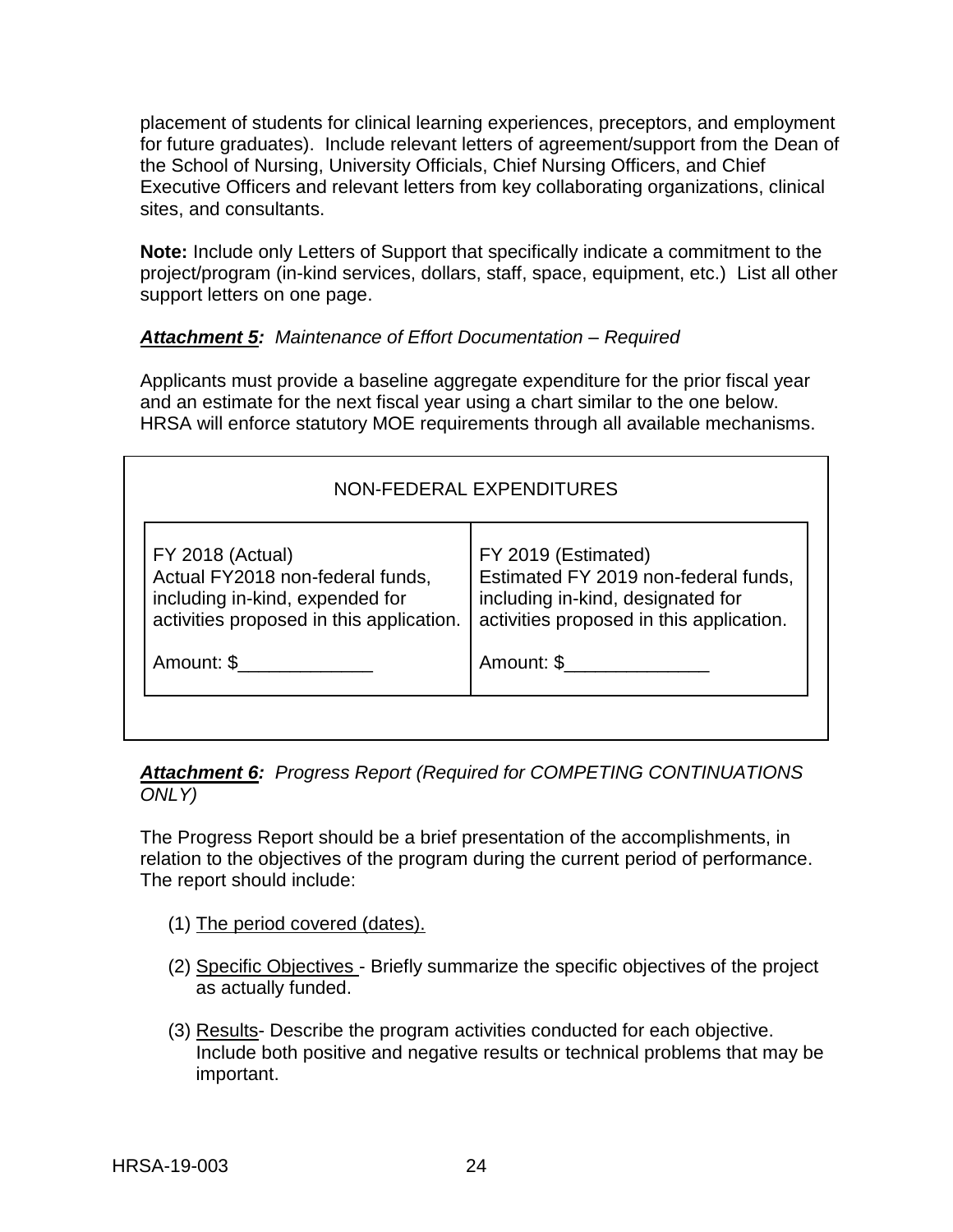(4) Document the difference between your current ANEW project and the proposed project that you are requesting funding

*Attachment 7: Documentation of Private or Public Non-profit Status – As applicable (Not included in the page limit)*

Applicants applying as a public or private non-profit education institution must submit verification from the Internal Revenue Service (IRS) of non-profit 501(c)(3) status signed by an authorized representative of the IRS, or an authorizing tribal resolution.

Applicants applying as a tax-exempt public education institution under IRS Section 511 must submit verification from the IRS in the form of a Government Information Letter.

Please visit the IRS website for more information: [https://www.irs.gov/government](https://www.irs.gov/government-entities/federal-state-local-governments/governmental-information-letter)[entities/federal-state-local-governments/governmental-information-letter.](https://www.irs.gov/government-entities/federal-state-local-governments/governmental-information-letter)

## *Attachment 8: Request for Funding Preference – Required if requesting preference*

To receive a Funding Preference, include a statement that the applicant is eligible for a Funding Preference and identify the preference. Include documentation of this qualification as requested in Section V.2. In addition, include in this Attachment the completed ANEW Program-Specific Data Forms (ANEW Tables 1 and 2 included as an Appendix to this NOFO). Consistent with the program purpose, these tables reflect the applicant's plans for student support and applicant's past performance in producing graduates who go on to work in areas with rural, underserved, and public health needs, fulfilling the purpose of this funding opportunity. The Tables are essential in determining the funding preference. These Tables are to be filled out and submitted along with the other required application documents.

*Attachment 9: Other Relevant Documents - As applicable (i.e. Documentation of difference between current and proposed projects and other relevant documents)*

For programs that received funding through HRSA's Advanced Nursing Education program (ANE) or through the ANEW program, please describe the difference between your previously funded project and the project being proposed in this application.

## <span id="page-28-0"></span>*3. Dun and Bradstreet Data Universal Numbering System (DUNS) Number and System for Award Management*

You must obtain a valid DUNS number, also known as the Unique Entity Identifier for your organization/agency and provide that number in your application. You must also register with the System for Award Management (SAM) and continue to maintain active SAM registration with current information at all times during which you have an active federal award or an application or plan under consideration by an agency (unless the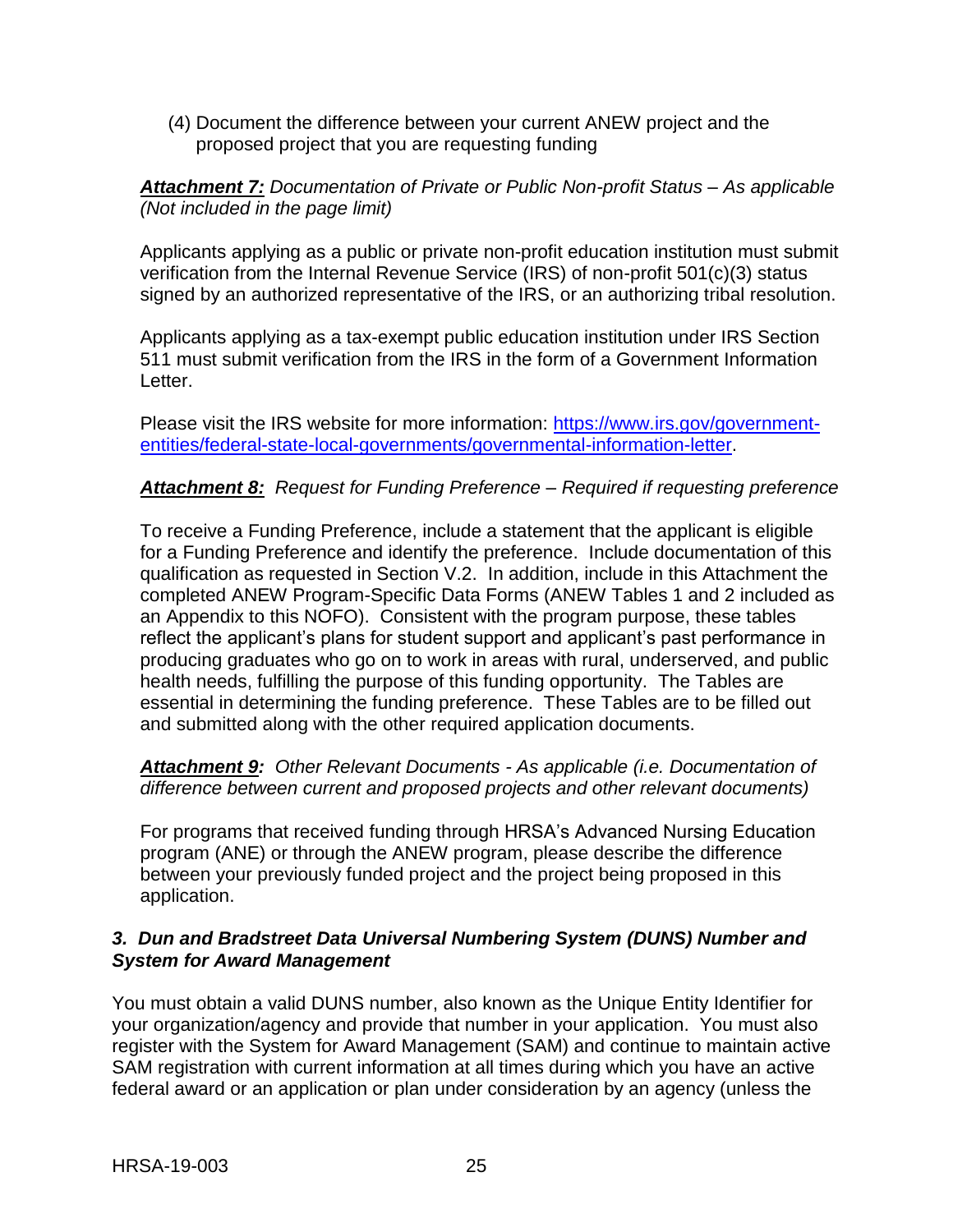applicant is an individual or federal agency that is exempted from those requirements under 2 CFR § 25.110(b) or (c), or has an exception approved by the agency under 2 CFR § 25.110(d))**.**

HRSA may not make an award to an applicant until the applicant has complied with all applicable DUNS and SAM requirements and, if an applicant has not fully complied with the requirements by the time HRSA is ready to make an award, HRSA may determine that the applicant is not qualified to receive an award and use that determination as the basis for making an award to another applicant.

If you have already completed Grants.gov registration for HRSA or another federal agency, confirm that the registration is still active and that the Authorized Organization Representative (AOR) has been approved.

The Grants.gov registration process requires information in three separate systems:

- Dun and Bradstreet [\(http://www.dnb.com/duns-number.html\)](http://www.dnb.com/duns-number.html)
- System for Award Management (SAM) [\(https://www.sam.gov\)](https://www.sam.gov/)
- Grants.gov [\(https://www.grants.gov/\)](https://www.grants.gov/)

For further details, see Section 3.1 of HRSA's *SF-424 R&R [Application Guide.](http://www.hrsa.gov/grants/apply/applicationguide/sf424rrguidev2.pdf)*

**UPDATED SAM.GOV ALERT:** For your SAM.gov registration, you must submit a notarized letter appointing the authorized Entity Administrator. The review process changed for the Federal Assistance community on June 11, 2018. Read the [updated](https://www.gsa.gov/about-us/organization/federal-acquisition-service/office-of-systems-management/integrated-award-environment-iae/sam-update)  [FAQs](https://www.gsa.gov/about-us/organization/federal-acquisition-service/office-of-systems-management/integrated-award-environment-iae/sam-update) to learn more.

[SAM.gov](https://sam.gov/portal/SAM/) is experiencing high volume and delays. If you have tried to create or update your SAM.gov registration but have not been able to complete the process, you may not be able to apply for a HRSA funding opportunity via Grants.gov in a timely manner prior to the application deadline. If so, please email [DGPwaivers@hrsa.gov,](mailto:DGPwaivers@hrsa.gov) per the instructions in Section 3.6 of your HRSA Application Guide.

**If you fail to allow ample time to complete registration with SAM or Grants.gov, you will not be eligible for a deadline extension or waiver of the electronic submission requirement.**

#### <span id="page-29-0"></span>**4. Submission Dates and Times**

#### **Application Due Date**

The due date for applications under this NOFO is January 8, 2019 *at 11:59 p.m. Eastern Time*. HRSA suggests submitting applications to Grants.gov at least **3 days before the deadline** to allow for any unforeseen circumstances.

See Section 8.2.5 – Summary of emails from Grants.gov in HRSA's *[SF-424](http://www.hrsa.gov/grants/apply/applicationguide/sf424rrguidev2.pdf) R&R [Application Guide](http://www.hrsa.gov/grants/apply/applicationguide/sf424rrguidev2.pdf)* for additional information.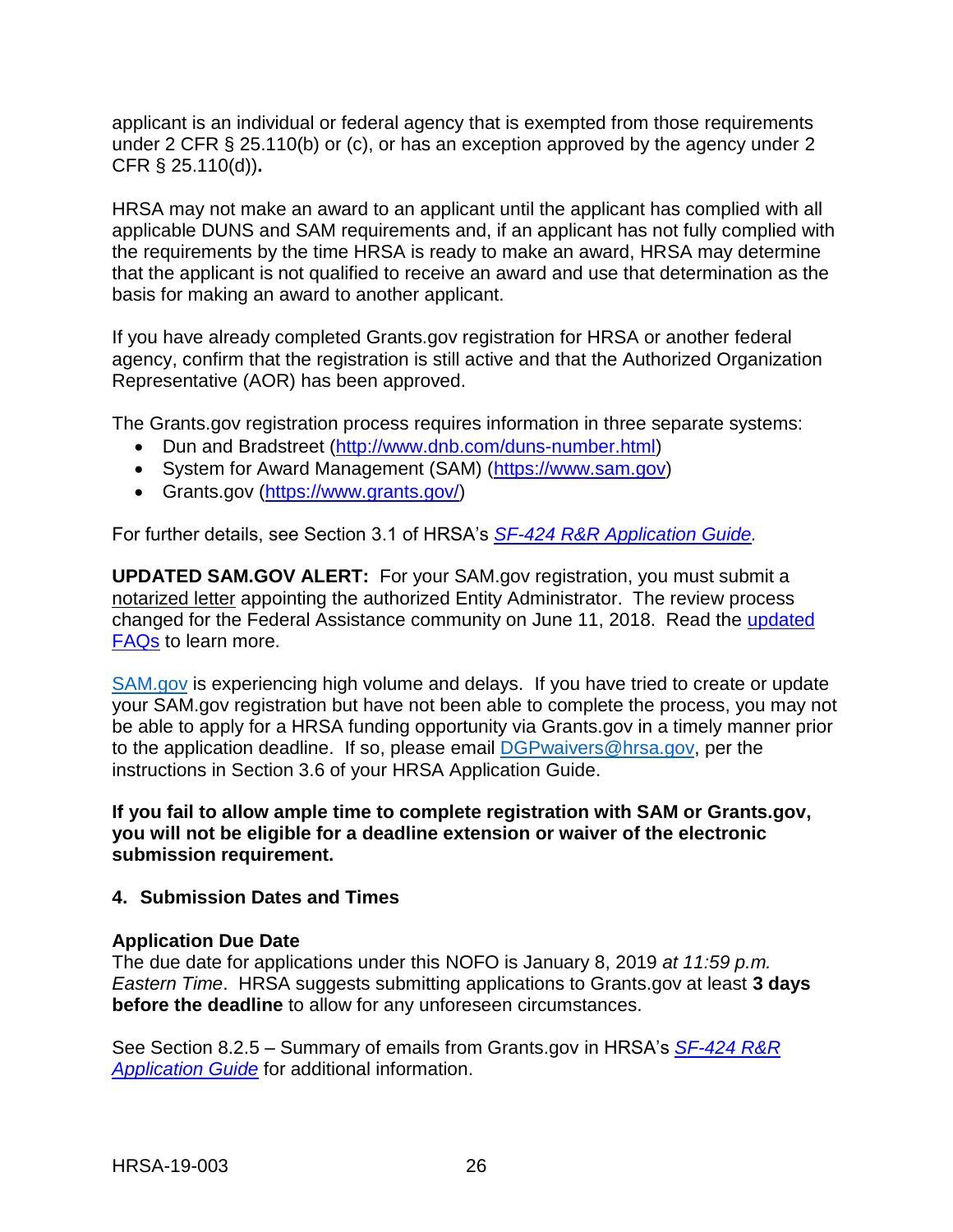### <span id="page-30-0"></span>**5. Intergovernmental Review**

ANEW Program is not subject to the provisions of Executive Order 12372, as implemented by 45 CFR part 100.

See Section 4.1 ii of HRSA's *SF-424 R&R [Application Guide](http://www.hrsa.gov/grants/apply/applicationguide/sf424rrguidev2.pdf)* for additional information.

## <span id="page-30-1"></span>**6. Funding Restrictions**

You may request funding for a period of performance of up to 4 years, at no more than \$700,000 (up to \$350,000 for traineeships) per year (inclusive of direct **and** indirect costs). Awards to support projects beyond the first budget year will be contingent upon Congressional appropriation, satisfactory progress in meeting the project's objectives, and a determination that continued funding would be in the best interest of the Federal Government.

The General Provisions in Division B of the Department of Defense and Labor, Health and Human Services, and Education Appropriations Act, 2019 and Continuing Appropriations Act, 2019 (P.L. 115-245) apply to this program. Please see Section 4.1of HRSA's *SF-424 [Application Guide](http://www.hrsa.gov/grants/apply/applicationguide/sf424guide.pdf)* for additional information. Note that these or other salary limitations may apply in the following FY, as required by law.

Funds under this notice may not be used for purposes specified in HRSA's SF-424 R&R Application Guide. In addition, you cannot use funds under this notice for the following purposes:

- Subsidies or paid release time for project faculty;
- Payment of temporary personnel replacement costs for the time faculty/ preceptors/participants are away from usual worksite during involvement in project activities;
- Accreditation, credentialing, licensing, continuing education, franchise fees and expenses; pre-admission costs, promotional items and memorabilia; and animal laboratories;
- Construction or renovations:
- Incentive payments, including but not limited to purchasing gift cards or gas cards; and
- Foreign travel.

No more than \$50,000 annually can be used for the purpose of purchasing equipment to augment the training and education of students, for a total of \$200,000 over the 4 year period of performance.

You are required to have the necessary policies, procedures, and financial controls in place to ensure that your organization complies with all legal requirements and restrictions applicable to the receipt of federal funding, including statutory restrictions on use of funds for lobbying, executive salaries, gun control, abortion, etc. Like those for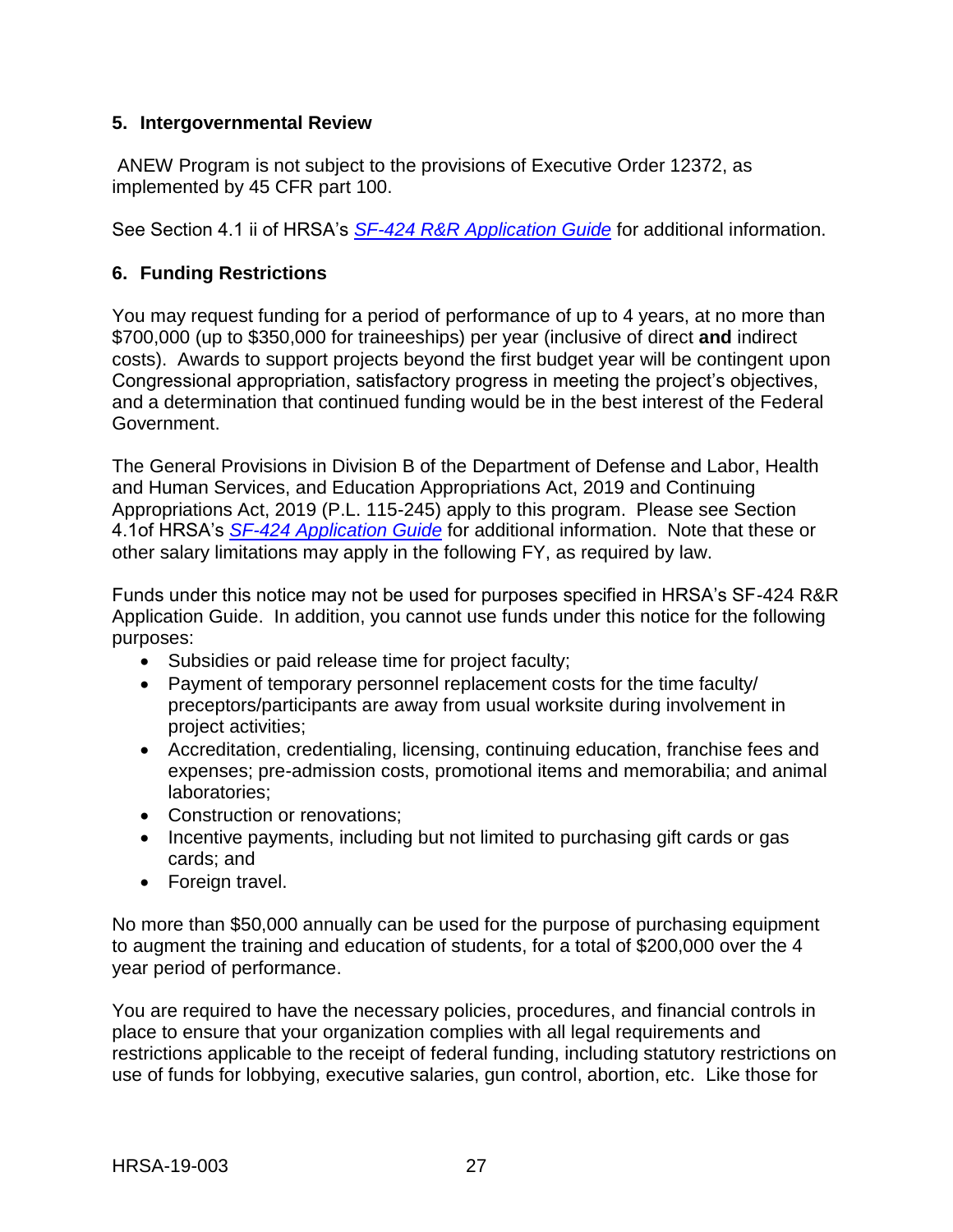all other applicable award requirements, the effectiveness of these policies, procedures, and controls is subject to audit.

All program income generated as a result of awarded funds must be used for approved project-related activities. The program income alternative(s) applied to the award(s) under the program will be the addition/additive alternative. You can find post-award requirements for program income at [45 CFR § 75.307.](http://www.ecfr.gov/cgi-bin/retrieveECFR?gp=1&SID=4d52364ec83fab994c665943dadf9cf7&ty=HTML&h=L&r=PART&n=pt45.1.75#se45.1.75_1307)

# <span id="page-31-0"></span>**V. Application Review Information**

## <span id="page-31-1"></span>**1. Review Criteria**

HRSA has procedures for assessing the technical merit of applications to provide for an objective review of applications and to assist you in understanding the standards against which your application will be judged. HRSA has critical indicators for each review criterion to assist you in presenting pertinent information related to that criterion and to provide the reviewer with a standard for evaluation. See the review criteria outlined below with specific detail and scoring points.

These criteria are the basis upon which the reviewers will evaluate and score the merit of the application. The entire proposal will be considered during objective review, except for the competing continuations' progress report, which will be reviewed by HRSA program staff after the objective review process.

Review criteria are used to review and rank applications. The ANEW program has five review criteria:

### *Criterion 1: PURPOSE AND NEED (10) points) – Corresponds to Section IV's Purpose and Need*

Reviewers will consider whether you have presented a clear purpose and evidence of a significant and compelling need for advanced practice primary care NPs, primary care CNSs, and nurse midwives in your benefiting community.

Reviewers will consider the extent to which your application demonstrates the problem and associated contributing factors to the problem, including the quality of and extent to which the application:

- Provides relevant demographic data, health care data, health status indicators, health literacy data, and other information that illustrate that their target population has limited access to and interaction with primary care services.
- Identifies measurable gaps and/or barriers this population faces in accessing and interacting with primary care services.
- Provides a clear and compelling justification for how the partnership(s) will use the requested funds to meet the needs and address the gaps and barriers of this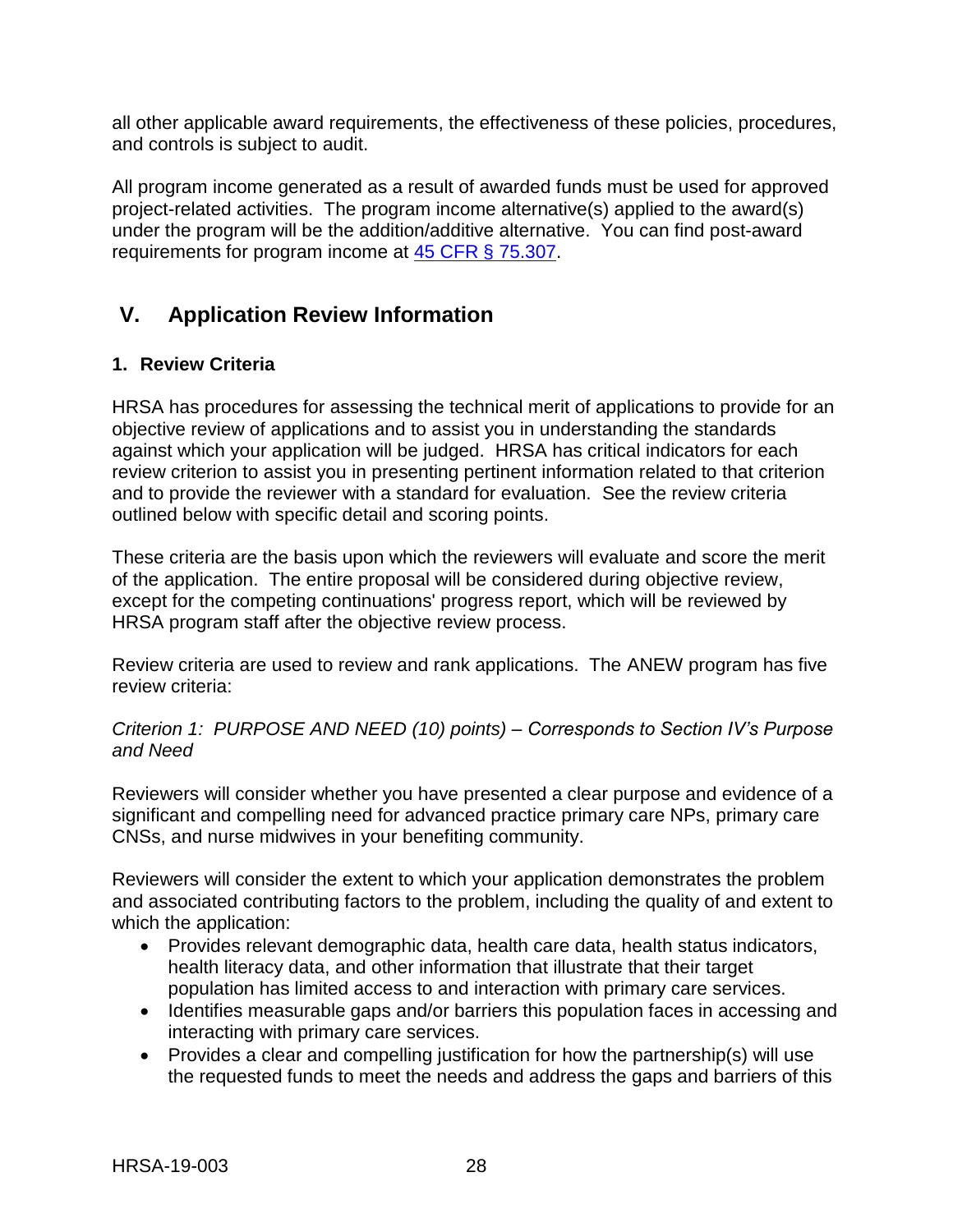population to include the number of students who will be supported by the traineeship.

 Describes the education needs of primary care NP, primary care CNS and nursemidwife students in preparing them to provide primary care services to the population described.

*Criterion 2: RESPONSE TO PROGRAM PURPOSE (35 points) – Corresponds to Section IV's Response to Program Purpose Sub-section (a) Methodology/Approach, Sub-section (b) Work Plan and Sub-section (c) Resolution of Challenges*

### *Criterion 2 (a): WORK PLAN (10 points) – Corresponds to Section IV's Response to Program Purpose Sub-section (a) Work Plan*

The extent to which you provide a clear, comprehensive, and specific set of goals and objectives and the concrete steps that will be used to achieve those goals and objectives. The description should include timeline, stakeholders, and a description of the diversity of the populations and communities served.

Reviewers will consider the quality and effectiveness of your plans to address the following:

- Enhance the academic-practice partnership(s), including formal mechanisms for feedback and evaluation between the clinical practice sites and academic institution, with a description of regularly scheduled meetings and deliverables projected for both partners.
- Use of existing evidence-based tools and methods to monitor and measure student clinical competencies.
- Use of a database or other tools to manage preceptorships to ensure quality clinical experiences for students.
- Collaborations supporting cultural competence and community awareness related to rural and/or underserved populations.
- Include a logic model. Note: While there are many versions of logic models, for the purposes of this announcement the logic model should summarize the connections between the goals of the project (e.g., objectives and/or reasons for proposing the intervention, if applicable); including:
	- Assumptions (e.g., evidence to support how the program will work and is supporting resources. Assumptions should be based on research, best practices, and experience);
	- Inputs (e.g., organizational profile, collaborative partners, key staff, budget, and other resources).
	- Target population(s) (e.g., the individuals to be served).
	- Activities (e.g., approach(es) and/or listing key intervention, if applicable).
	- Outputs (i.e., the direct products or deliverables of project activities); and
	- Outcomes (i.e., the results of a program, typically describing a change in people or systems).

*Criterion 2 (b): METHODOLOGY/APPROACH (20 points) – Corresponds to Section IV's Response to Program Purpose Sub-section (b) Methodology/Approach*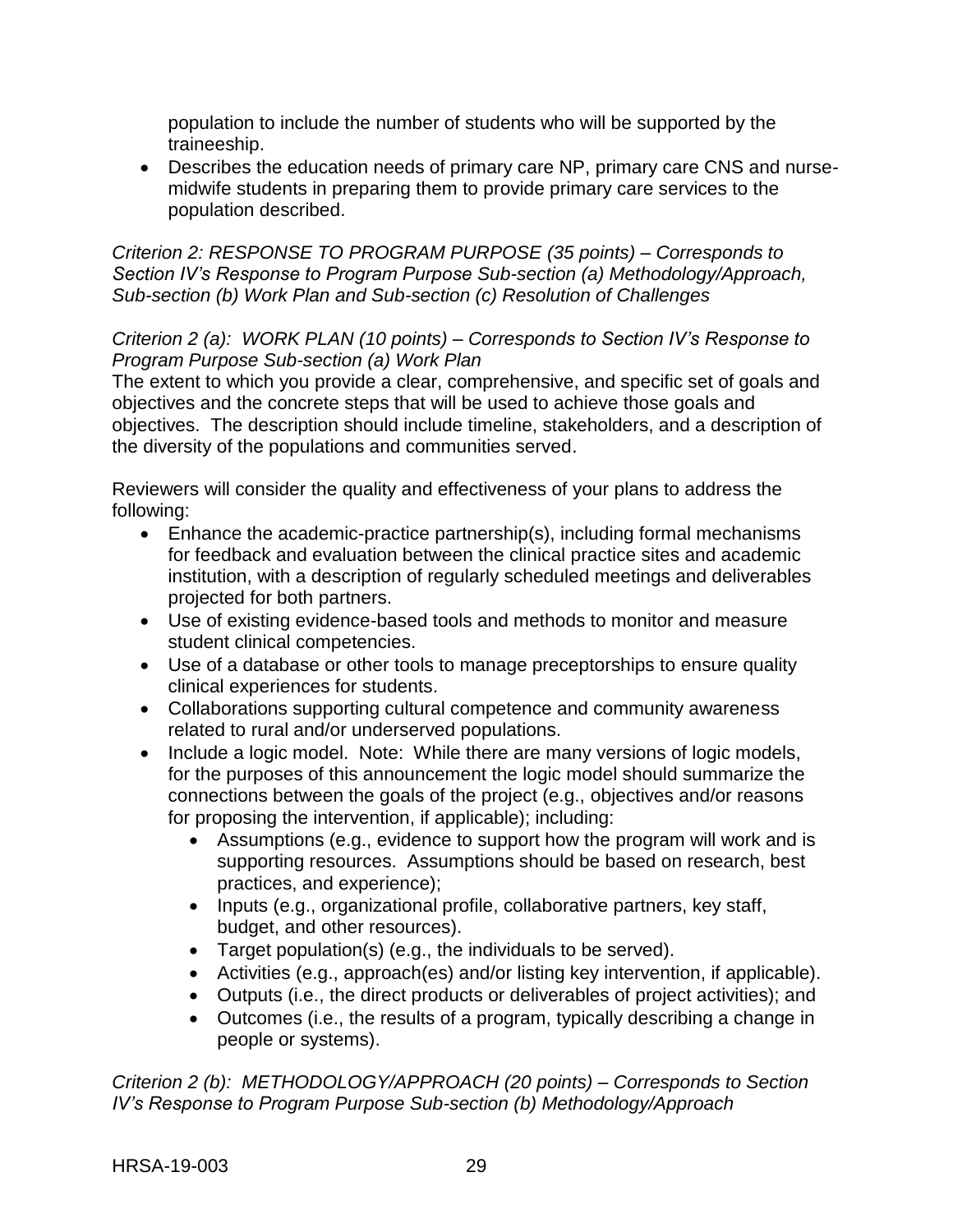Reviewers will consider the quality, relevance, and extent to which you:

- Demonstrate how the academic-practice partnership(s) will effectively support the goal/purpose of the program and addresses the needs highlighted in the Purpose and Need section.
- Provide a logical description of proposed activities and describe why the project is innovative and the context for why it is innovative.
- Describe, as appropriate, tools and strategies for meeting stated needs and provide training on meaningful use of technology.
- Demonstrate the strength of an academic-practice partnership between a school of nursing and one or more clinical sites (i.e., evidence of a shared mission/vision, shared and leveraged resources) to include staff, budget, space, evidence of a memorandum of agreement beyond a standard clinical affiliation agreement, dedicated program coordinator, sufficient opportunities for longitudinal clinical experience at partner sites, evidence of a how a feedback loop informs didactic and clinical training (frequency and quality of information sharing, shared decision making, mechanisms to track outputs from the logic model) detailing ongoing mechanisms that serve to improve the quality of both the partnership and the clinical experiences.
- Detail the quantity, quality, frequency, duration, variety, depth, levels of immersion, and exposure to the care environment and target population; and plans/evidence of how training experiences may be tailored based on the feedback loop established through the partnership.
- Identify the level of interest and availability of APRNs to serve as preceptors and the core knowledge, skills, and abilities (KSAs) that will be used to identify and screen them.
- Provide professional development opportunities and educational support to identified preceptors.
- Develop a plan to ensure faculty support preceptors in understanding the types of experiences that supplement the curriculum.
- Exhibit past performance in, and future plans for, recruiting and retaining students who are underrepresented in the nursing profession. Newly established programs may describe their relevant experience and future plans.
- Detail your successful, evidence-based strategies to provide career development and job placement services to assist students in obtaining employment in rural and/or underserved settings following graduation, including specific development activities designed to help participants gain employability skills and work experience prior to graduation, including use of the BHW Health Workforce Connector. Newly established programs may describe their relevant experience and future plans.
- Propose a sophisticated and plausible logic model.

*Criterion 2 (c): RESOLUTION OF CHALLENGES (5 points) – Corresponds to Section IV's Response to Program Purpose Sub-section (c) Resolution of Challenges* Reviewers will consider how well the planned strategies: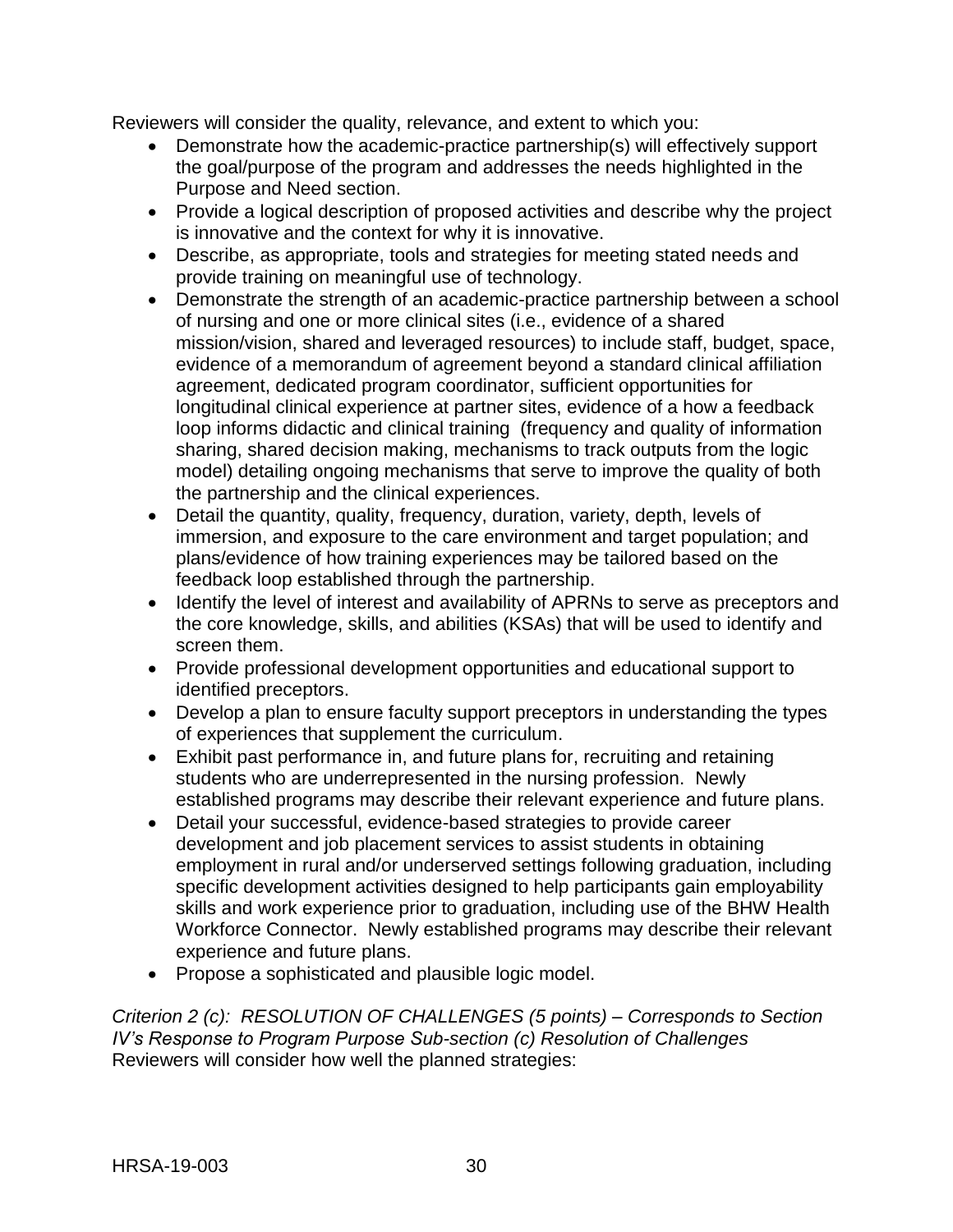- Demonstrate an understanding of potential obstacles and challenges during the design and implementation of the project, as well as a plan for dealing with identified contingencies that may arise.
- Identify and address challenges within the preceptor system and/or the academic-practice partnership, especially through use of RCQI.
- Address barriers to ensure participation of students, preceptors, and faculty from underrepresented or disadvantaged backgrounds.

### *Criterion 3: IMPACT (25 points) – Corresponds to Section IV's Impact Sub-section (a) Evaluation and Technical Support Capacity, and Sub-section (b) Project Sustainability*

*Criterion 3(a): EVALUATION AND TECHNICAL SUPPORT CAPACITY (15 points) – Corresponds to Section IV's Impact Sub-section (a) Evaluation and Technical Support Capacity* 

Reviewers will assess the strength and effectiveness of the method proposed to monitor and evaluate the project results, which include:

- The extent to which the program objectives have been met.
- The extent to which these can be attributed to the project.
- The extent to which the feedback cycle between the school of nursing, clinical practice sites and preceptor development component has been addressed.
- The ability to disseminate findings.

#### Performance Evaluation Plan

- The extent to which you are able to incorporate data collected into program operations to ensure continuous quality improvement.
- The extent to which the evaluation plan is capable of providing information to stakeholders to support the data collection, reporting, replication, extension, and sustainability of the program.
- The extent to which you anticipate obstacles to the evaluation and propose how to address those obstacles.

## Performance Reporting Plan

- The extent to which the reporting plan includes necessary components (descriptions of the inputs, key processes, variables to be measured, expected outcomes of the funded activities, and how key measures will be reported), as well as a description of how you will collect and manage data in such a way that allows for accurate and timely reporting of performance outcomes to HRSA.
- The extent to which you describe the participants and activities that address the HHS/HRSA priorities that were outlined in organizational purpose and need.

## Performance Dissemination Plan

 The extent to which your plans for disseminating project results are feasible and effective.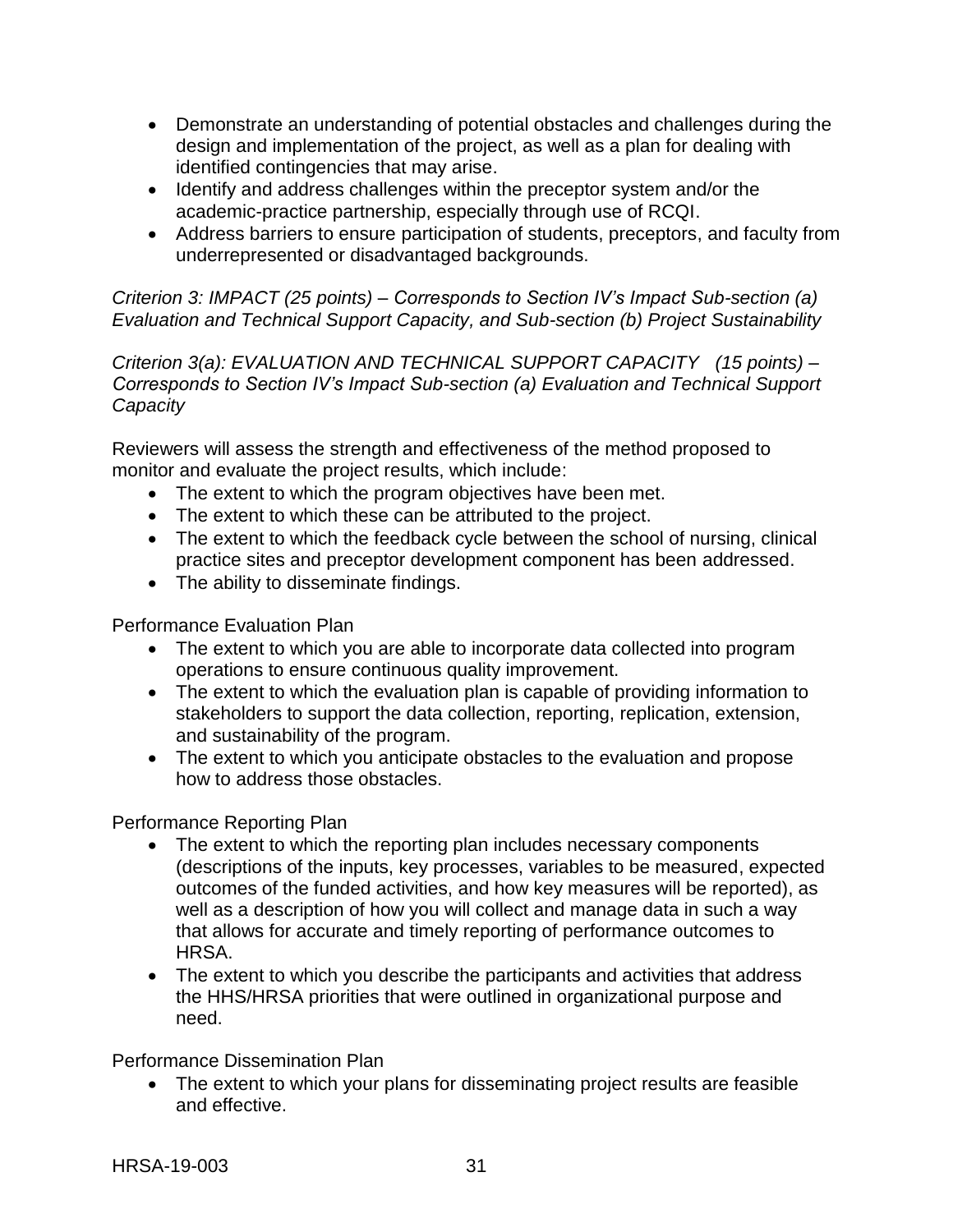## *Criterion 3 (b): PROJECT SUSTAINIBILITY (10 points) – Corresponds to Section IV's Impact Sub-section (b) Project Sustainability*

Reviewers will consider the extent to which you:

- Describe a solid plan for project sustainability after the period of federal funding ends.
- Clearly articulate likely challenges to be encountered in sustaining the program, and describe logical approaches to resolving such challenges.
- Address strategies for maintenance and enhancement of academic-practice partnerships as well as continued development of the preceptor management system after funding ends.

### *Criterion 4: ORGANIZATIONAL INFORMATION, RESOURCES AND CAPABILITIES (15 points) – Corresponds to Section IV's Organizational Information, Resources and Capabilities*

Reviewers will consider the extent to which:

- Project personnel are qualified by training and/or experience to implement and carry out the project; this will be evaluated both through your project narrative, as well as through your attachments.
- The quality and availability of facilities and personnel demonstrate you are capable of fulfilling the needs and requirements of the proposed project.
- The application describe experience in collaborating with other schools of nursing or clinical institutions to advance the field of nursing and/or availability and willingness to regularly work with other ANEW award recipients toward common goals of determining best practices related to NOFO purpose.

### *Criterion 5: SUPPORT REQUESTED (15 points) – Corresponds to Section IV's Budget Justification Narrative and SF-424 R&R budget forms*

Reviewers will consider the extent to which:

- Costs, as outlined in the budget and required resources sections, are reasonable given the scope of work.
- Key personnel have adequate time devoted to the project to achieve project objectives.
- Participant/trainee support are reasonable and supportive of the project objectives and include a disbursement plan.
- The use of the traineeship and infrastructure budgets is clearly distinguished, within the parameters of the award.
- The extent to which the proposal follows the budget guidelines specified in the NOFO and the SF-424 R&R Application Guide.
- Funding is used toward funding opportunity-specific activities, such as to: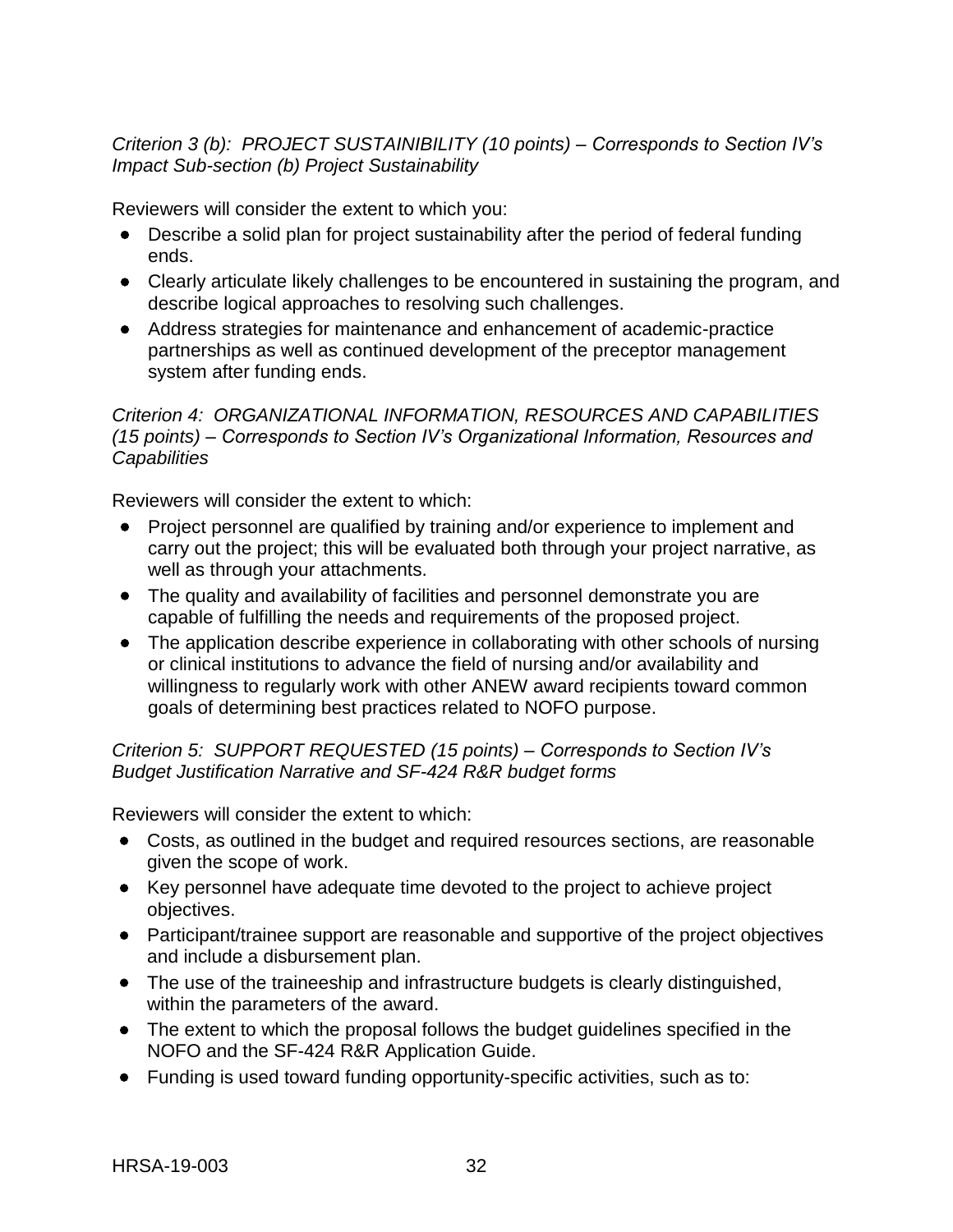- o Develop, coordinate and maintain a formalized partnership(s) between clinical training sites and academic institution(s);
- o Develop and implement clinical field placements focused on serving rural and/or underserved populations utilizing telehealth services to extend the reach of BHW programs to rural areas;
- o Recruit faculty to serve as preceptors to provide oversight and guidance to students, (funds cannot be used for direct payment to preceptors and clinical sites);
- $\circ$  Support curricular enhancements specific to clinical competencies; and
- o Implement rapid cycle quality improvement strategies to evaluate the innovated clinical training model.

#### <span id="page-36-0"></span>**2. Review and Selection Process**

The independent review process provides an objective evaluation to the individuals responsible for making award decisions. The highest ranked applications receive consideration for award within available funding ranges. HRSA may also consider assessment of risk and the other pre-award activities described in Section 3 below.

Please see Section 5.3 of HRSA's *SF-424 [R&R Application Guide](http://www.hrsa.gov/grants/apply/applicationguide/sf424rrguidev2.pdf)* for more details.

For this program, HRSA will use Statutory Funding Preference and Special Consideration.

#### **Funding Preferences**

This program provides a Funding Preference for some applicants as authorized by Section 805 of the Public Health Service Act which requires a Funding Preference be applied for applicants with projects that will substantially benefit rural or underserved populations, or help meet public health nursing needs in state or local health departments. Applicants receiving the preference will be placed in a more competitive position among applications that can be funded. Applications that do not receive a funding preference will receive full and equitable consideration during the review process. HRSA staff will determine the funding preference and will award it to any qualified applicant that demonstrates that they meet the criteria for the preference as follows:

HRSA staff will review all applications for this funding notice and calculate the median rate of graduates from the previous academic year who are currently employed in rural or underserved settings or in state or local health departments. HRSA will award the funding preference to those applicants that have a rate higher than the median rate.

#### Qualification 1: Rural Preference

In order to determine their eligibility for the rural preference, applicants must complete Table 1, and input the address of the clinical partner site in the HRSA's Rural Health Grants Eligibility Analyzer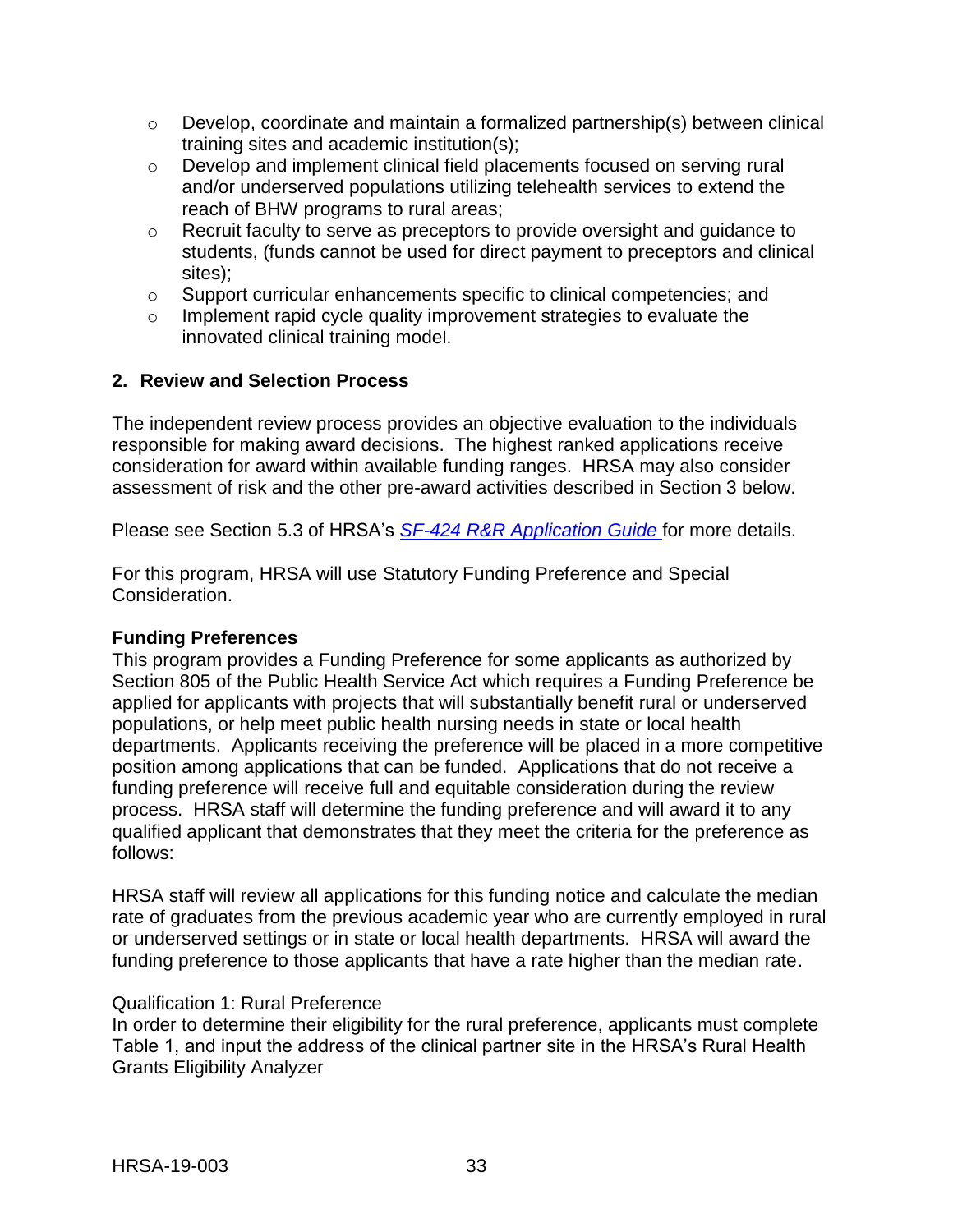[\(http://datawarehouse.hrsa.gov/tools/analyzers/geo/Rural.aspx\)](http://datawarehouse.hrsa.gov/tools/analyzers/geo/Rural.aspx) and include a copy of the output with the application.

Qualification 2: Underserved Preference In order to determine their eligibility for the underserved preference, applicants must complete Table 1, and input the address of the clinical partner site in the HRSA's HPSA (Health Professional Shortage Area) Finder

[\(https://datawarehouse.hrsa.gov/tools/analyzers/hpsafind.aspx\)](https://datawarehouse.hrsa.gov/tools/analyzers/hpsafind.aspx) and include a copy of the output with the application

Qualification 3: Public Health Nursing Needs Preference

In order to determine their eligibility for helping to meet the public health nursing needs in state or local Health Department preference, applicants must complete Table 1, referring to program's past performance in this area.

# **Funding Special Considerations**

This program includes special consideration as authorized by PHS Act Section 811(g)(2) which requires that HRSA give a Special Consideration for eligible applicants that agree to expend the award to train advanced education nurses who will practice in Health Professional Shortage Areas (HPSA) designated under Section 332. A special consideration is the favorable consideration of an application by HRSA funding officials, based on the extent to which the application addresses the specific area of special consideration. Applications that do not receive special consideration will be given full and equitable consideration during the review process.

Please include supporting information and data proving the number and percentage of clinical sites that are HPSAs for Statutory Funding Preference and/or Special Consideration in **Attachment 8**, if applicable.

# <span id="page-37-0"></span>**3. Assessment of Risk and Other Pre-Award Activities**

HRSA may elect not to fund applicants with management or financial instability that directly relates to the organization's ability to implement statutory, regulatory or other requirements [\(45 CFR § 75.205\)](http://www.ecfr.gov/cgi-bin/retrieveECFR?gp=1&SID=4d52364ec83fab994c665943dadf9cf7&ty=HTML&h=L&r=PART&n=pt45.1.75#se45.1.75_1205).

HRSA reviews applications receiving a favorable objective review for other considerations that include past performance, as applicable, cost analysis of the project/program budget, assessment of your management systems, ensuring continued applicant eligibility, and compliance with any public policy requirements, including those requiring just-in-time submissions. HRSA may ask you to submit additional programmatic or administrative information (such as an updated budget or "other support" information) or to undertake certain activities (such as negotiation of an indirect cost rate) in anticipation of an award. However, even at this point in the process, such requests do not guarantee that HRSA will make an award. Following review of all applicable information, HRSA's approving and business management officials will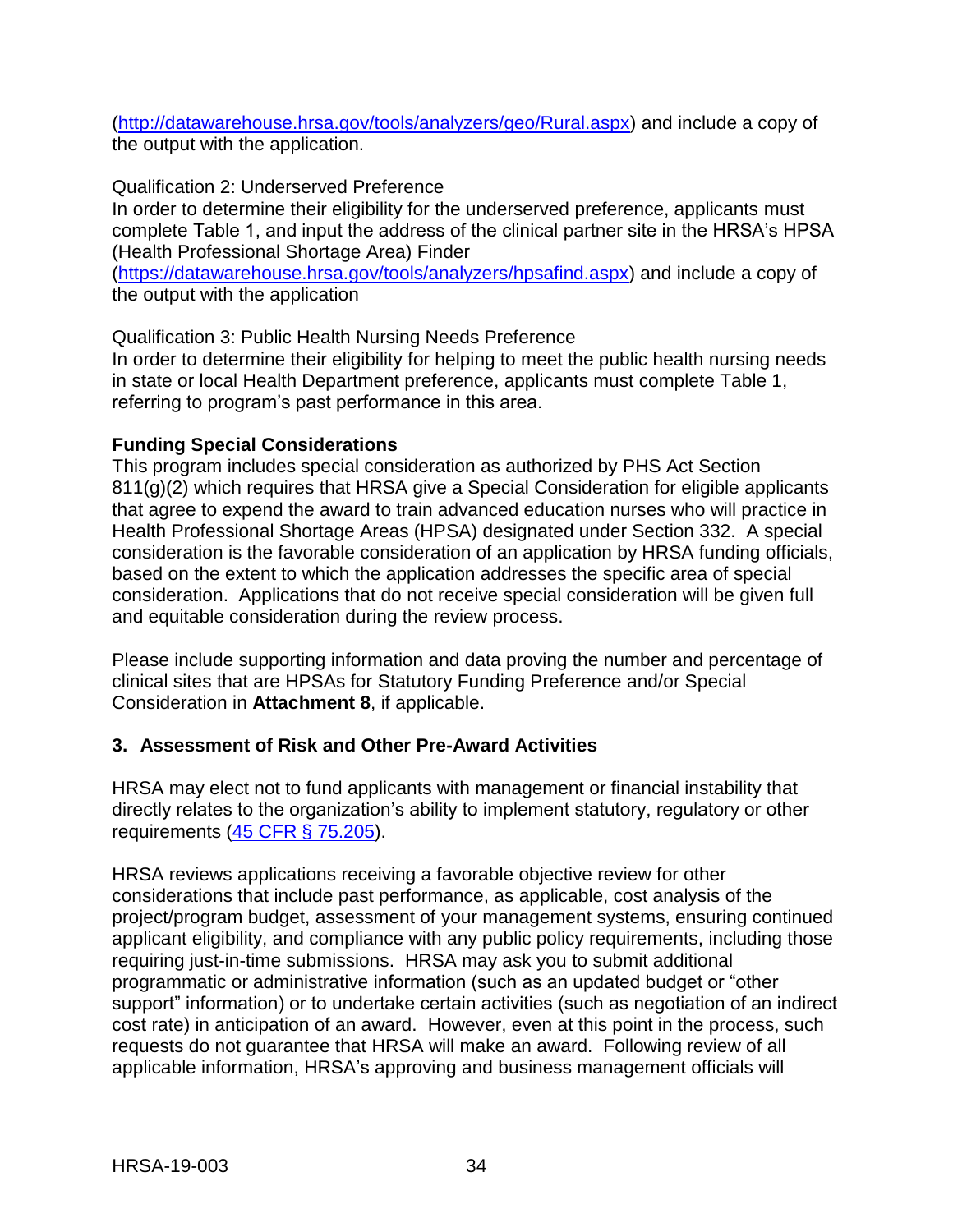determine whether HRSA can make an award, if special conditions are required, and what level of funding is appropriate.

Award decisions are discretionary and are not subject to appeal to any HRSA or HHS official or board.

Effective January 1, 2016, HRSA is required to review and consider any information about your organization that is in the [Federal Awardee Performance and Integrity](https://www.fapiis.gov/)  [Information System \(FAPIIS\).](https://www.fapiis.gov/) You may review and comment on any information about your organization that a federal awarding agency previously entered. HRSA will consider any of your comments, in addition to other information in [FAPIIS](https://www.fapiis.gov/) in making a judgment about your organization's integrity, business ethics, and record of performance under federal awards when completing the review of risk posed by applicants as described in [45 CFR § 75.205 HHS Awarding Agency Review of Risk](http://www.ecfr.gov/cgi-bin/text-idx?node=pt45.1.75)  [Posed by Applicants.](http://www.ecfr.gov/cgi-bin/text-idx?node=pt45.1.75)

HRSA will report to FAPIIS a determination that an applicant is not qualified [\(45 CFR §](http://www.ecfr.gov/cgi-bin/text-idx?node=pt45.1.75)  [75.212\)](http://www.ecfr.gov/cgi-bin/text-idx?node=pt45.1.75).

# <span id="page-38-0"></span>**4. Anticipated Announcement and Award Dates**

HRSA anticipates announcing/issuing awards prior to the start date of July 1, 2019.

# <span id="page-38-1"></span>**VI. Award Administration Information**

## <span id="page-38-2"></span>**1. Award Notices**

HRSA will issue the Notice of Award prior to the start date of July 1, 2019. See Section 5.4 of HRSA's *SF-424 [R&R Application Guide](http://www.hrsa.gov/grants/apply/applicationguide/sf424rrguidev2.pdf)* for additional information.

## <span id="page-38-3"></span>**2. Administrative and National Policy Requirements**

See Section 2.1 of HRSA's *SF-424 [R&R Application Guide](http://www.hrsa.gov/grants/apply/applicationguide/sf424rrguidev2.pdf)*.

## **Requirements of Subawards**

The terms and conditions in the Notice of Award (NOA) apply directly to the recipient of HRSA funds. The recipient is accountable for the performance of the project, program, or activity; the appropriate expenditure of funds under the award by all parties; and all other obligations of the recipient, as cited in the NOA. In general, the requirements that apply to the recipient, including public policy requirements, also apply to subrecipients under awards. See [45 CFR § 75.101 Applicability](https://www.ecfr.gov/cgi-bin/retrieveECFR?gp=1&SID=4d52364ec83fab994c665943dadf9cf7&ty=HTML&h=L&r=PART&n=pt45.1.75) for more details.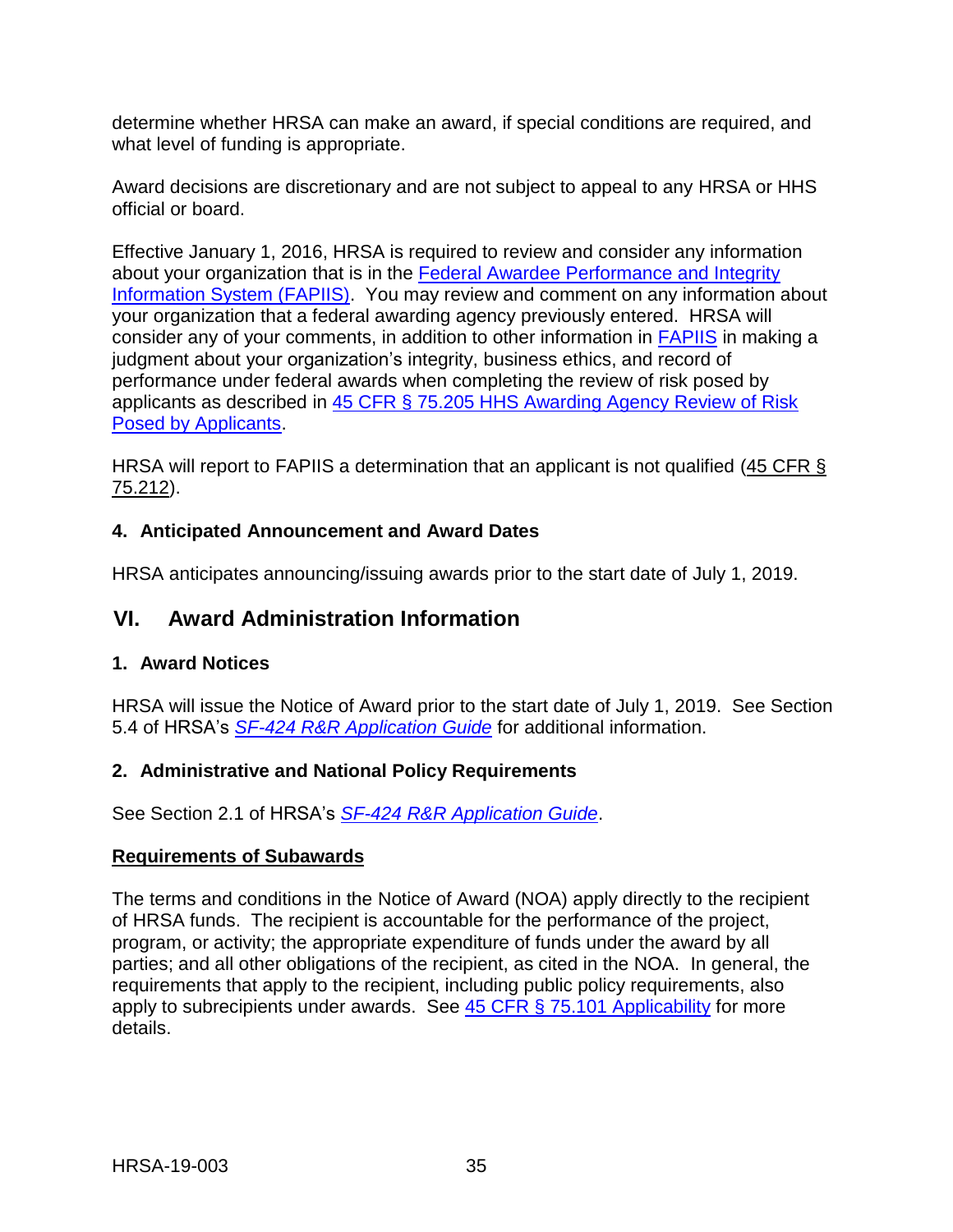#### <span id="page-39-0"></span>**3. Reporting**

Award recipients must comply with Section 6 of HRSA's *SF-424 [R&R Application Guide](http://www.hrsa.gov/grants/apply/applicationguide/sf424rrguidev2.pdf)* **and** the following reporting and review activities:

1) **Progress Report(s).** The recipient must submit a progress report to HRSA on an **annual** basis. HRSA will verify that approved and funded applicants' proposed objectives are accomplished during each year of the project.

The Progress Report has two parts. The first part demonstrates recipient progress on program-specific goals. Recipients will provide performance information on project objectives and accomplishments, project barriers and resolutions, and will identify any technical assistance needs.

The second part collects information providing a comprehensive overview of recipient overall progress in meeting the approved and funded objectives of the project, as well as plans for continuation of the project in the coming budget period. The recipient should also plan to report on dissemination activities in the annual progress report.

Further information will be available in the award notice.

2) **Performance Reports.** The recipient must submit a Performance Report to HRSA via the EHBs on an annual basis. All HRSA recipients are required to collect and report performance data so that HRSA can meet its obligations under the Government Performance and Results Modernization Act of 2010 (GPRA). The required performance measures for this program are outlined in the Project Narrative Section IV's Impact Sub-section (a). Further information will be provided in the award notice.

The annual performance report will address all academic year activities from July 1 to June 30, and will be due to HRSA on July 31 each year. If award activity extends beyond June 30 in the final year of the period of performance, a Final Performance Report (FPR) may be required to collect the remaining performance data. The FPR is due within 90 days after the period of performance ends.

3) **Final Program Report.** A final report is due within 90 days after the period of performance ends. The Final Report must be submitted online by recipients in the Electronic Handbook system at [https://grants.hrsa.gov/webexternal/home.asp.](https://grants.hrsa.gov/webexternal/home.asp)

The Final Report is designed to provide HRSA with information required to close out an award after completion of project activities. Recipients are required to submit a final report at the end of their project. The Final Report includes the following sections: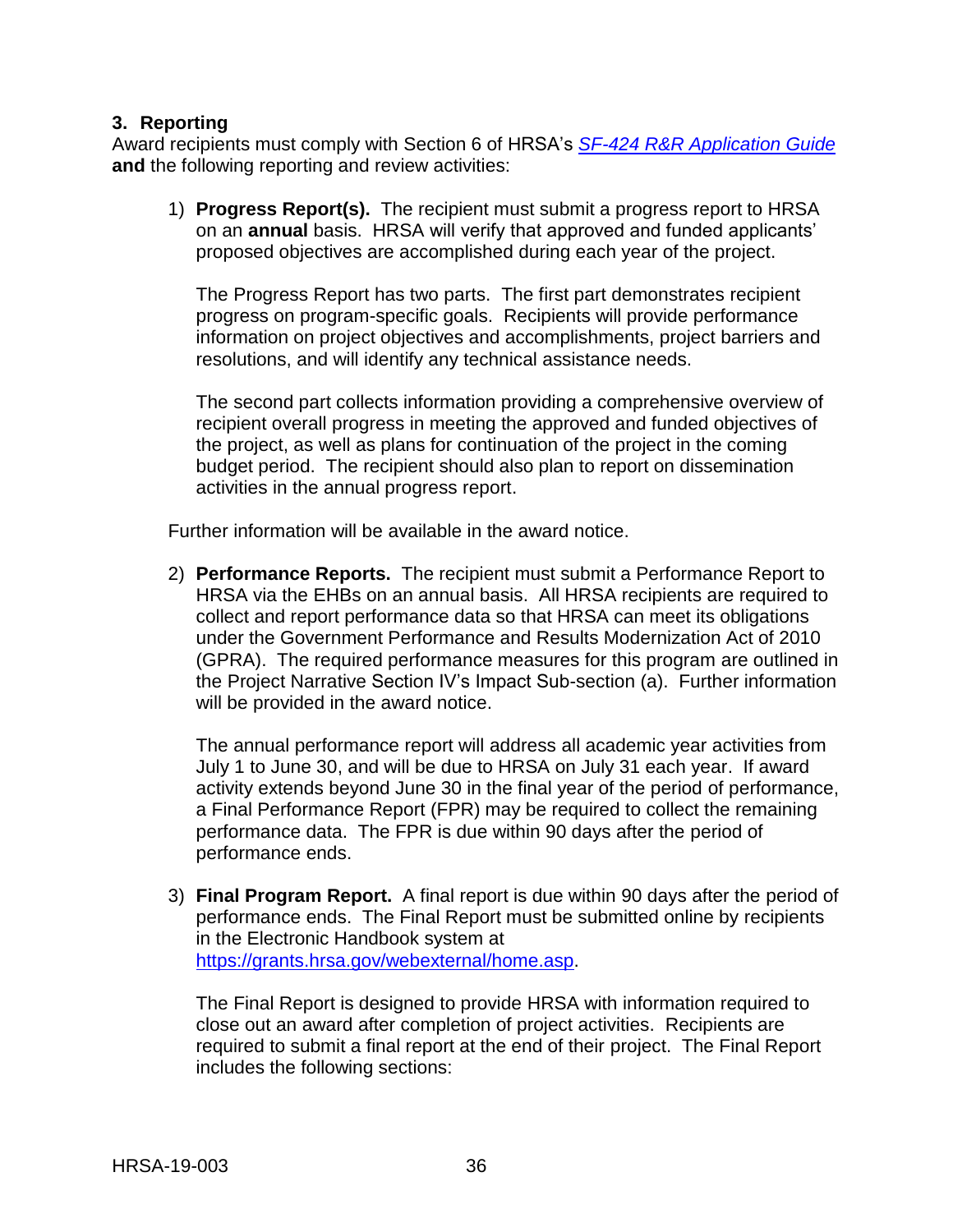- **Project Objectives and Accomplishments Description of major** accomplishments on project objectives.
- **Project Barriers and Resolutions Description of barriers/problems that** impeded project's ability to implement the approved plan.
- Summary Information:
	- Project overview.
	- Project impact.
	- Prospects for continuing the project and/or replicating this project elsewhere.
	- Publications produced through this award activity.
	- Changes to the objectives from the initially approved award.

Further information will be provided in the award notice.

- 4) **Federal Financial Report.** A Federal Financial Report (SF-425) is required according to the schedule in the *SF-424 [R&R Application Guide](http://www.hrsa.gov/grants/apply/applicationguide/sf424rrguidev2.pdf)*. The report is an accounting of expenditures under the project that year. Financial reports must be submitted electronically through the EHB system. More specific information will be included in the NoA.
- 5) **Integrity and Performance Reporting.** The Notice of Award will contain a provision for integrity and performance reporting in **FAPIIS**, as required in  $\frac{45}{5}$ [CFR part 75](http://www.ecfr.gov/cgi-bin/retrieveECFR?gp=1&SID=4d52364ec83fab994c665943dadf9cf7&ty=HTML&h=L&r=PART&n=pt45.1.75%20-%20ap45.1.75_1521.xii) Appendix XII.

# <span id="page-40-0"></span>**VII. Agency Contacts**

You may request additional information and/or technical assistance regarding business, administrative, or fiscal issues related to this NOFO by contacting:

Latisha Nibblett Grants Management Specialist HRSA Division of Grants Management Operations, OFAM 5600 Fishers Lane, Mailstop 10SWH03 Rockville, MD 20857 Telephone: (301) 442-1582 Fax: (301) 443-6343 Email: [LNibblett@hrsa.gov.](mailto:LNibblett@hrsa.gov)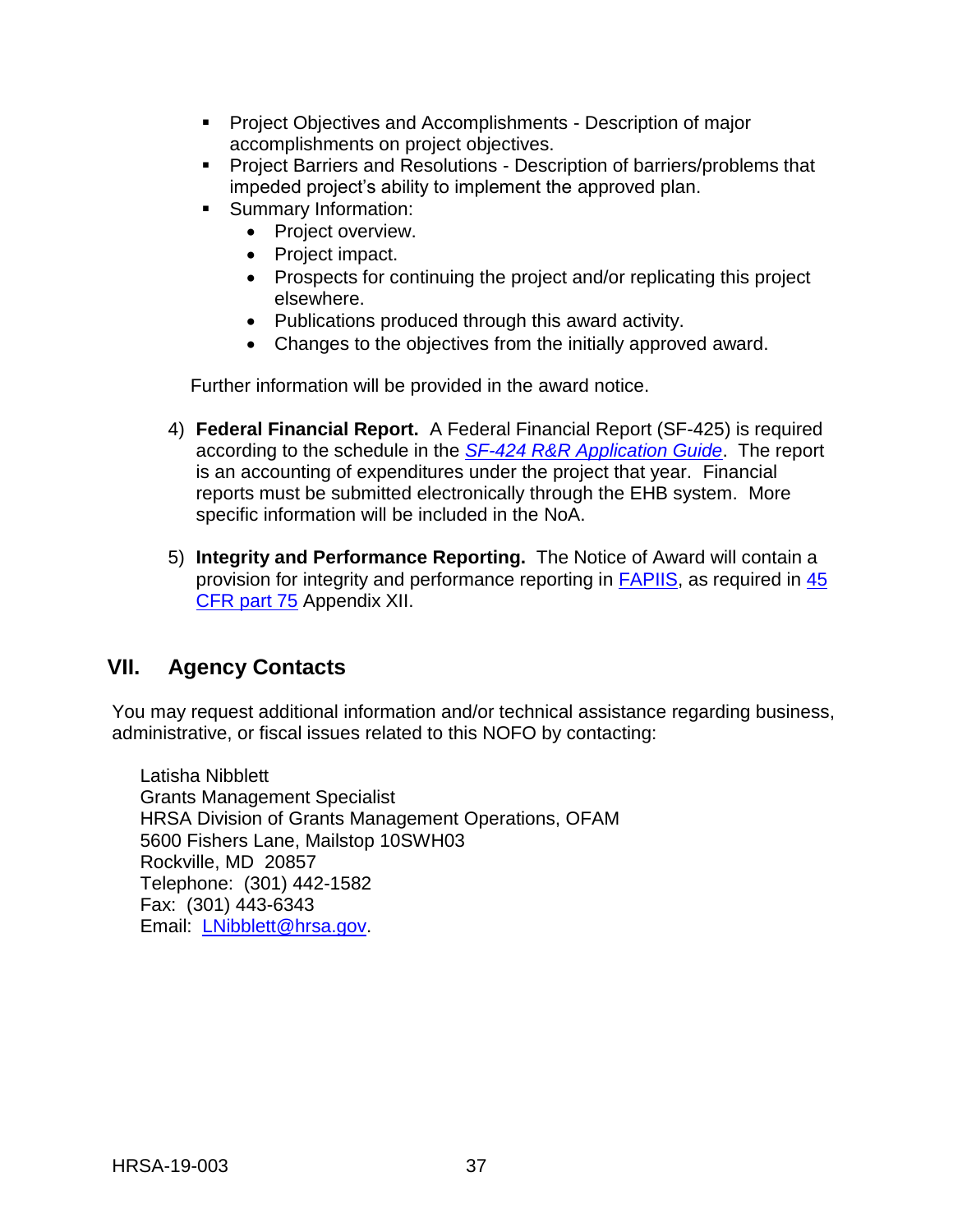You may request additional information regarding overall program issues and/or technical assistance related to this NOFO by contacting:

Michael McCalla, MSHA Lead ANEW Public Health Analyst ATTN: Advance Nursing Education Workforce (ANEW) Bureau of Health Workforce, HRSA 5600 Fishers Lane, Room 11N94C Rockville, MD 20857 Telephone: (301) 446-0856 Fax: (301) 443-0791 Email: [MMcCalla@hrsa.gov.](mailto:MMcCalla@hrsa.gov)

ANEW Program Contacts:

Janice B. Young, PhD, MPH, RN, Nurse Consultant, Project Officer [JYoung2@hrsa.gov](mailto:JYoung2@hrsa.gov)

Karen Delia Breeden, MPA, Public Health Analyst [KBreeden@hrsa.gov](mailto:KBreeden@hrsa.gov)

You may need assistance when working online to submit your application forms electronically. Always obtain a case number when calling for support. For assistance with submitting the application in Grants.gov, contact Grants.gov 24 hours a day, 7 days a week, excluding federal holidays at:

Grants.gov Contact Center Telephone: 1-800-518-4726 (International Callers, please dial 606-545-5035) Email: [support@grants.gov](mailto:support@grants.gov) Self-Service Knowledge Base: [https://grants](https://grants-portal.psc.gov/Welcome.aspx?pt=Grants)[portal.psc.gov/Welcome.aspx?pt=Grants](https://grants-portal.psc.gov/Welcome.aspx?pt=Grants)

Successful applicants/recipients may need assistance when working online to submit information and reports electronically through HRSA's Electronic Handbooks (EHBs). For assistance with submitting information in HRSA's EHBs, contact the HRSA Contact Center, Monday-Friday, 8:00 a.m. to 8:00 p.m. ET, excluding federal holidays, at:

HRSA Contact Center Telephone: (877) 464-4772 TTY: (877) 897-9910 Web: <http://www.hrsa.gov/about/contact/ehbhelp.aspx>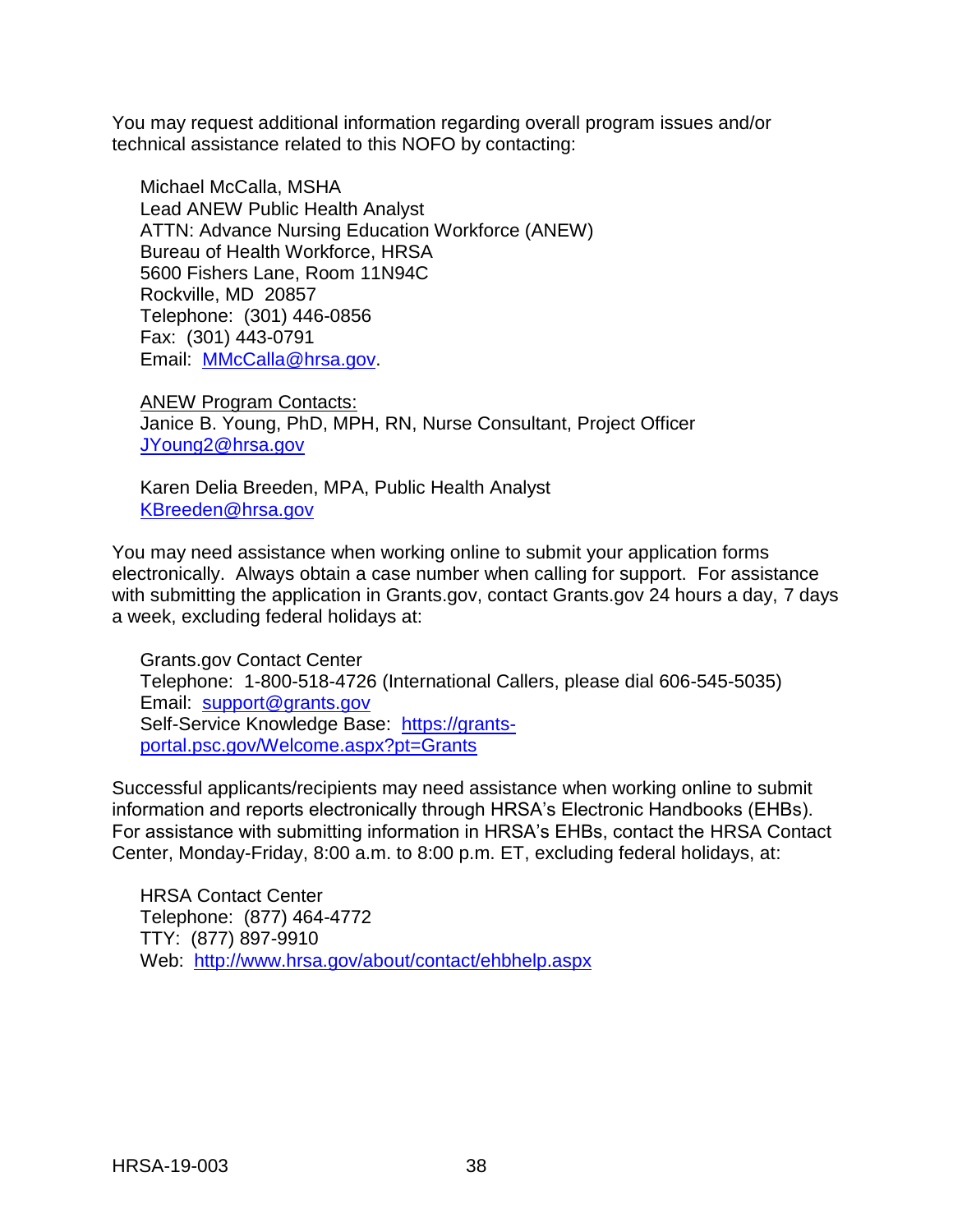# <span id="page-42-0"></span>**VIII. Other Information**

## **Logic Models***:*

Additional information on developing logic models can be found at the following website: [https://www.cdc.gov/oralhealth/state\\_programs/pdf/logic\\_models.pdf.](https://www.cdc.gov/oralhealth/state_programs/pdf/logic_models.pdf)

Although there are similarities, a logic model is not a work plan. A work plan is an "action" guide with a timeline used during program implementation; the work plan provides the "how to" steps. A logic model is a visual diagram that demonstrates an overview of the relationships between the 1) resources and inputs, 2) implementation strategies and activities, and 3) desired outputs and outcomes in a project. Information on how to distinguish between a logic model and work plan can be found at the following website: [http://www.cdc.gov/healthyyouth/evaluation/pdf/brief5.pdf.](http://www.cdc.gov/healthyyouth/evaluation/pdf/brief5.pdf)

#### **Technical Assistance:**

HRSA will hold a pre-application technical assistance (TA) webinar(s) for applicants seeking funding through this opportunity. The webinar(s) will provide an overview of pertinent information in the NOFO and an opportunity for applicants to ask questions. Visit the HRSA Bureau of Health Workforce's open opportunities website at <https://bhw.hrsa.gov/fundingopportunities/> to learn more about the resources available for this funding opportunity.

# <span id="page-42-1"></span>**IX. Tips for Writing a Strong Application**

See Section 4.7 of HRSA's *SF-424 [R&R Application Guide](http://www.hrsa.gov/grants/apply/applicationguide/sf424rrguidev2.pdf)*.

Frequently Asked Questions (FAQs) can be found on the program website, and are often updated during the application process.

In addition, a number of recorded webcasts have been developed with information that may assist you in preparing a competitive application. These webcasts can be accessed at [http://www.hrsa.gov/grants/apply/write-strong/i](http://www.hrsa.gov/grants/apply/write-strong/)ndex.html.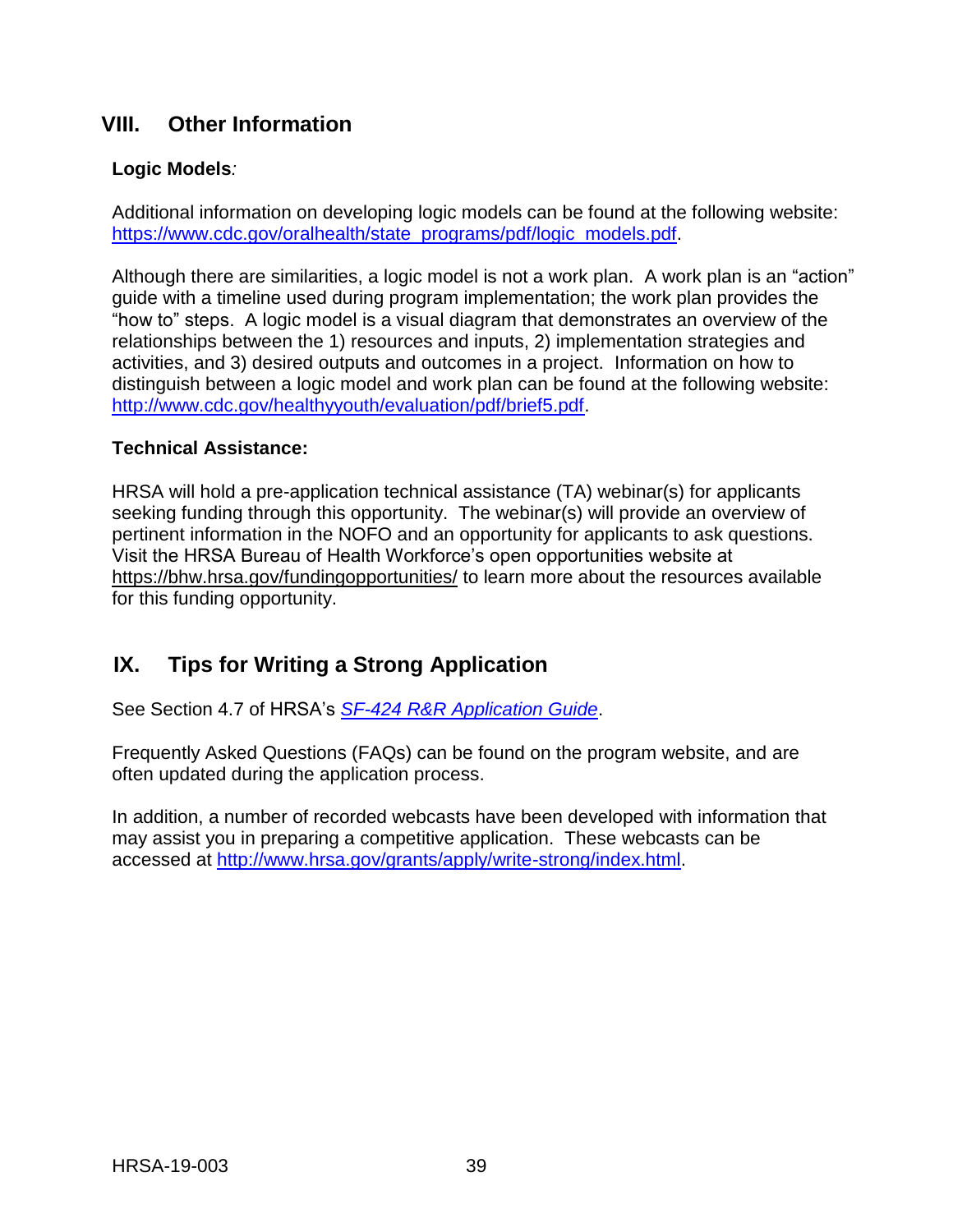# <span id="page-43-0"></span>**Appendix**

# **Table 1 - ANEW: Rural, Underserved, and/or Public Health Practice Settings Data Graduate Data from 7/01/2017 to 6/30/2018**

| <b>Practice Settings</b>                                                                                                                                                          | NΡ | CNS | ΝM | CRNA | Grand<br>Total |
|-----------------------------------------------------------------------------------------------------------------------------------------------------------------------------------|----|-----|----|------|----------------|
| State or Local Health Departments                                                                                                                                                 |    |     |    |      |                |
| <b>Rural Populations / Settings</b>                                                                                                                                               |    |     |    |      |                |
| Medically Underserved Populations /<br>Settings                                                                                                                                   |    |     |    |      |                |
| 1. Total Number of Graduates<br>Employed in these Settings<br>:(from 07/01/2017 - 06/30/2018)                                                                                     |    |     |    |      |                |
| 2. Total Number of Graduates<br>:(from 07/01/2017 - 06/30/2018)                                                                                                                   |    |     |    |      |                |
| 3. Percentage of Graduates<br>Employed in these Settings (SFP)<br>(Number 1 divided by Number 2)                                                                                  |    |     |    |      |                |
| Health Professional Shortage<br>:Areas                                                                                                                                            |    |     |    |      |                |
| 4. Percentage of Graduates<br>Employed in HPSAs (SPC) Total<br>Number of Graduates Employed in<br>HPSAs divided by Total Number of<br>Graduates (from 07/01/2017-<br>(06/30/2018) |    |     |    |      |                |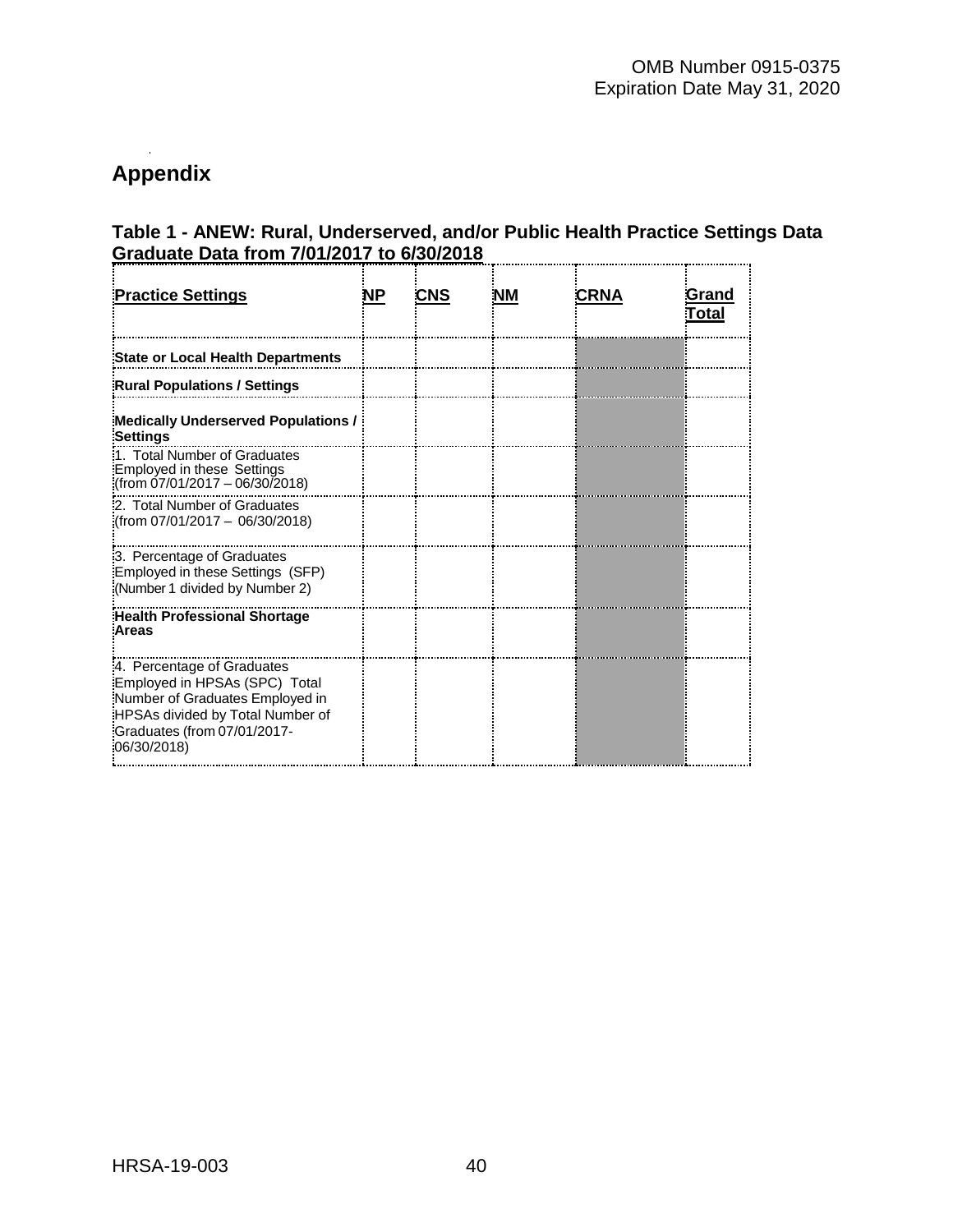#### **Instructions for Completing Table 1 - ANEW: Rural, Underserved, and/or Public Health Practice Settings & HPSA Data - Graduate Data from 7/01/2017 to 6/30/2018**

In order to be eligible for the Funding Preference and/or the Special Consideration, applicants must complete Table 1.

Data on Table 1 should reflect graduate totals for nurse practitioners (NP), clinical nurse specialists (CNS), and nurse-midwives (NM) who completed program/degree requirements between 07/01/2017 and 6/30/2018.

Complete Table 1, as appropriate, providing data on the number of graduates in academic year 7/1/2017-6/30/2018 who spend at least 50 percent of their employment in clinical practice sites substantially benefiting rural or medically underserved populations, or in State or local health departments. **Each graduate is to be counted only once**. Table 1 is used to determine if the institution meets the Statutory Funding Preference and also used to determine if the institution meets the Special Consideration.

In the "Total Number of Graduates Employed in These Settings" row, the system will automatically calculate the total number of graduates per specialty employed in these settings. The grand total will be system generated. This is a subset of "Total Number of Graduates".

In the "Total Number of Graduates" row, enter the total number of graduates who completed degree requirements between 7/01/2017 and 6/30/2018 in the appropriate column. Enter the grand total: The Grand Total will be system generated. Numbers omitted in this row of Table 1 will not be counted.

In the "Percentage of Graduates Employed in these Settings" row, the system will automatically calculate this figure. Percentage of Graduates Employed in these Settings = Total Number of Graduates Employed in these Settings (from 07/01/2017– 06/30/2018) divided by Total Number of Graduates (from 07/01/2017 – 06/30/2018).

In the "Percentage of Graduates Employed in HPSAs" row, the system will automatically calculate this figure. Percentage of Graduates Employed in HPSA's = Total Number of graduates employed in HPSAs divided by Total Number of Graduates (from 07/01/2017-06/30/2018).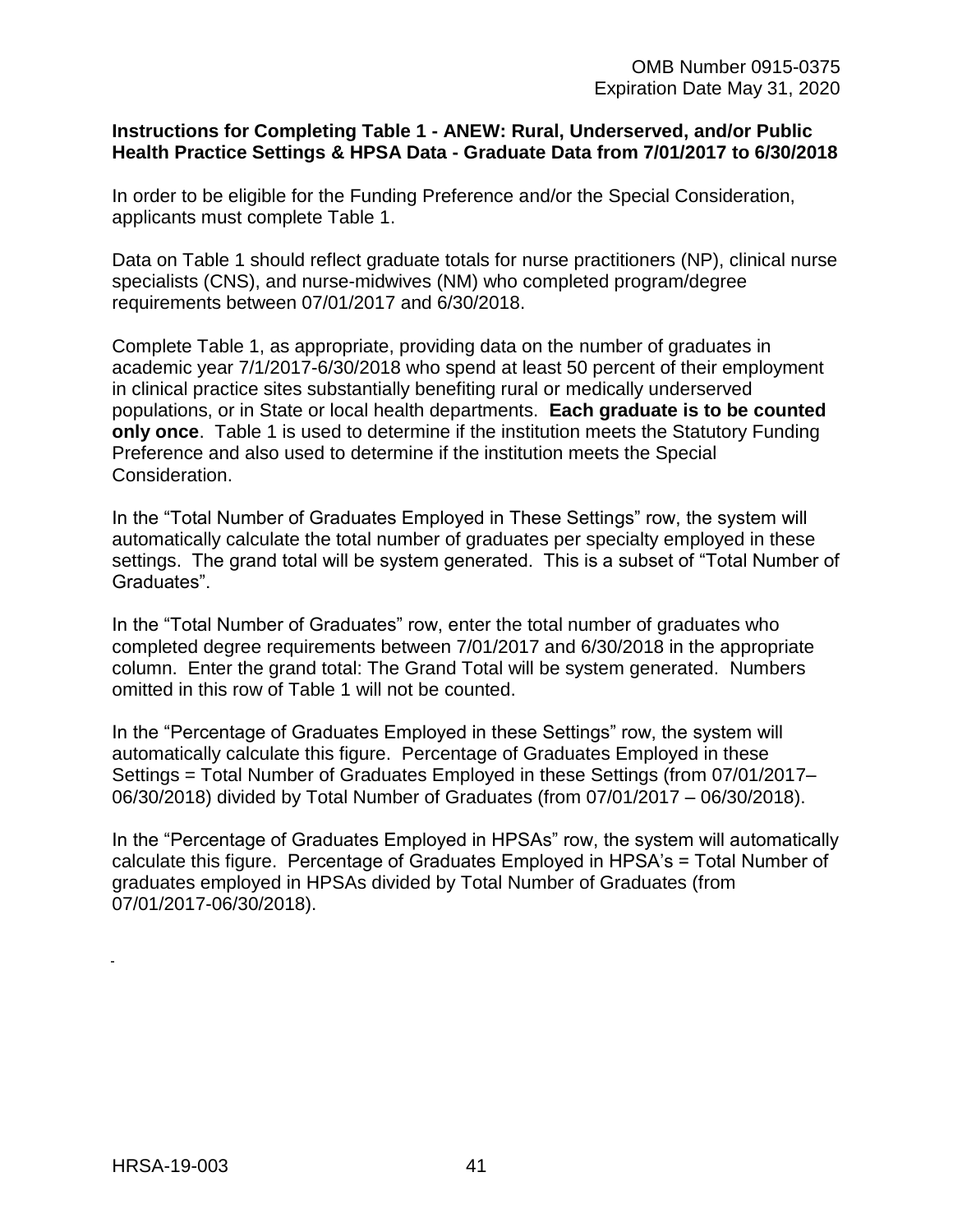| <b>TRAINEESHIP</b>           | <b>NURSE</b>        |           |              | <b>CLINICAL</b>   |                | <b>NURSE-</b> |                    | <b>CERTIFIED</b>         |  |
|------------------------------|---------------------|-----------|--------------|-------------------|----------------|---------------|--------------------|--------------------------|--|
| <b>DATA</b>                  |                     |           | <b>NURSE</b> |                   | <b>MIDWIFE</b> |               | <b>REGISTERED</b>  |                          |  |
|                              | <b>PRACTITIONER</b> |           |              | <b>SPECIALIST</b> |                |               |                    | <b>NURSE</b>             |  |
|                              |                     |           |              |                   |                |               | <b>ANESTHETIST</b> |                          |  |
|                              |                     |           |              |                   |                |               |                    |                          |  |
|                              | FT                  | <b>PT</b> | FT           | PT                | FT             | PT            | FT                 | $\overline{\mathsf{PT}}$ |  |
| <b>Total # of Master's</b>   |                     |           |              |                   |                |               |                    |                          |  |
| <b>Degree Students</b>       |                     |           |              |                   |                |               |                    |                          |  |
| <b>Projected to Receive</b>  |                     |           |              |                   |                |               |                    |                          |  |
| <b>Traineeship - Support</b> |                     |           |              |                   |                |               |                    |                          |  |
| in Budget Year 1             |                     |           |              |                   |                |               |                    |                          |  |
|                              |                     |           |              |                   |                |               |                    |                          |  |
| <b>Total # of Master's</b>   |                     |           |              |                   |                |               |                    |                          |  |
| <b>Degree Students</b>       |                     |           |              |                   |                |               |                    |                          |  |
| <b>Projected to Receive</b>  |                     |           |              |                   |                |               |                    |                          |  |
| <b>Traineeship - Support</b> |                     |           |              |                   |                |               |                    |                          |  |
| in Budget Year 2             |                     |           |              |                   |                |               |                    |                          |  |
|                              |                     |           |              |                   |                |               |                    |                          |  |
| <b>Total # of Master's</b>   |                     |           |              |                   |                |               |                    |                          |  |
| <b>Degree Students</b>       |                     |           |              |                   |                |               |                    |                          |  |
| <b>Projected to Receive</b>  |                     |           |              |                   |                |               |                    |                          |  |
| Traineeship-                 |                     |           |              |                   |                |               |                    |                          |  |
| <b>Support in Budget</b>     |                     |           |              |                   |                |               |                    |                          |  |
| Year <sub>3</sub>            |                     |           |              |                   |                |               |                    |                          |  |
| <b>Total # of Master's</b>   |                     |           |              |                   |                |               |                    |                          |  |
| <b>Degree Students</b>       |                     |           |              |                   |                |               |                    |                          |  |
| <b>Projected to Receive</b>  |                     |           |              |                   |                |               |                    |                          |  |
| Traineeship-                 |                     |           |              |                   |                |               |                    |                          |  |
| <b>Support in Budget</b>     |                     |           |              |                   |                |               |                    |                          |  |
| Year 4                       |                     |           |              |                   |                |               |                    |                          |  |
| <b>Total # of Doctoral</b>   |                     |           |              |                   |                |               |                    |                          |  |
| <b>Degree Students</b>       |                     |           |              |                   |                |               |                    |                          |  |
| <b>Projected to Receive</b>  |                     |           |              |                   |                |               |                    |                          |  |
| Traineeship-                 |                     |           |              |                   |                |               |                    |                          |  |
| <b>Support in Budget</b>     |                     |           |              |                   |                |               |                    |                          |  |
| Year 1                       |                     |           |              |                   |                |               |                    |                          |  |
| <b>Total # of Doctoral</b>   |                     |           |              |                   |                |               |                    |                          |  |
| <b>Degree Students</b>       |                     |           |              |                   |                |               |                    |                          |  |
| <b>Projected to Receive</b>  |                     |           |              |                   |                |               |                    |                          |  |
| Traineeship-                 |                     |           |              |                   |                |               |                    |                          |  |
| <b>Support in Budget</b>     |                     |           |              |                   |                |               |                    |                          |  |
| Year <sub>2</sub>            |                     |           |              |                   |                |               |                    |                          |  |
| <b>Total # of Doctoral</b>   |                     |           |              |                   |                |               |                    |                          |  |
| <b>Degree Students</b>       |                     |           |              |                   |                |               |                    |                          |  |
| <b>Projected to Receive</b>  |                     |           |              |                   |                |               |                    |                          |  |
| Traineeship-                 |                     |           |              |                   |                |               |                    |                          |  |
| <b>Support in Budget</b>     |                     |           |              |                   |                |               |                    |                          |  |
| Year 3                       |                     |           |              |                   |                |               |                    |                          |  |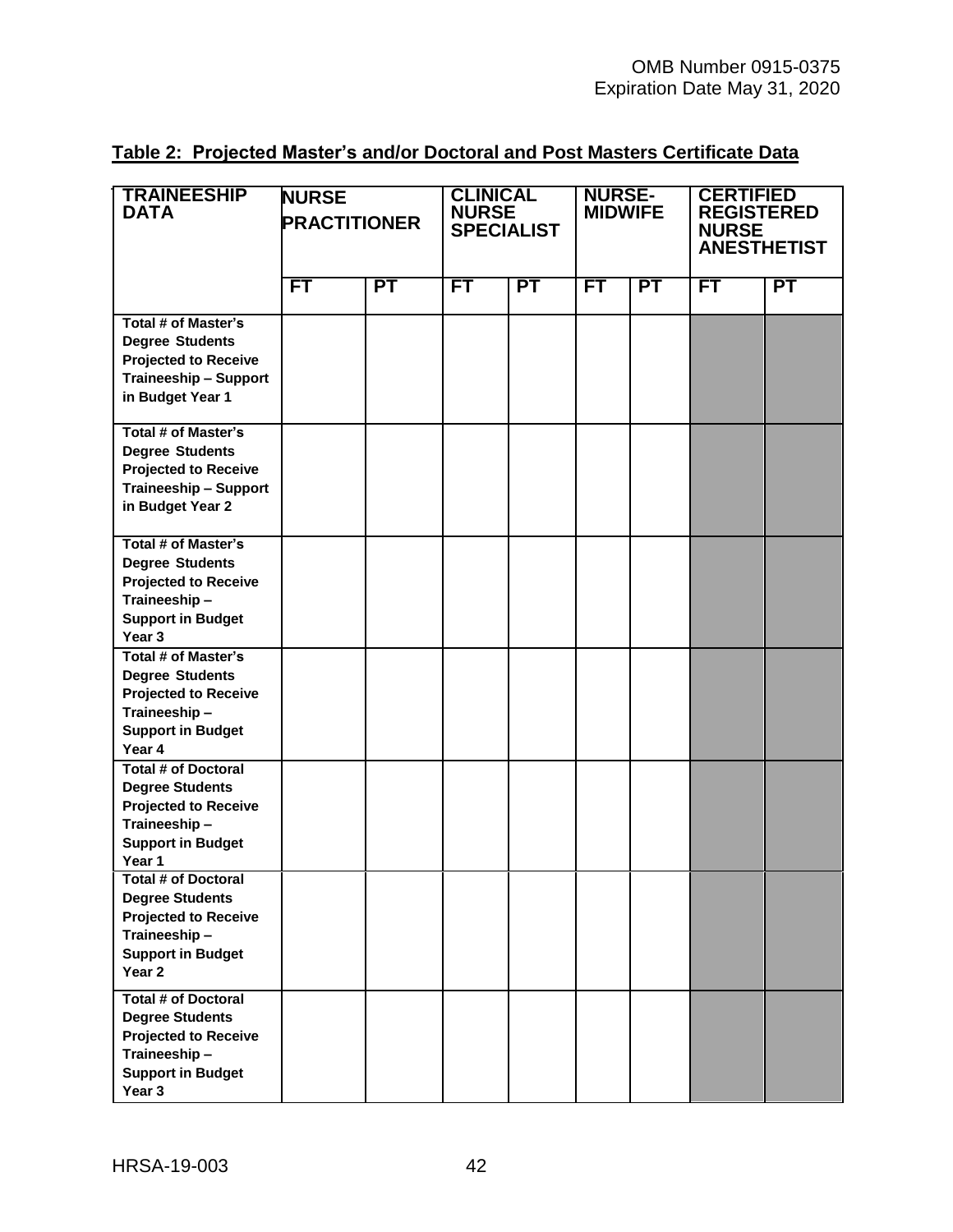| <b>Total # of Doctoral</b><br><b>Degree Students</b><br><b>Projected to Receive</b><br>Traineeship-<br><b>Support in Budget</b><br>Year 4                   |  |  |  |  |
|-------------------------------------------------------------------------------------------------------------------------------------------------------------|--|--|--|--|
| <b>Total # Post-Master's</b><br><b>Certificate Students</b><br><b>Projected to Receive</b><br>Traineeship-<br><b>Support in Budget</b><br>Year 1            |  |  |  |  |
| <b>Total # Post-Master's</b><br><b>Certificate Students</b><br><b>Projected to Receive</b><br>Traineeship-<br><b>Support in Budget</b><br>Year <sub>2</sub> |  |  |  |  |
| <b>Total # Post-Master's</b><br><b>Certificate Students</b><br><b>Projected to Receive</b><br>Traineeship-<br><b>Support in Budget</b><br>Year <sub>3</sub> |  |  |  |  |
| <b>Total # Post-Master's</b><br><b>Certificate Students</b><br><b>Projected to Receive</b><br>Traineeship-<br><b>Support in Budget</b><br>Year 4            |  |  |  |  |